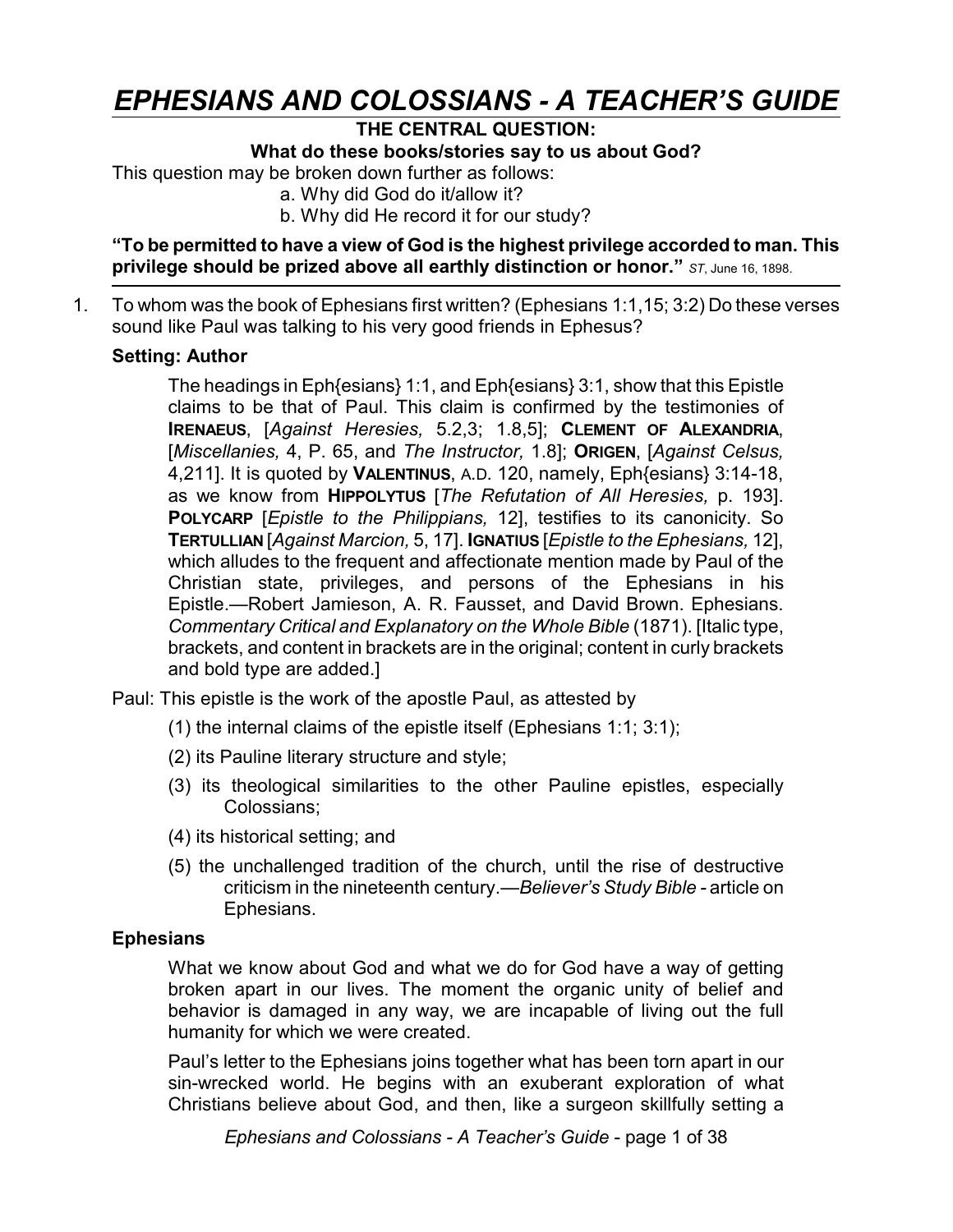compound fracture, "sets" this belief in God into our behavior before God so that the bones–belief and behavior–knit together and heal.

Once our attention is called to it, we notice these fractures all over the place. There is hardly a bone in our bodies that has escaped injury, hardly a relationship in city or job, school or church, family or country, that isn't out of joint or limping in pain. There is much work to be done.

And so Paul goes to work. He ranges widely, from heaven to earth and back again, showing how Jesus, the Messiah, is eternally and tirelessly bringing everything and everyone together. He also shows us that in addition to having this work done in and for us, we are participants in this most urgent work. Now that we know what is going on, that the energy of reconciliation is the dynamo at the heart of the universe, it is imperative that we join in vigorously and perseveringly, convinced that every detail in our lives contributes (or not) to what Paul describes as God's plan worked out by Christ, "a long-range plan in which everything would be brought together and summed up in him, everything in deepest heaven, everything on planet earth."—Eugene H. Peterson (2005), introduction to Ephesians. *The Message: the Bible in contemporary language*. Colorado Springs, CO: NavPress.

2. But, how do you explain the comments in Ephesians 1:15 and Ephesians 3:2? Why do some translations of the Bible not mention Ephesus in Ephesians 1:1? The words *in Ephesus* in Ephesians 1:1 are missing in the earliest manuscripts. Having lived in Ephesus for years, why didn't Paul have extensive greetings at the end of the book as he did when writing to other churches?

**The earliest manuscripts of this epistle–the Chester Beatty papyrus, P 46 , the Codex Sinaiticus, and the Codex Vaticanus–all lack the words** *in Ephesus* **in** Ephesians 1:1. Basil, in the 4<sup>th</sup> century said he had seen ancient manuscripts of this epistle in which the words *en epheso* were omitted. (See *Against Eunomius* ii. 19.) Origin, in his commentaries, and Tertullian (*Against Marcion* v. 17) agreed with that comment.

While some very recent critics have tried to suggest that Ephesians was not written by Paul, Clement (about A.D. 90), Ignatius, and Polycarp, writing early in the 2<sup>nd</sup> century all said that Paul was the author. Numerous other early church fathers supported Paul being the author. **This letter was probably intended as an "encyclical" or "general" letter to be passed around to all of the churches in Asia Minor.** This is probably why so few specifics are said about Ephesus, the Ephesian church, and its members.

Some scholars have postulated that about A.D. 90 when the epistles of Paul were being collected and put together for study, some student of Paul who had perhaps been with him and was able to fluently write the ideas of Paul may have put together a letter as a general introduction to Paul's writings. Since Ephesus was the distribution center for the Christian church at the time, the letter would have been sent there. E. J. Goodspeed was the foremost proponent of this idea. But, few other scholars, particularly conservative scholars, have agreed with him. There is so much of Paul's thoughts and ideas in this book that it is hard to imagine someone else having been able to write it.

3. Most Christian scholars agree that the book of Ephesians was an encyclical. What is an encyclical? Was it or wasn't it addressed to the church at Ephesus? Does it make any

*Ephesians and Colossians - A Teacher's Guide* - page 2 of 38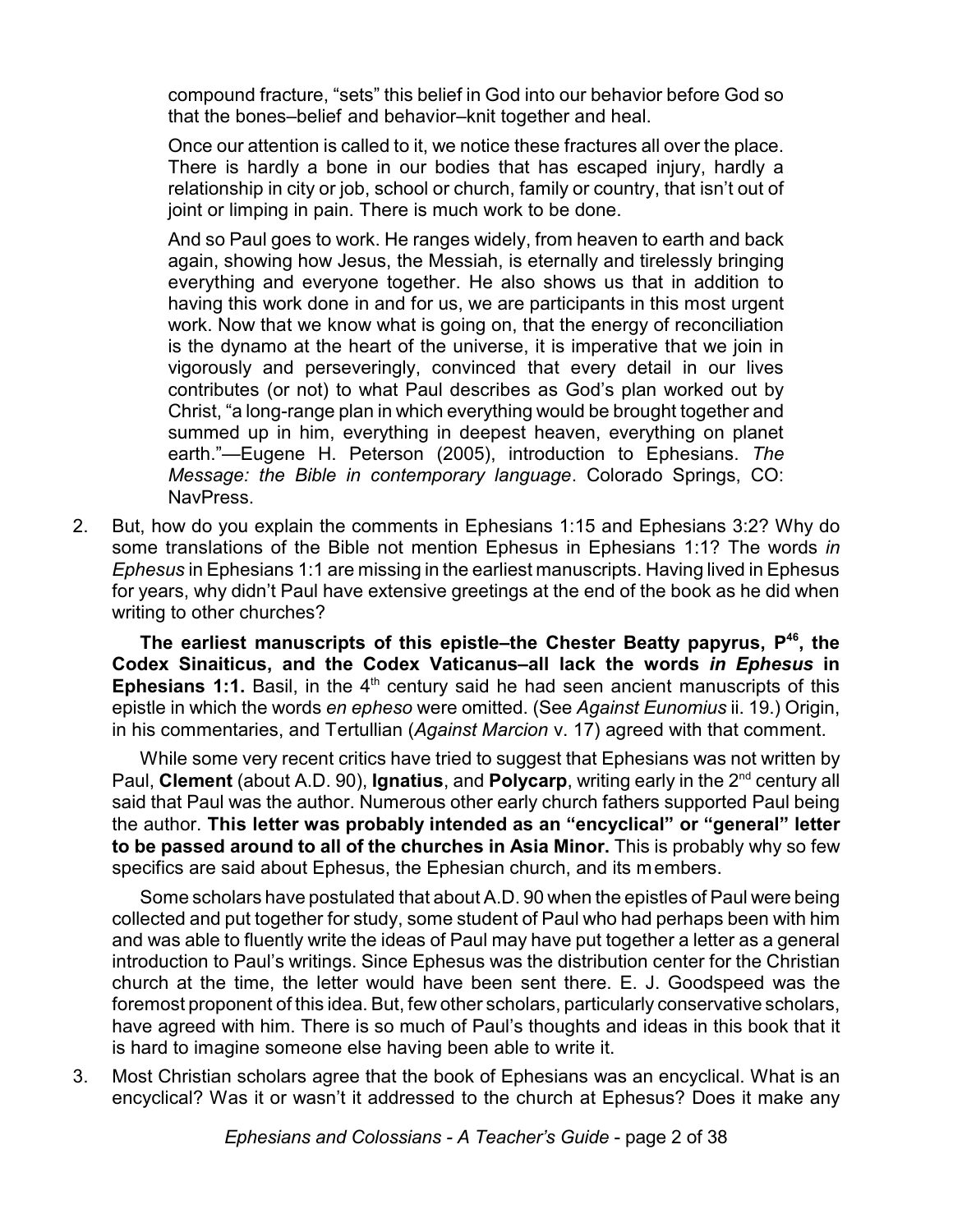difference? If so, why? This book was written from Paul's place of house arrest in the city of Rome. He was hoping to be released soon from that house arrest. Why do some people question the authorship of the book of Ephesians? And why do they question that it was written to the Ephesians?

- 1. There are some 70 Greek words used in this letter that are not found in any other of Paul's writings. Is this truly a valid argument against Pauline authorship?
- 2. There is no long list of greetings at the end of this letter. After spending 2½ years at Ephesus, surely Paul must have known many people. Why didn't he greet them individually as he did in other books?
- 3. Some have suggested that another person read Paul's book to the Colossians and fashioned this letter to the Ephesians. Is the fact that these two letters are so similar evidence that Paul did not write one of them? Not at all!
- 4. What did Paul tell us about the church members in Ephesus in the first verse of Ephesians?
	- 1. They were considered saints.
	- 2. The believers at Ephesus were faithful. (Revelation 2:1-7)
	- 3. These believers were "in Christ." What does that mean to you? Is this some magical or mystical relationship?

## **Setting: Ephesus**

5. Paul spent more time with the church at Ephesus than he did with any other church (with the possible exception of the church at Antioch which was his "home church"). What other Christian names were associated with Ephesus?

**Aquila and Priscilla** (Acts 18:19,24-26; 1 Corinthians 16:19), **Apollos** (Acts 18:24-26), **Timothy** (with Paul - 1 Corinthians 4:16; 1 Timothy 1:3), **the apostle John** (Revelation 1:9- 11), and **Onesimus**. It is interesting that in about A.D. 110, Bishop Ignatius of Antioch wrote a letter to the Bishop of Ephesus who was a man named Onesimus.

- 6. **Who were Aquila and Priscilla?** How did they happen to be in Ephesus? Why do you think Paul was attracted to Aquila and Priscilla? What did they have in common?
	- 1. They were all Jews.
	- 2. They all had lived and worked in many different cities.
	- 3. They were all refugees.
	- 4. And, perhaps most important of all, they were all tent makers.

After working together for some time in Corinth, they traveled together to Ephesus. When Paul saw the opportunity for positive results in Ephesus, he left Aquila and Priscilla there while he traveled to Jerusalem and Antioch.

7. Were Aquila and Priscilla officially apostles? Did they support themselves? (Read Acts 18:2-3,18-19; 1 Corinthians 16:19; Romans 16:3-4.)

Aquila and Priscilla not only worked with and supported the apostle Paul but also opened their house to form a home church; moved with Paul to new fields of labor; supported themselves as laymen; and while Paul was traveling in other areas, they brought into the message the fervent and well-educated Apollos. In fact, Aquila and Priscilla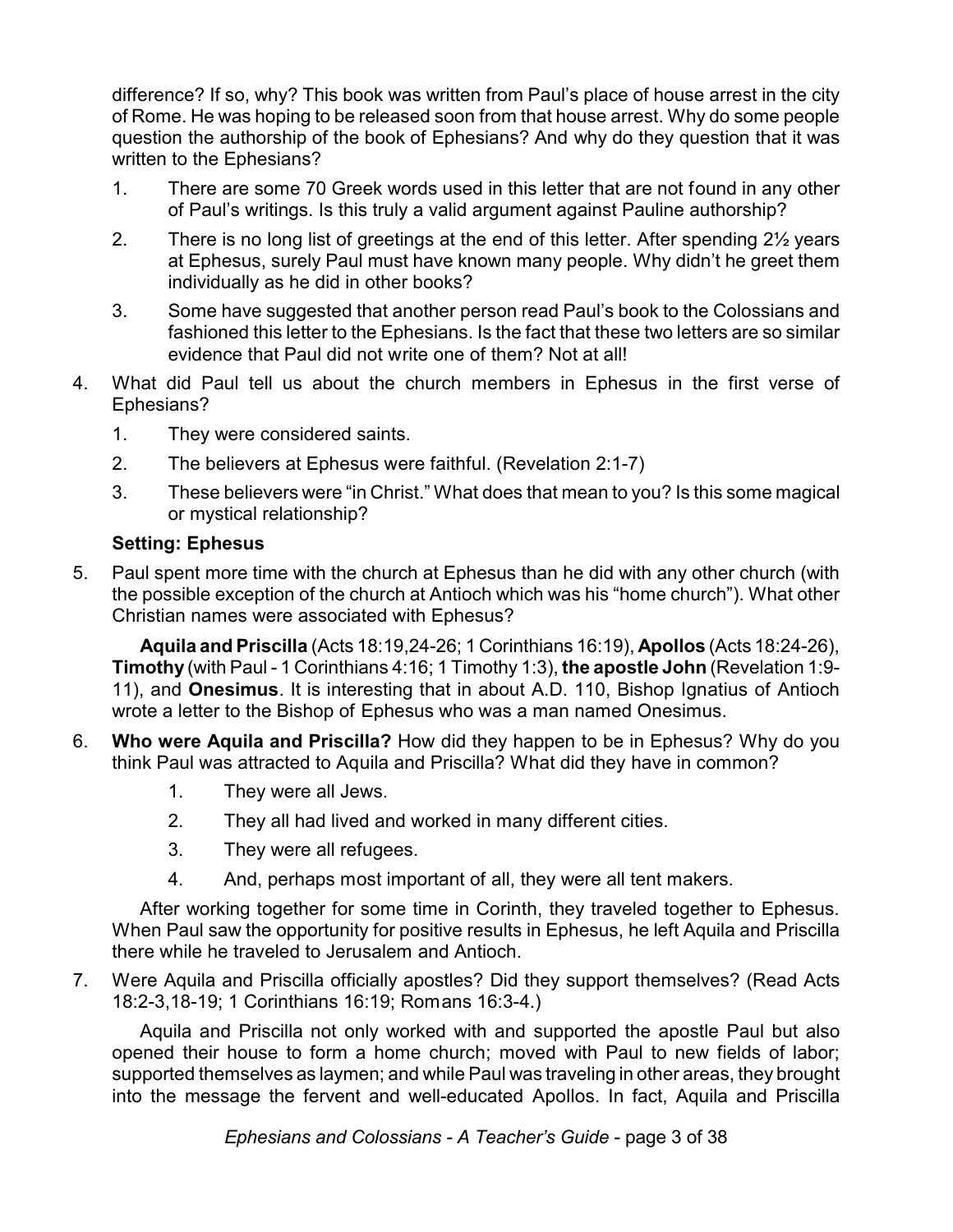basically risked their lives for Paul and the gospel they loved. **What things in life would you be willing to die for**?

8. **Who was Apollos?** What do we know about him? What was his background? Where did Apollos come from originally? Why was this Jew named after a Greek god? Did he possibly have another name? A Jewish name? (Read Acts 18:24-28; compare Daniel and his three friends [Daniel 1:7].)

> Apollos (a-pol'os). [Gr. Apollos, a contraction of Apollonios.] A Jewish convert to the message of John the Baptist, described as being diligent, fervent, and "an eloquent man, and mighty in the scriptures" (Acts 18:24, 25). He was born at the Egyptian city of \*Alexandria. After his conversion he became an itinerant evangelist (chs {Acts} 18:24, 27; 19:1). While preaching at Ephesus he met Aquila and Priscilla, Christian Jews, who instructed him in the tenets of Christianity (ch {Acts} 18:26, 28). After this Apollos went to the Roman province of \*Achaia, taking with him a letter of recommendation from the church at Ephesus (v {Acts 18:}27). While in Achaia he preached with success in the city of Corinth (chs {Acts} 18:28; 19:1), and because of his abilities became popular with a certain faction that began to exalt him, as opposed to other groups which exalted Paul, Peter, or Christ (1 Cor{inthians} 1:12). This condition received no encouragement from Apollos, and it was doubtless because of it that he refused to return to Corinth when Paul asked him to do so (ch {1 Corinthians} 16:12). In his rebuke to the church for their factious spirit Paul stated that he and Apollos were "one," and "labourers together" (ch {1 Corinthians} 3:6-9).

> In his letter to Titus, Paul exhorted him to do all in his power to help Apollos and "Zenas the lawyer," Apollos' traveling companion, in their preparation for a projected journey (Tit{us} 3:13).—Horn, S. H. (1979). In *Seventh-day Adventist Bible Dictionary* 62-63. Review and Herald Publishing Association. [Brackets, content in brackets, and asterisk are in the original; content in curly brackets is added.]

While Apollos seemed to have been a trained preacher, Priscilla and Aquila were laymen. But, they shared the additional truth about the Holy Spirit and baptism with Apollos. What does it tell us about Apollos that he was willing to accept those new concepts from laymen?

9. What do we know about the city of Ephesus in Paul's day? How large was this city?

There is good evidence to suggest that Ephesus was the fourth largest city in the Roman Empire after Rome, Alexandria in Egypt, and Antioch in Syria. The estimated population was 300,000. Ephesus was famous for its harbor which is now completely silted in and for its temple to the goddess Artemis (also known as Diana).

10. What do we know about the temple of Artemis/Diana and the worship there? Why do you think Paul was attracted to this city full of sensual worship and idolatry?

There is good evidence to suggest that the worship carried on at that temple was a continuation from the time of the fertility cult religions. There is even some evidence to suggest that the name Artemis was a Greek version of Astarte or Asherah or even Ishtar from the times of the Old Testament. The beautiful temple of Artemis/Diana was built of marble and largely covered with gold. It was considered by many to be the greatest of the

*Ephesians and Colossians - A Teacher's Guide* - page 4 of 38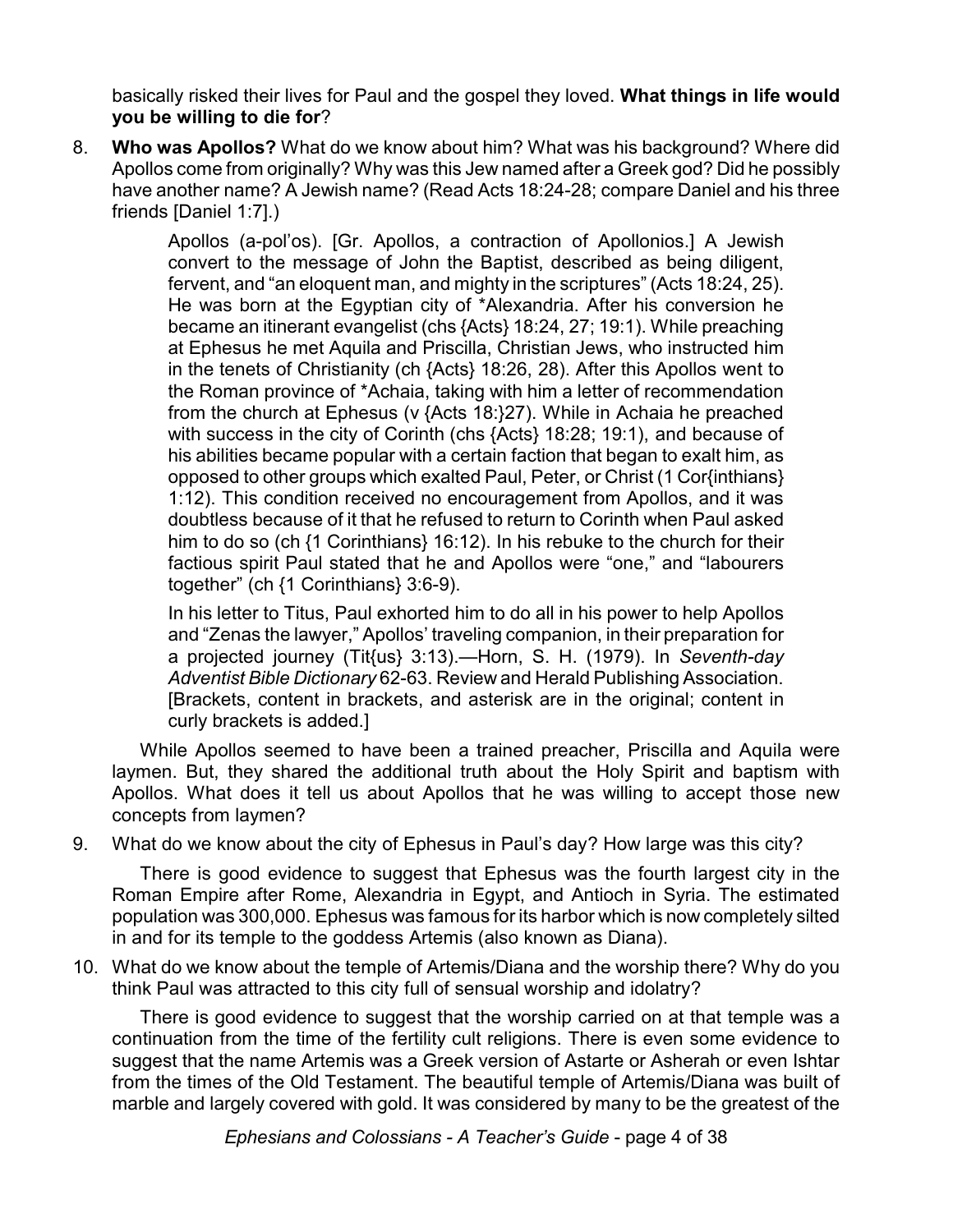seven wonders of the ancient world. How do you think it compared with Solomon's Temple in Jerusalem?

Furthermore, there was a large tourist industry that sold artifacts of the temple and of Diana to the crowds which came for worship at her temple. When Paul began to preach that gods made by hand are not gods at all, (Acts 19:26) it struck at the very heart of that ancient worship system and the willingness of worshipers to buy small replicas of Artemis/Diana.

Paul went to Ephesus because he was on his way from Corinth; he stopped there briefly, and the people begged him to come back. He actually left Aquila and Priscilla there to work with the people of the church at Ephesus until he returned. Some have suggested that their success in sharing the gospel message was because people came there in large numbers from the east and the west searching for new religious experiences.

The conflict between Christ and Diana is almost as old as the conflict between Christ and Satan. The war is not always about what is right and what is wrong or about who offers the good life and who does not; the conflict is an appeal to the immediate as opposed to the eternal, to the emotional as opposed to the spiritual, to the pleasures of life as opposed to salvation from sin.

The goddess Artemis/Diana, as worshiped by the Ephesians, can be regarded as a symbol of the attractive but empty values that the world offers as the alternative to Christ. (Compare Hebrews 11:24-25.)

11. DuringPaul's time, the most significant point about Ephesus was not its wealth, commerce, or learning, but rather, its religion. Artemis/Diana–the goddess of fertility whom "all Asia and the world" worshiped (Acts19:27)–dominated the lives of the people in the city. The cult centered around magic, astrology, and sex–the worship of Artemis/Diana–catered to human pleasures and perversions under the garb of religion. The religious phenomenon was matched by the physical grandeur of Artemis's (Diana's) temple. The temple measured 324 by 164 feet. It was considered one of the seven wonders of the world, attracting the worship of the royalty and the poor, the philosopher and the illiterate. By comparison, Solomon's Temple was only about 90 by 45 feet, not counting the courtyard.

## **Setting: Date and History**

12. Where was Paul when he wrote Ephesians and Colossians? What was he doing? (Ephesians 3:1; 4:1; 6:20; Colossians 4:3,10,18)

| Year          | Event                                                                                                                                    |
|---------------|------------------------------------------------------------------------------------------------------------------------------------------|
| Spring<br>-31 | Crucifixion, resurrection, ascension, Pentecost (Luke 23; John 19; Acts 1,2;<br>Seventh-day Adventist Bible Commentary, vol. 5, 251-254) |
| 34            | Stephen stoned; church severely persecuted; gospel carried to Samaria and<br>beyond (Acts 7:1-8:25)                                      |
| 35            | Paul converted (Acts 9:1-19)                                                                                                             |
| 35-38         | Paul at Damascus, Arabia, and back to Damascus (Galatians 1:17)                                                                          |

## **Tentative Chronology of the Early Christian Church and Paul's Life**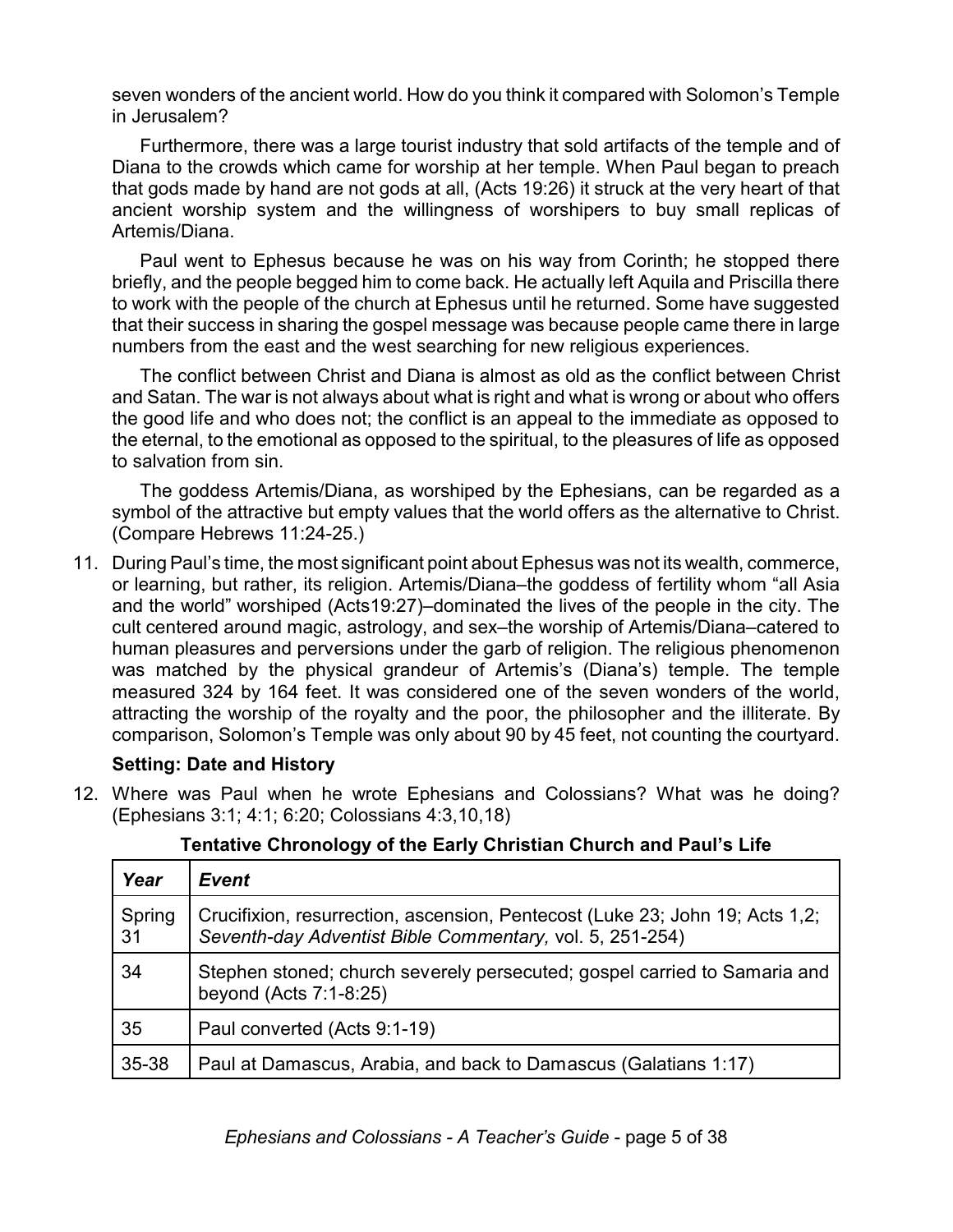| 38    | Paul escaped from Damascus during the reign of Aretas; visited Jerusalem<br>"after three years" from Paul's conversion; (Galatians 1:18) went to his<br>home in Tarsus; worked in Syria and Cilicia. (Galatians 1:21)                                                                                                                                                                                                                                                                                                                                                                                                                                                                                                                                                                                                                                                                                                                                                                                                                                                                                                  |
|-------|------------------------------------------------------------------------------------------------------------------------------------------------------------------------------------------------------------------------------------------------------------------------------------------------------------------------------------------------------------------------------------------------------------------------------------------------------------------------------------------------------------------------------------------------------------------------------------------------------------------------------------------------------------------------------------------------------------------------------------------------------------------------------------------------------------------------------------------------------------------------------------------------------------------------------------------------------------------------------------------------------------------------------------------------------------------------------------------------------------------------|
| 44    | James the brother of John martyred; Peter imprisoned at Passover time;<br>Agrippa died. (Acts 12)                                                                                                                                                                                                                                                                                                                                                                                                                                                                                                                                                                                                                                                                                                                                                                                                                                                                                                                                                                                                                      |
| 44-45 | Barnabas found Paul at Tarsus and took him to Antioch; Paul remained<br>there "a whole year." (Acts 11:26)                                                                                                                                                                                                                                                                                                                                                                                                                                                                                                                                                                                                                                                                                                                                                                                                                                                                                                                                                                                                             |
| 45    | Barnabas and Paul took help for famine relief to Jerusalem. (Acts 11:25-30)                                                                                                                                                                                                                                                                                                                                                                                                                                                                                                                                                                                                                                                                                                                                                                                                                                                                                                                                                                                                                                            |
| 45-47 | Paul's first missionary journey; on return, Paul and Barnabas remained at<br>Antioch "no little time"; (Acts 14:28) the book of James probably written.                                                                                                                                                                                                                                                                                                                                                                                                                                                                                                                                                                                                                                                                                                                                                                                                                                                                                                                                                                |
| 49    | Jerusalem Council: "Fourteen years after" Paul's conversion (Galatians 2:1;<br><b>Acts 15)</b>                                                                                                                                                                                                                                                                                                                                                                                                                                                                                                                                                                                                                                                                                                                                                                                                                                                                                                                                                                                                                         |
| 49    | Paul started his second missionary journey: Preached in Phrygia, Galatia,<br>(joined by Timothy), Troas (joined by Dr. Luke), and entered Europe. (Acts<br>15:36-16:40)                                                                                                                                                                                                                                                                                                                                                                                                                                                                                                                                                                                                                                                                                                                                                                                                                                                                                                                                                |
| 50-51 | Paul arrived at Corinth, staying one and one-half years. Paul wrote 1<br>Thessalonians and a short time later wrote 2 Thessalonians.                                                                                                                                                                                                                                                                                                                                                                                                                                                                                                                                                                                                                                                                                                                                                                                                                                                                                                                                                                                   |
| 52    | After the end of his second missionary journey, Paul visited Jerusalem and<br>then spent "some time" at Antioch. (Acts 18:22-23)                                                                                                                                                                                                                                                                                                                                                                                                                                                                                                                                                                                                                                                                                                                                                                                                                                                                                                                                                                                       |
| 53-58 | Paul's third missionary journey: Traveled through Asia Minor, stayed three<br>years at Ephesus, traveled through Macedonia, stayed three months at<br>Corinth. In spring of A.D. 57, Paul wrote 1 Corinthians. Upon learning that<br>things were still not well in Corinth, Paul made a brief but painful visit to<br>Corinth, (2 Corinthians 12:14; 13:1-2) probably traveling there directly by<br>boat. Arriving back in Ephesus in late spring or early summer of A.D. 57,<br>Paul wrote 2 Corinthians 10-12. He sent that letter with Titus to Corinth.<br>Some time passed and Paul became very concerned about things in<br>Corinth because he had heard nothing from Titus or Corinth. Paul traveled<br>to Troas where he expected to meet Titus, but he did not find Titus. He<br>traveled on to Macedonia where he met Titus and found that Titus and the<br>"Sinai letter" had been accepted by the Corinthians. Paul wrote 2<br><b>Corinthians 1-9</b> from Macedonia and sent Titus back to continue his good<br>work while Paul finished things in Macedonia before continuing on his way<br>to Corinth. |
| 57-58 | Paul spent the winter at Corinth, writing Galatians and Romans. He<br>planned to leave in March or April for Jerusalem. Learning of a plot to kill<br>him while aboard ship, (AA 389.2) he decided to travel by land back to<br>Macedonia and from there he traveled by boat to Jerusalem, arriving about<br>Pentecost in mid-June of A.D. 58.                                                                                                                                                                                                                                                                                                                                                                                                                                                                                                                                                                                                                                                                                                                                                                         |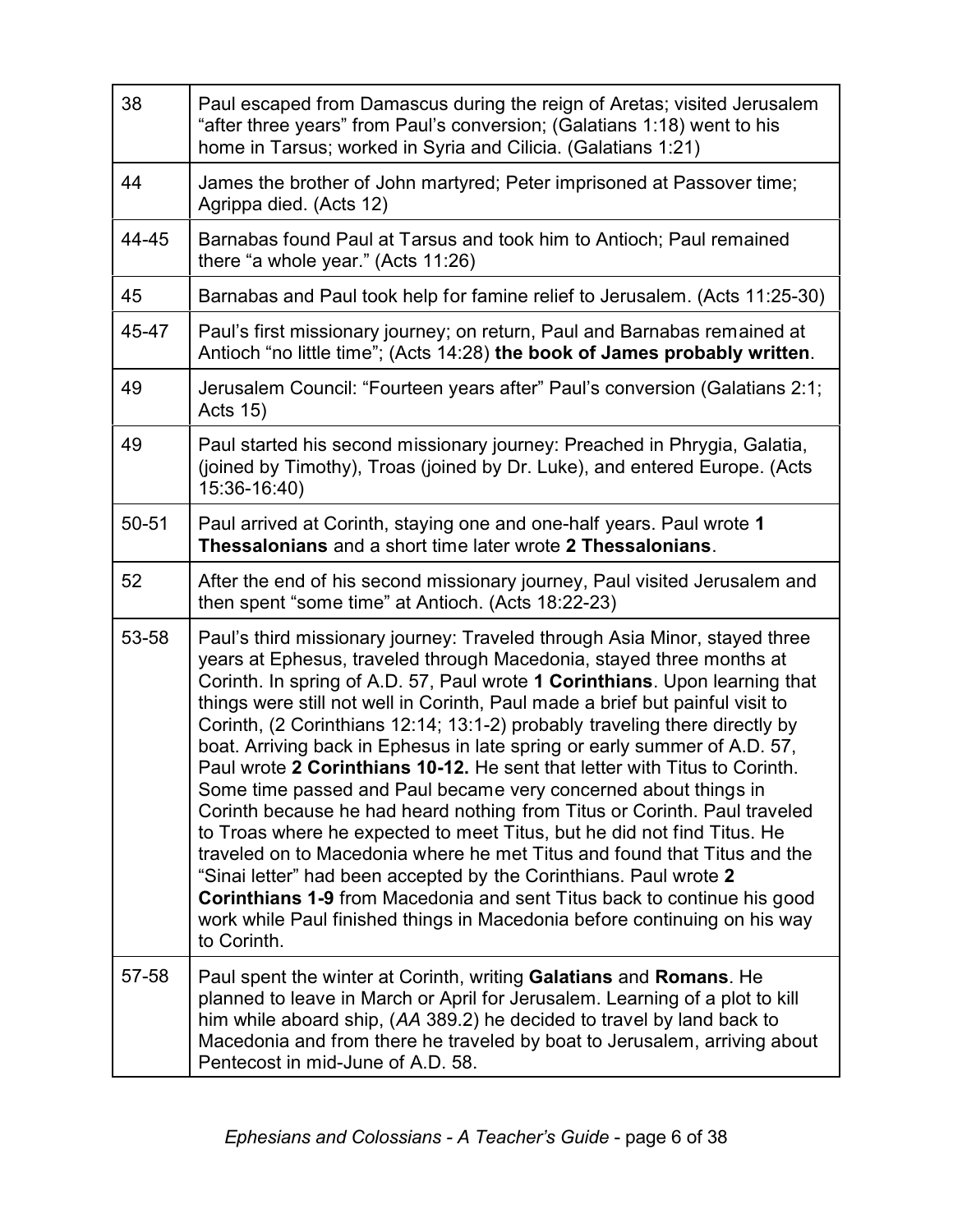| 58-60 | Paul arrested in temple at Jerusalem, imprisoned, and then sent to<br>Caesarea Maritima where he stayed "two years"; (Acts 21:27-24:27) left in<br>autumn by boat for Rome                                                                                                                                                                                                                                                                         |
|-------|----------------------------------------------------------------------------------------------------------------------------------------------------------------------------------------------------------------------------------------------------------------------------------------------------------------------------------------------------------------------------------------------------------------------------------------------------|
| 60-61 | Paul's journey to Rome: After being shipwrecked on Malta, Paul stayed<br>there over the winter, arriving in Rome in the spring.                                                                                                                                                                                                                                                                                                                    |
| 61-63 | Paul was a prisoner under house arrest in Rome "two whole years." (Acts<br>28:30) He wrote Ephesians, Colossians, and Philemon, probably in late<br>A.D. 62. (See Ephesians 6:21; Colossians 4:7-9; Philemon 12; AA 456.)<br>Paul wrote <b>Philippians</b> just before his release from prison in A.D. 63.<br>Hebrews was probably written about that time. Luke wrote or at least<br>finished Acts.                                               |
| 63-66 | After being freed from prison in Rome and after visiting Ephesus and<br>Philippi, Paul wrote 1 Timothy in A.D. 64. He traveled to Crete and Greece<br>(Corinth?) and then wrote the letter to Titus, probably in A.D. 65. After being<br>re-arrested (probably in Troas), he was taken to Rome where, after an initial<br>hearing before Nero, he wrote 2 Timothy in the fall of A.D. 66. First Peter<br>probably also was written near that time. |
| 67    | The death of Paul and Peter in Rome; both were kept in the Mamertine<br>Prison in Rome. Christians from Jerusalem fled to Pella after the initial<br>Roman seige and then the departure of the Roman army.                                                                                                                                                                                                                                         |
| 70    | Destruction of Jerusalem                                                                                                                                                                                                                                                                                                                                                                                                                           |
| 90-96 | John arrested and thrown into a pot of boiling oil, but he did not die. (AA<br>570.1,2) John was sent to Patmos by Domitian (ruled 89-96). Revelation<br>was written. John was released from Patmos. The Gospel of John, and<br>later, the three letters of John were written. This chronology was derived from multiple sources<br>but is in line with conservative Seventh-day Adventist views of chronology.                                    |

## **Setting: The Book of Ephesians**

The theme of the book of Ephesians is unity/harmony/atonement. Paul spent a great deal of time talking about grace and everything is to be done "in union with Christ."

- 13. What evidence do we have to suggest that **Paul was in prison** while writing these letters of Ephesians and Colossians? (See Ephesians 3:1; 4:1; 6:20; Colossians 4:3,10,18.)
	- **Ephesians 3:1** (*GNB*): <sup>1</sup> For this reason I, Paul, **the prisoner** of Christ Jesus for the sake of you Gentiles, pray to God.
	- **Ephesians 4:1** (GNB): <sup>1</sup> I urge you, then—**I who am a prisoner** because I serve the Lord: live a life that measures up to the standard God set when he called you.
	- **Ephesians 6:20** (*GNB*): <sup>20</sup> For the sake of this gospel I am an ambassador, though now **I am in prison**. Pray that I may be bold in speaking about the gospel as I should.
	- **Colossians 4:3** (*GNB*): <sup>3</sup> At the same time pray also for us, so that God will give us a good opportunity to preach his message about the secret of Christ. For that is why **I am now in prison**.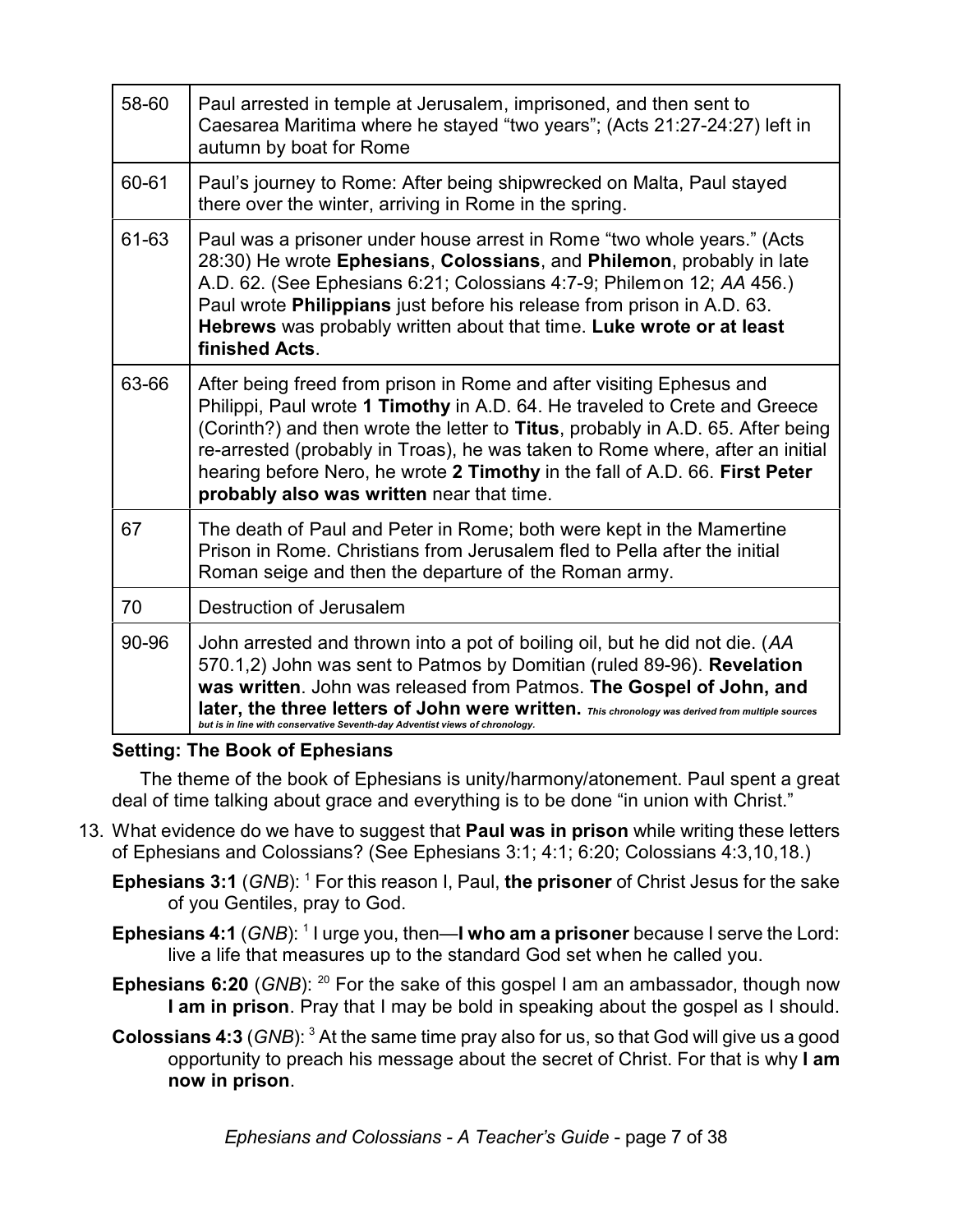- **Colossians 4:10** (GNB): <sup>10</sup> Aristarchus, who is in prison with me, sends you greetings, and so does Mark, the cousin of Barnabas. (You have already received instructions to welcome Mark if he comes your way.)
- **Colossians 4:18** (*GNB*): <sup>18</sup> With my own hand I write this: *Greetings from Paul*. **Do not forget my chains!** May God's grace be with you. [Italic type is in the original; bold type is added.]

Paul was in prison four times of which we know: 1) **Philippi** (part of one night) (Acts 16:16-40); 2) **Jerusalem** (about 2 or 3 days) and then taken to **Caesarea Maritima** for two years (Acts 24:27); and then 3) via boat to **Rome** where he was under "house arrest" for two years (Acts 28:30); and 4) again at **Rome** where he was finally condemned and beheaded (2 Timothy 1:16-17; 2:9; 4:6). Conservative scholars are quite certain that the books of Ephesians and Colossians were written at the time he was under house arrest in Rome.

Ephesians 6:19 and Colossians 4:3-11 suggest that Paul had considerable freedom even though he was under house arrest. During that time, Nero was emperor. Immorality, luxury, and murder were rampant. At one point, Lucius Pedanius Secundus, a senator from Rome, was murdered by one of his slaves. Following Roman law, four hundred slaves of his household were condemned to death in retribution.

## **Setting: The Book of Colossians**

14. What was Paul's relationship with the church in Colossae? Had he lived there? Are there any really new insights into our understanding of God, His character, and His way of governing the universe found in the books of Colossians and Ephesians? If you had only Ephesians and Colossians, what picture of God would you have?

## **Colossae: The City and the Church**

Paul was not the one who founded the church at Colossae. However, during the three years he worked at Ephesus, he preached so often and so convincingly that "all the people who lived in the province of Asia, both Jews and Gentiles, heard the word of the Lord." (Acts 19:10) Even his enemies at Ephesus confirmed that. (See Acts 19:26.) Even when writing to the Corinthians, Paul sent greetings from "the churches in the province of Asia." (See 1 Corinthians 16:19; compare 2 Corinthians 1:8. See Romans 16:5 where some Greek manuscripts have *Achaia*, but the predominance of manuscripts read *Asia*.) Since Ephesus was a great commercial center and seaport as well as religious center, most of the people of Asia who were involved in any business or traveled for other reasons would have been there at some time. Perhaps, Epaphras (Colossians 4:12) and Philemon (See Philemon 1,10-11; Colossians 4:9.) first heard Paul in Ephesus. **In any case, Paul held himself personally responsible for the progress of all the churches in Asia.** When Paul received word, even while he was in Rome, perhaps through Epaphras, (See Colossians 1:8; Philemon 23.) that there was trouble in the church at Colossae, he set about to do what he could to correct things.

**It is very likely that the problems that arose in the church at Colossae involved some mixture of Judaism and some type of eastern mysticism–perhaps an early form of Gnosticism.** There is considerable evidence in the literature of the time that such mixtures were common. **Paul used words to describe Christian truths that were later oftenusedtodescribe Gnostic "emanations" or "intermediate beings" who allegedly**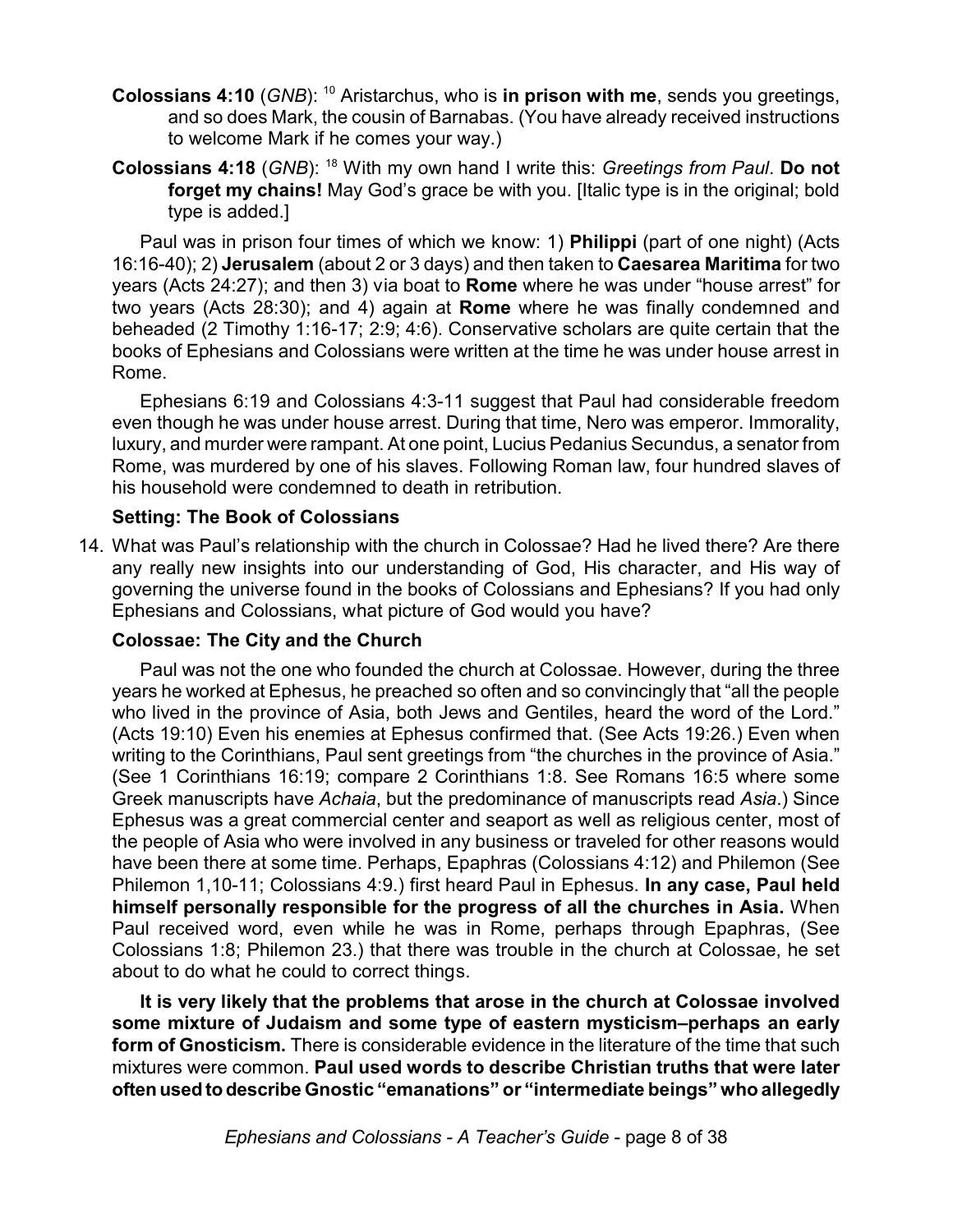**served to mediate between God and humans.** In any case, it seems clear that the false teachers at Colossae believed in "angelic beings" arranged in different orders, intermediate between God and our world, beings who acted as mediators, brought them salvation, and deserved their worship. They also apparently insisted on extreme forms of legalistic ceremonialism, taboos involving certain foods and drinks, and the necessity of observing certain religious festivals.

## **Colossians**

Hardly anyone who hears the full story of Jesus and learns the true facts of his life and teaching, crucifixion and resurrection, walks away with a shrug of the shoulders, dismissing him as unimportant. People ignorant of the story or misinformed about it, of course, regularly dismiss him. But with few exceptions, the others know instinctively that they are dealing with a most remarkable greatness.

But it is quite common for those who consider him truly important to include others who seem to be equally important in his company–Buddha, Moses, Socrates, and Muhammad for a historical start, along with some personal favorites. For these people, Jesus is important, but not central; his prestige is considerable, but he is not preeminent.

The Christians in the town of Colossae, or at least some of them, seem to have been taking this line. For them, cosmic forces of one sort or another were getting equal billing with Jesus. Paul writes to them in an attempt to restore Jesus, the Messiah, to the center of their lives.

The way he makes his argument is as significant as the argument he makes. Claims for the uniqueness of Jesus are common enough. But such claims about Jesus are frequently made with an arrogance that is completely incompatible with Jesus himself. Sometimes the claims are enforced with violence.

But Paul, although unswervingly confident in the conviction that Christ occupies the center of creation and salvation without peers, is not arrogant. And he is certainly not violent. He argues from a position of rooted humility. He writes with the energies of most considerate love. He exhibits again what Christians have come to appreciate so much in Paul–the wedding of a brilliant and uncompromising intellect with a heart that is warmly and wonderfully kind.—Eugene H. Peterson (2005), introduction to Colossians. *The Message: the Bible in contemporary language.* Colorado Springs, CO: NavPress.

15. What **three cities were near each other** and may have shared letters from Paul? Colossae, Hierapolis, and Laodicea. (Colossians 2:1; 4:13,16) Were there other letters from Paul written about the same time? (Colossians 4:16) Where is the letter to the Laodiceans?

**Colossians 2:1** (*GNB*): <sup>1</sup> Let me tell you how hard I have worked for you and for the people in Laodicea and for all others who do not know me personally.

**Colossians 4:13** (GNB): <sup>13</sup> I can personally testify to his hard work for you and for the people in Laodicea and Hierapolis.

*Ephesians and Colossians - A Teacher's Guide* - page 9 of 38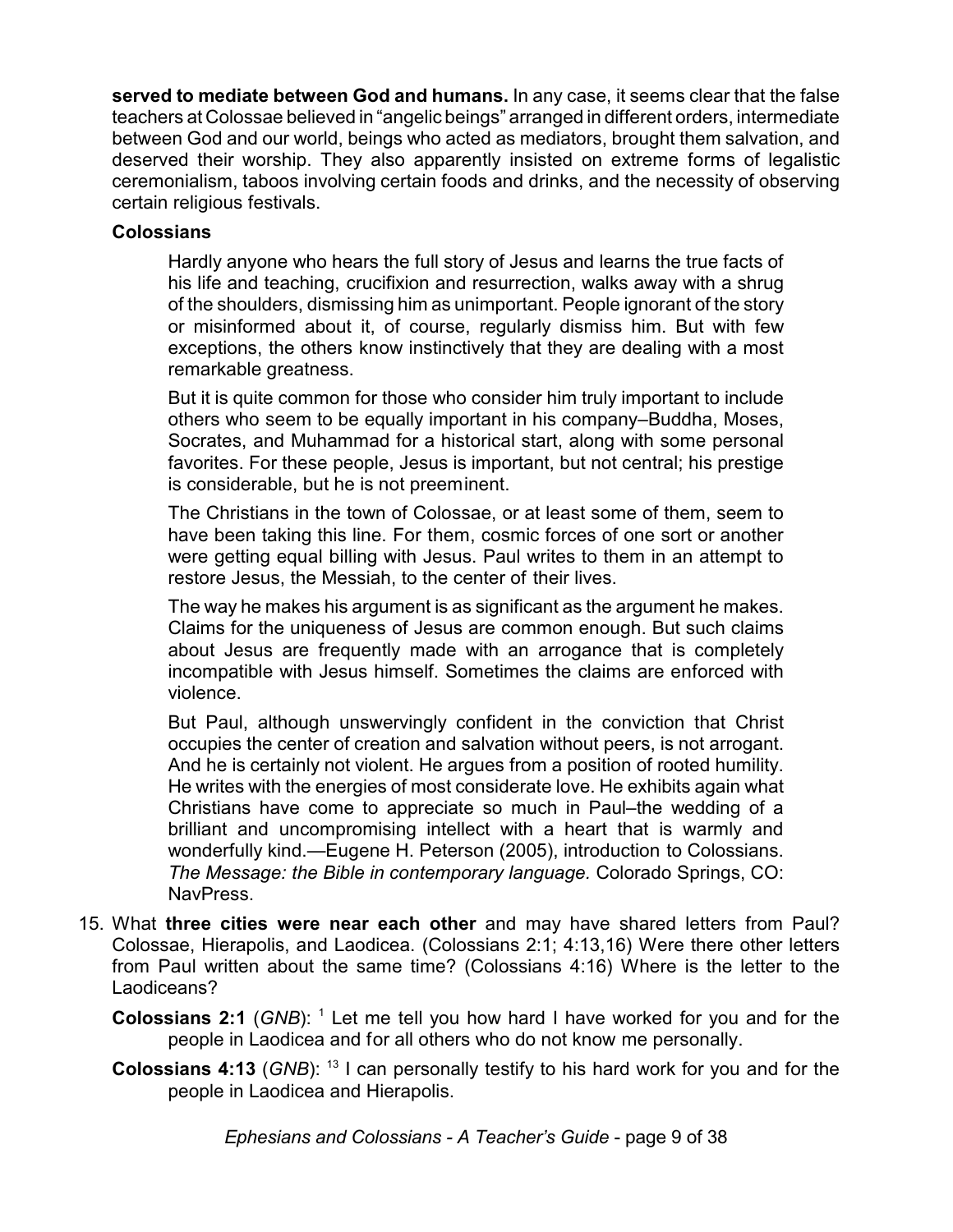Colossians 4:16 (GNB): <sup>16</sup> After you read this letter, make sure that it is read also in the church at Laodicea. At the same time, you are to read the letter that the believers in Laodicea will send you.

## **The Ephesian Church**

## 16. **What was the quality of the church established at Ephesus? See Revelation 2:1-7.**

17. Are you always willing to keep an open mind? Do you have the skills to evaluate evidence and carefully to weigh new ideas?

Christians need to start out as children. (Matthew 18:1-4) But, they must not stay that way! The most important characteristic of a child is his capacity to grow–physically, mentally, socially, and spiritually. God has challenged us to grow up spiritually as recorded in places like Ephesians 4:11-16 and Hebrews 5:11-6:3. (See discussion below of Ephesians 4:11-16.)

18. How well has the Seventh-day Adventist Church done at accepting new ideas? What do you know about what happened in 1888? And in 1919?

Churches are inherently very conservative organizations. It is hard for them to change and grow. And the longer they have been around, the harder it is. When a church first starts, it tends to be much more open to new ideas. The Seventh-day Adventist Church had a hard time dealing with the issues at the 1888 General Conference Session and later at the 1919 conference on inspiration, dealing with the writings of Ellen White. Are we doing any better today?

19. What do you think about the effectiveness of Paul's preaching at Ephesus? How many people do you think contributed to the burning of millions of dollars worth of books? (Acts 19:11-20) Were those all church members? How large do you think the church in Ephesus was?

As mentioned above, Ephesus was a very large city. Paul was a newcomer to Ephesus. But, he had had so much influence that the major attraction of the city–the temple of Artemis/Diana–was being threatened. No doubt, considering the size of the bonfire that burned all those books, there must have been thousands who considered Paul's arguments of sufficient merit that they were willing to give up millions of dollars worth of books.

By burning their books on magic, the Ephesian converts showed that the things in which they had once delighted they now abhorred. It was by and through magic that they had especially offended God and imperiled their souls; and it was against magic that they showed such indignation. Thus they gave evidence of true conversion.

These treatises on divination contained rules and forms of communication with evil spirits. They were the regulations of the worship of Satan--directions for soliciting his [289] help and obtaining information from him. By retaining these books the disciples would have exposed themselves to temptation; by selling them they would have placed temptation in the way of others. They had renounced the kingdom of darkness, and to destroy its power they did not hesitate at any sacrifice. Thus truth triumphed over men's prejudices and their love of money.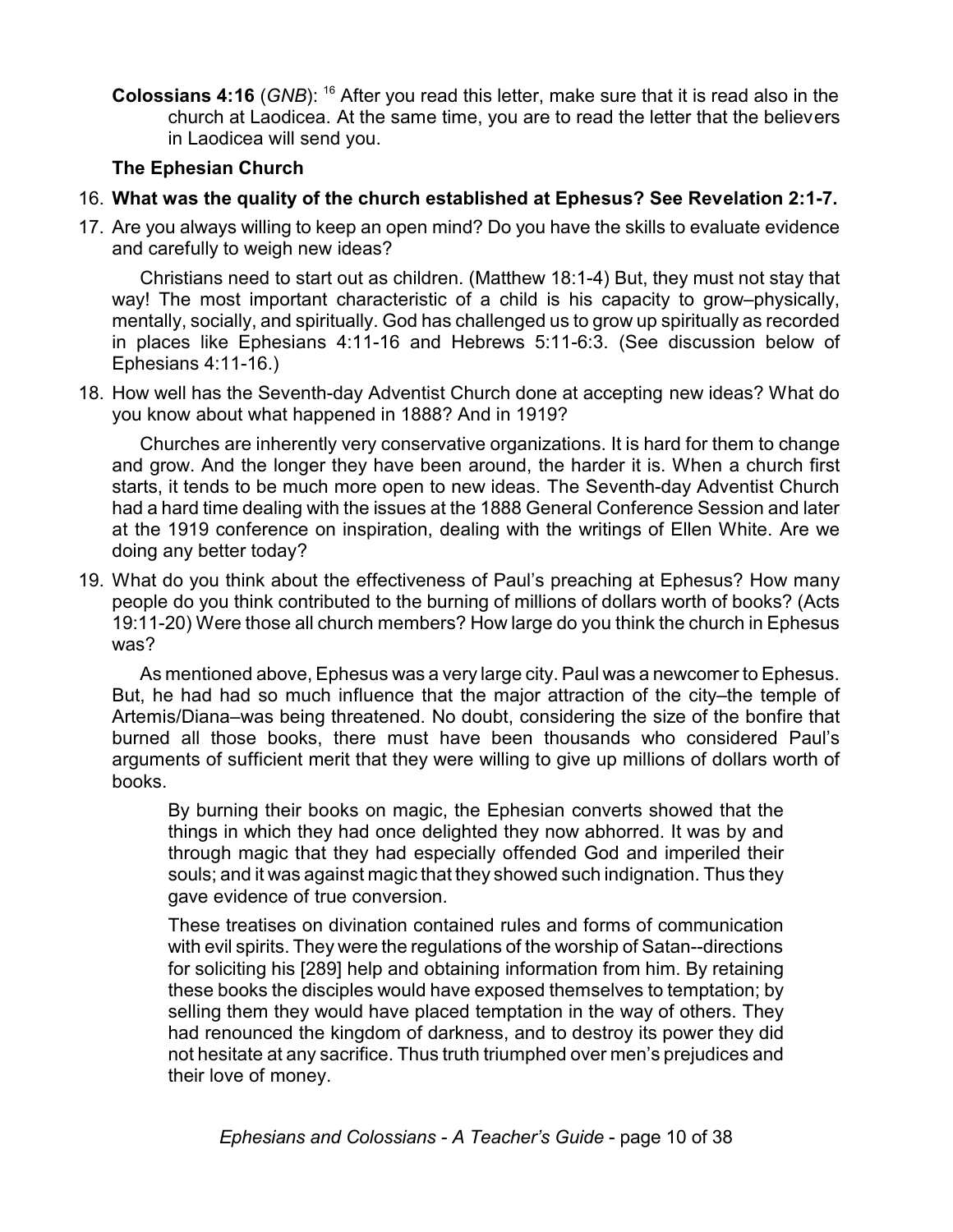By this manifestation of the power of Christ, a mighty victory for Christianity was gained in the very stronghold of superstition. The influence of what had taken place was more widespread than even Paul realized. From Ephesus the news was widely circulated, and a strong impetus was given to the cause of Christ. Long after the apostle himself had finished his course, these scenes lived in the memory of men and were the means of winning converts to the gospel.—Ellen G. White, *Acts of the Apostles* 288.3-289.1.

20. Many scholars consider the book of Ephesians to be of great theological and redemptive significance–more important perhaps than any other of Paul's epistles! Do you share this view? Why? Or, why not? Are there any other of Paul's books that you consider to be more important?

In the book of Ephesians, Paul laid out his vision for the churches in Asia Minor including Ephesus. Ephesians 1-3 are almost like a long prayer with a doxology at the end. They give a very large picture of what needs to be accomplished in the great controversy–it includes the entire universe. (Ephesians 1:7-10; 3:7-10) That is a view that we all need to understand and adopt.

21. Paul began the books of Ephesians and Colossians by calling the church members there "saints." What is a saint? Paul frequently used the word *saint* in his writings. Were all those people perfect and morally upright? Definitely not! The original meaning of the word *saint* was "called to be one of God's holy people." Are you called in the same way? Another meaning for *saint* is "set apart."

> A little girl who attended worship in a place with a lot of stained-glass windows was asked what a saint was. "A saint is a person the light shines through," she replied. A saint is someone whose life–speech, actions, attitudes, relationships–points to Jesus.—*LifeApplicationBible Commentary*: *Ephesians* p. 4.

> "What is a saint?" the youngster asked; So his parents set out to explain. By describing Saint Francis and Bernadette they attempted to make it plain. They told of Matthew, Mark and Luke, and ended with John and Paul; But the boy just couldn't relate to this and didn't grasp it at all.

> Then the parents went to their church and showed him the stained glass windows there; The faces of the elect shone out as they preached or knelt in prayer. The boy was asked if he understood, and he said, "I think I do; With what I've seen, I'd say that a saint Is a person the light shines through."—G. Frederick Stork submitted by J. Grant Swank, Jr; *AMG Bible Illustrations*. (2000). Chattanooga: AMG Publishers.

22. What should we learn about God from Ephesians 1:3-5? What does it mean to be chosen in Christ? **Has salvation truly been made available to everyone–even to those in heathen, pagan, or Communist countries who have never heard His name?** (Romans 1:19-20)

These verses make it clear that God has chosen all of us to be His children and through Christ to make each one of us a son or daughter of God. In fact, God's plan extends to everyone in the universe!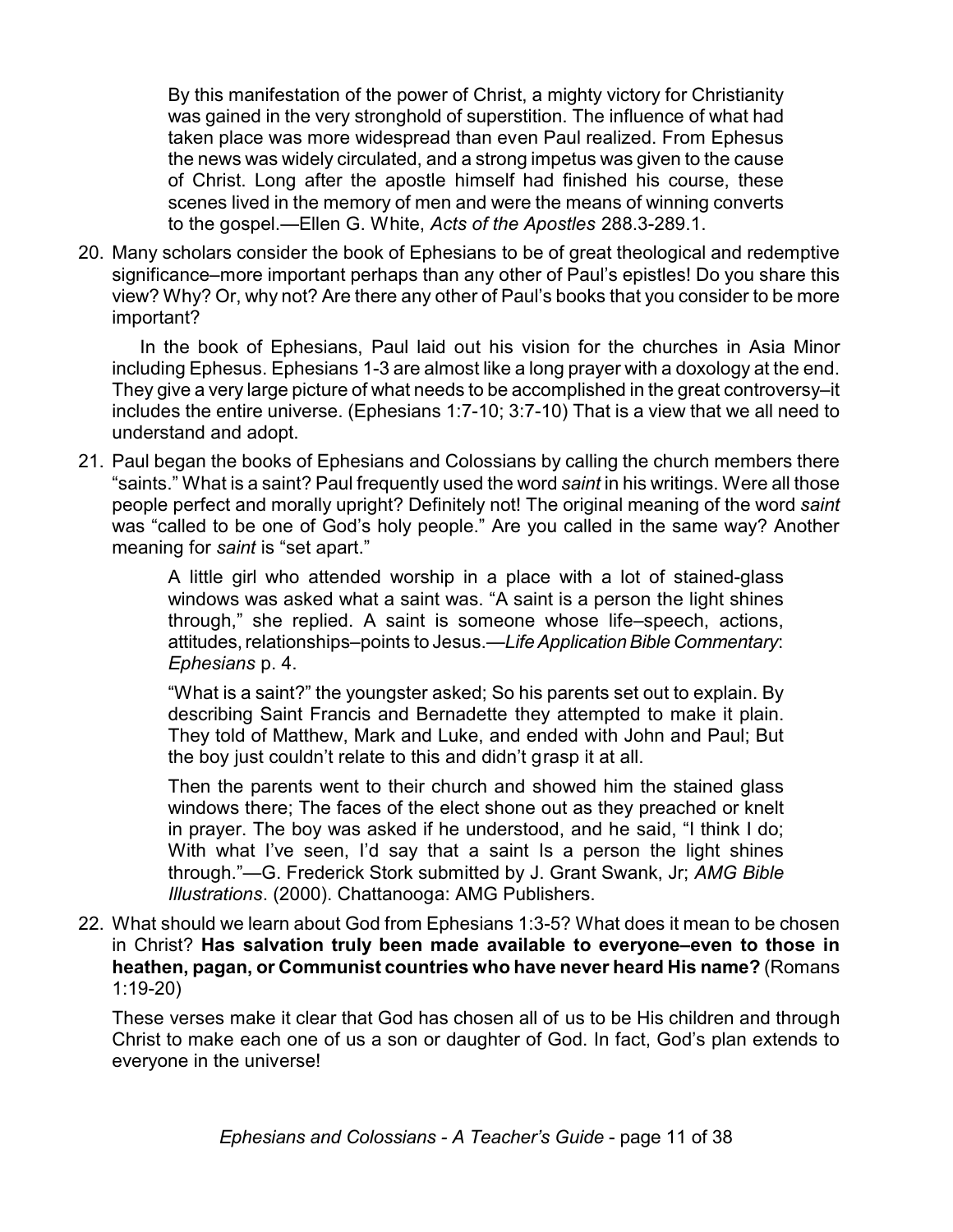- **Ephesians 1:10:** This plan, which God will complete when the time is right, is to bring all creation together, everything in heaven and on earth, with Christ as head.—American Bible Society. (1992). *The Holy Bible: The Good News Translation* (2nd ed., Ephesians 1:10). New York: American Bible Society.
- 23. Has God chosen some and not others? **Does God choose some people for salvation? And others for destruction? What would that imply? Is our salvation completely decided by God?** Or, do we make a part of the decision ourselves? What do we have to do to make God's plan effective for us?

God wants everyone to choose to join His side in the great controversy. But, He knows that many humans will not choose to do so. To be a part of His family, we must commit ourselves to live according to His government's laws, the Ten Commandments, and to practice His kind of love in all that we do. Can we do that?

- 24. What does it mean to be adopted by God? Why did Paul seem to emphasize this idea? Note that Paul did not recognize the *Dianas* of mythology, the *"gods"* of philosophy such as the *unmoved mover* of Aristotle, *the idea of the good* by Plato, or even *the first principle* of the intellectuals of all ages. Paul spoke about a God who dwells in heavenly places. In what ways is our God superior to all others? **Are there really no other gods?** (Exodus 20:3)
	- **Deuteronomy 4:39** (*GNB*): "So remember today and never forget: the LORD is God in heaven and on earth. **There is no other god.**"
	- **Deuteronomy 32:39** (*GNB*): " 'I, and I alone, am God; **no other god is real.** I kill and I give life, I wound and I heal, and no one can oppose what I do.' "
	- **Isaiah 43:10** (*GNB*): "People of Israel, you are my witnesses; I chose you to be my servant, so that you would know me and believe in me and understand that **I am the only God.** Besides me there is no other god; there never was and never will be."
	- **Isaiah 44:6** (*GNB*): The LORD, who rules and protects Israel, the LORD Almighty, has this to say: "I am the first, the last, the only God; **there is no other god but me.**"
	- **Mark 12:32** (*GNB*): The teacher of the Law said to Jesus, "Well done, Teacher! It is true, as you say, that only the Lord is God and that **there is no other god but he.**" [Bold type is added.]
- 25. If you are a Christian, Paul described you as chosen, predestined, and adopted. What do these ideas mean to you? **What is the biblical idea of predestination? Are all predestined? See Romans 8:28-31.** Does God predestine every one of us to be saved? If it is God's will that we all be saved, how can we defy that will? What is implied by the words *acceptance is entirely dependent upon human choice*? (John 3:16; 2 Peter 3:9) That acceptance leads to adoption as children in God's family. (Romans 8:13-14; Ephesians 1:5) What happens if we do not accept? Does that mean that we are not God's children?

God planned for all of His earthly children to be living in the Garden of Eden. It was never God's plan to have sin conquer us. But, even though we have sinned, God still considers us His children until we finally vote against His ways and His laws so long and so many times that there is no turning back.

26. Traditional Christian theology states: Sin leads to death; so, in order for sin to be dealt with, a death must take place. What does this mean to you? Why is that necessary? Is our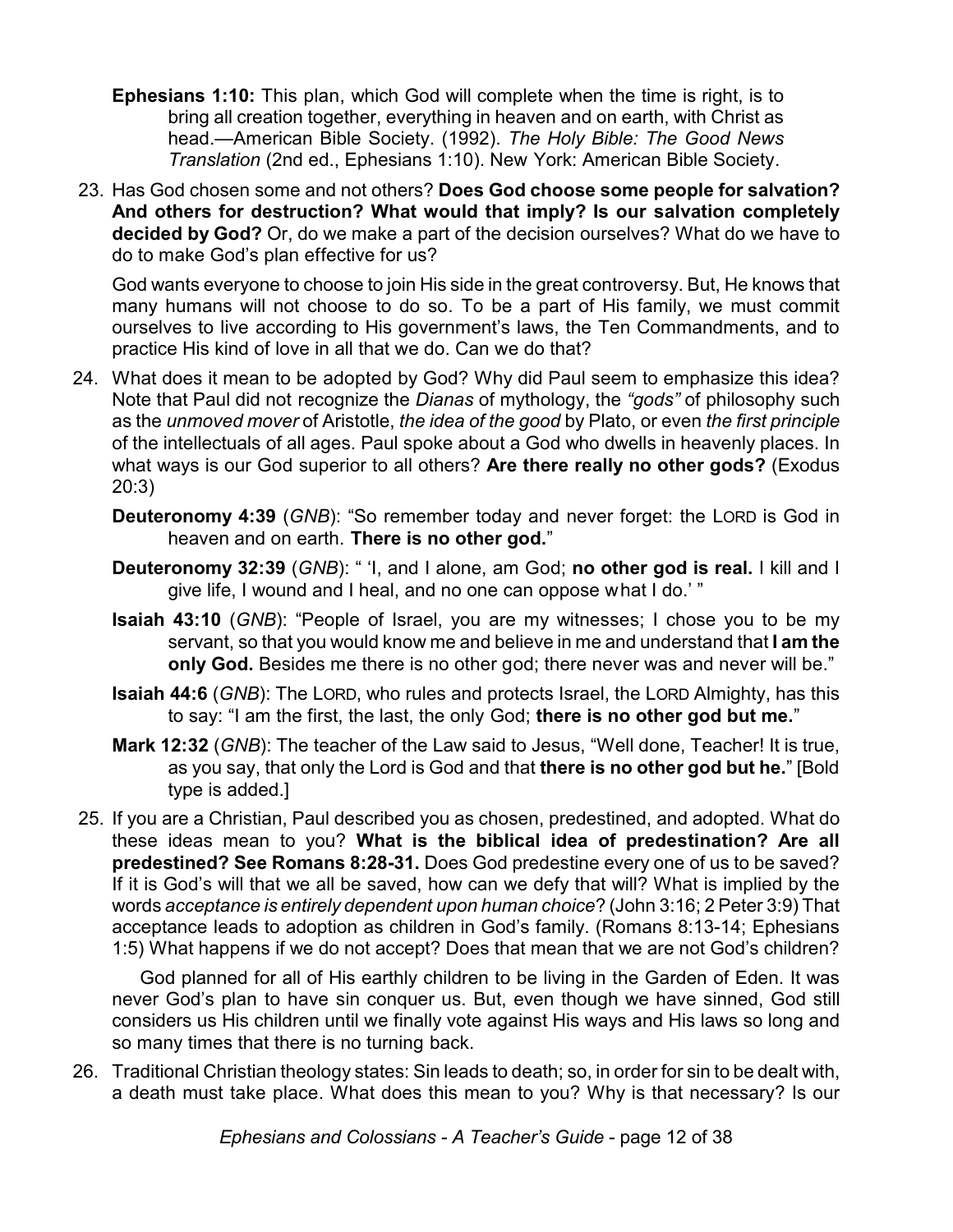Father-God demanding a death? Shouldn't the sinner be the one who dies? How can Jesus actually, fairly, and justly, take our place?

Have we answered Bozo's/Boso's question posed in the writings of Anselm?

For what justice is there in giving up the most just man of all to death on behalf of the sinner? **What man would not be judged worthy of condemnation if he condemned the innocent in order to free the guilty? ... For if he [God] could not save sinners except by condemning the just, where is his omnipotence? But if he could, but would not, how are we to defend his wisdom and justice?***—*Anselm of Canterbury (c.1033- April 21, 1109), *Cur Deus Homo?* [Bold type and content in brackets are added.]

Anselm was famous for challenging all the conflicting statements of earlier authorities on basic theological propositions. If God is truly omnipotent, as we believe, shouldn't He be able to save humans without the necessity of anyone–especially Jesus Christ–having to die? Did the Father demand the death of Jesus before He would be willing to forgive us? What would that say to us about the Father?

Without an understanding of the cosmic conflict as set forth by Ellen White as she explained Scripture, it is impossible to answer those questions. After seeing this picture outlined by Ellen White, the cosmic conflict as taught in Scripture is more apparent. (See the handout "The Great Controversy Described in Scripture" on the website Theox.org and then Teachers Guides and then General Topics.) But, the cosmic conflict provides wonderful answers to those questions. God has put Himself on trial before the universe. (Romans 3:4) He chooses to win our loyalty by providing the evidence that He is the One who has told the truth about sin and its consequences. He not only told the truth, but also He demonstrated it through the life and death of Jesus.

27. How do you understand these words from one scholar?

Our sins are forgiven through the blood of Jesus shed on the cross. **Without that shed blood, without a sinless Savior dying for the sins of the world, there is no forgiveness and no redemption** *(Heb[rews]. 9:22)***. Jesus' blood paid the penalty for our sins. When we accept that substitutionary death, our sins are forgiven, and we become eligible for the heavenly inheritance, sealed and made sure by the gift of the Holy Spirit.** Take away the Cross, and we have no forgiveness, no salvation, no promise, and no sealing of the Spirit.—Ephesians: The Gospel of Relationships, *Adult Teacher's Sabbath School Bible Study Guide*, October-December 2005, Lesson 3 for October 8-14, p. 33,35. [Bold type and content in brackets are added.]

Do you agree with those comments? Why? Or, why not?

28. Could anyone be saved without the shed blood of Christ? Why? Or, why not? How does that actually work? **Was God able to forgive sins before Jesus died on the cross?** If not, what happened to the sins of all the saints in the Old Testament?

> Forgiveness of sin is free for us; indeed, we cannot put a price on it or pay for it. But forgiveness on the part of God cost Him much: the blood of Jesus. Sin by its very nature brings death; where a sinner ought to die, a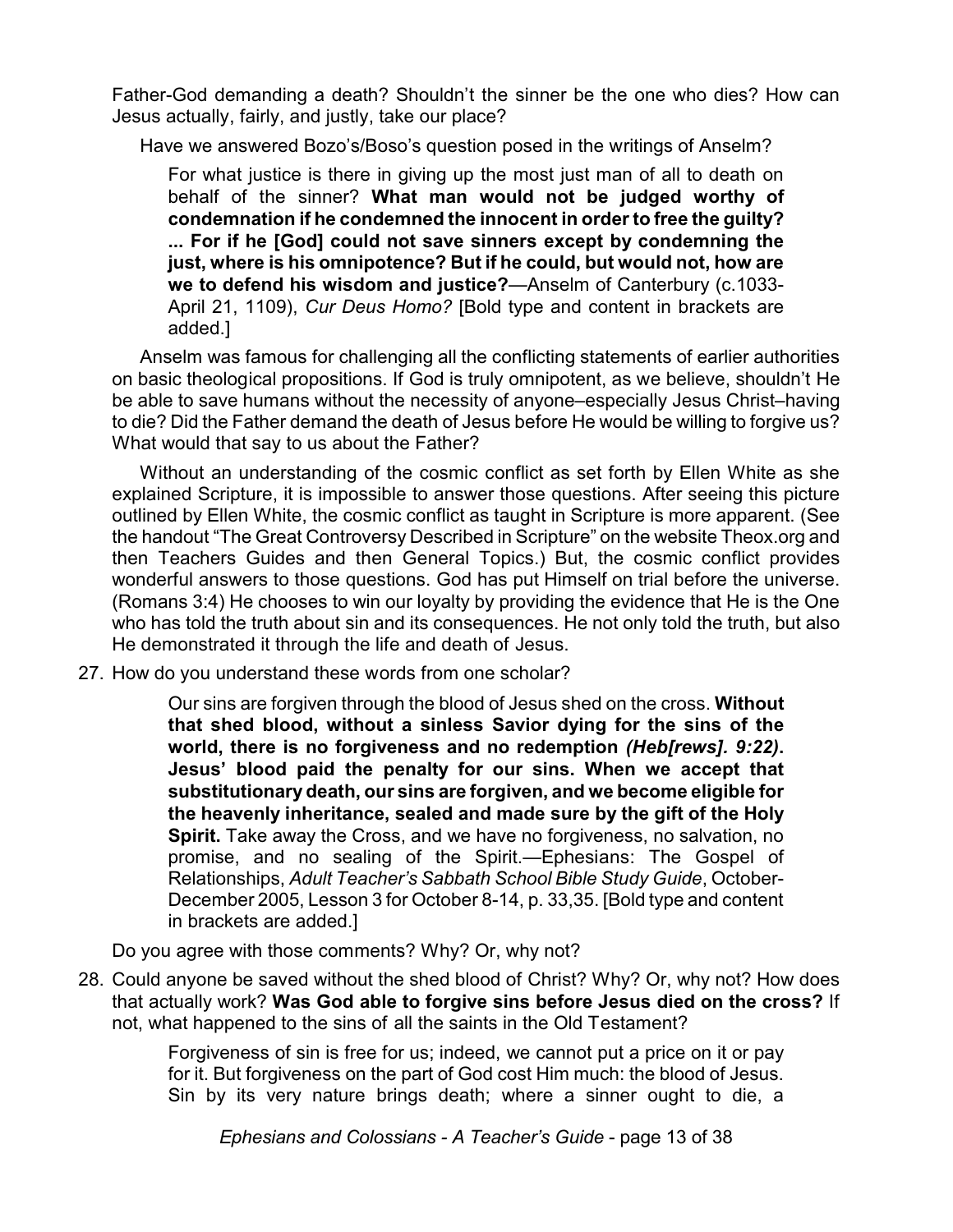substitutionary death was necessary. In the Old Testament sanctuary system God provided forgiveness on the basis of shedding an animal's blood. The whole sacrificial system anticipated the day when Christ, "the Lamb of God," would take away the sins of the world *(John 1:29)*. Jesus on the cross paid the penalty for our sins. His shed blood makes forgiveness of sins possible *(Rom[ans]. 5:8, 9; Eph[esians]. 2:13; Col[ossians]. 1:20)*.—Ephesians: The Gospel of Relationships. *Adult Teachers Sabbath School Bible Study Guide*, Lesson 3 for Tuesday, October 11, 2005, p. 34. [Content in brackets is added.]

Do you understand how all this actually works? How should we explain Hebrews 10:3-4 (GNB): "<sup>3</sup> As it is, however, the sacrifices serve year after year to remind people of their sins. <sup>4</sup>For the blood of bulls and goats can never take away sins"?

29. Ellen G. White often wrote about our "Substitute and Surety." What do these words mean to you?

> Grace is unmerited favor, and the believer is justified without any merit of his own, without any claim to offer to God. He is justified through the redemption that is in Christ Jesus, who stands in the courts of heaven as *the sinner's substitute and surety*.—Ellen G. White, *Selected Messages,* book 1, 398. [Bold type and italic type are added.]

30. The official Seventh-day Adventist Sabbath school Bible study guide for Ephesians says:

Christian theology is incomplete without a conclusive eschatology. That means that the great controversy between God and Satan that caused disunity and conflict in heaven will finally see it's fitting end–when all things will be united so that "one pulse of harmony and gladness beats through the vast creation."—Ephesians: The Gospel of Relationships, *Adult Teacher's Sabbath School Bible Study Guide*, October-December 2005, Lesson 3 for October 8-14, p. 37.

If there were no future promise of salvation, would any of this matter? (Ephesians 1:10)

- 31. Where did the great controversy begin? In the 21<sup>st</sup> century, do the loyal angels still have any questions remaining in their minds? (*DA* 764.4) If all God had to do in order to win the great controversy was to destroy His enemies, why didn't He do that long ago? What is God actually trying to accomplish? Does God offer even more than "just salvation"? Has He answered all the questions that Satan has raised about Him and His way of running the universe?
- 32. Would you agree with this comment from one Seventh-day Adventist scholar: **"The theme of the great controversy, crucial to the Seventh-day Adventist theology and mission, finds its fullest expression in the epistle of Ephesians?"**—*Adult Teacher's Sabbath School Bible Study Guide*, October-December 2005, Lesson 2, for Saturday, October 1, 2005, p. 15.

## **Great Controversy Theme**

33. Did Christ die only for human beings? Or, for the sinless angels too? (**See Ephesians 1:9- 10; 3:9-10; Colossians 1:19-20**; *Patriarchs and Prophets* 68,69; *Signs of the Times*, December 30, 1889, par. 4; *Ibid.* December 22, 1914, par. 4-5 [quoted in part in Item #34 below]; *Seventh-day Adventist Bible Commentary*, vol. 5, 1132; *Seventh-day Adventist*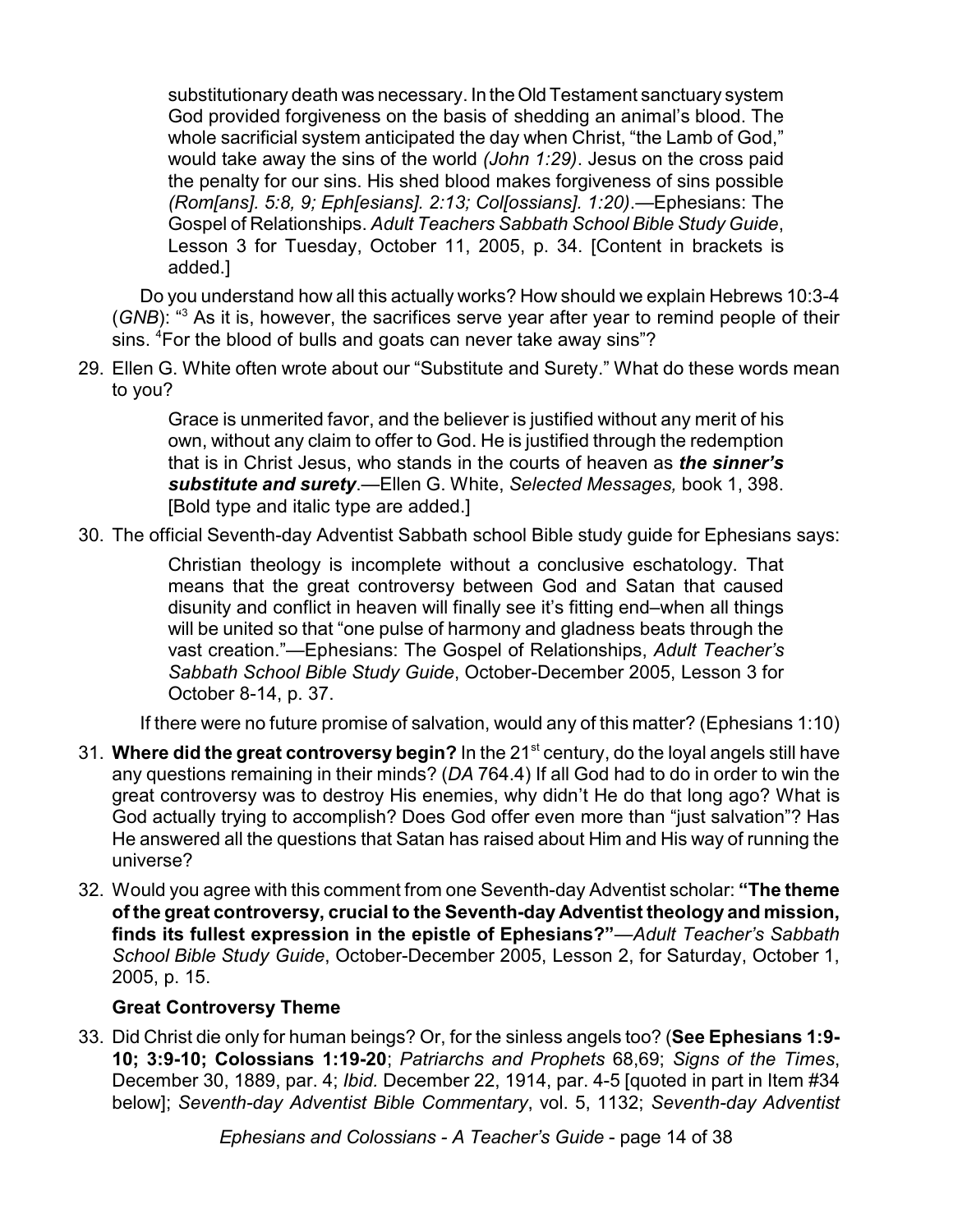*Bible Commentary*, vol. 7a, 252; *Signs of the Times*, Aug. 27, 1902, par. 4; *Review and Herald*, July 17, 1900, par. 4-6; and *MS* 22, Jan. 10, 1890 [*The EG White 1888 Materials* 569,570].)

What did Jesus Himself mean when He said: "When I am lifted up from the earth, I will draw **everyone** to me"? (John 12:32, *GNB)* Note that *TLB, CEV, Message*, *Concordant Literal New Testament*, and *The Kingdom Interlinear New Testament* have the word *all*; *The Clear Word Bible* has *people everywhere*; *Phillips, RSV, GNB, NIV, Jerusalem, Goodspeed, and NEB* have *all men*; the earliest Greek manuscripts have a neuter plural form literally *all things* or *everything*. Does this imply more than just human beings? "And I, if I be exalted from the earth, will draw all things to my self." (*Rheims*, 1582) **The sinless angels did not need any forgiveness. They had not rebelled. What would Christ's death accomplish for them? Would it bring peace? How does the death of Christ protect the angels for eternity against the hazards of apostasy, defection, hostility, alienation, disunity, and distrust? What did they learn at the cross?**

**Ephesians 1:9-10:** <sup>9</sup>Having made known to us the secret of His will, according to His good pleasure, that He purposed in Himself,  $^{10}$  in regard to the dispensation of the fulness of the times, to bring into one the whole in the Christ, **both the things in the heavens, and the things upon the earth—in him**. (*YLT*)

<sup>9</sup> And he made known to us the mystery of his will according to his good pleasure, which he purposed in Christ,  $^{\rm 10}$  to be put into effect when the times will have reached their fulfillment—to bring all things in heaven and on earth together under one head, even Christ. (*NIV*)

<sup>10</sup> ... that he would bring everything together under Christ, as head, everything in the heavens and everything on earth. (*NJB*)

 $10$  And this is his plan: At the right time he will bring everything together under the authority of Christ—everything in heaven and on earth. (*NLT*)

 $10$  Then when the time is right. God will do all that he has planned, and Christ will bring together everything in heaven and on earth. (*CEV*)

 $10$  ... that all things in heaven and on earth would be joined together in Christ as the head. (*NCV*)

In all his wisdom and insight  $9$  God did what he had purposed, and made known to us the secret plan he had already decided to complete by means of Christ. <sup>10</sup> **This plan, which God will complete when the time is right, is to bring all creation together, everything in heaven and on earth, with Christ as head.** (*GNB*)

<sup>10</sup> ... He set it all out before us in Christ, a long-range plan in which **everything would be brought together and summed up in him, everything in deepest heaven, everything on planet earth.** (*Message*) [Bold type is added.]

**Ephesians 3:9-10:** <sup>9</sup> And to cause all to see what *is* the fellowship of the secret that hath been hid from the ages in God, who the all things did create by Jesus Christ, <sup>10</sup> that **there might be made known now to the principalities and**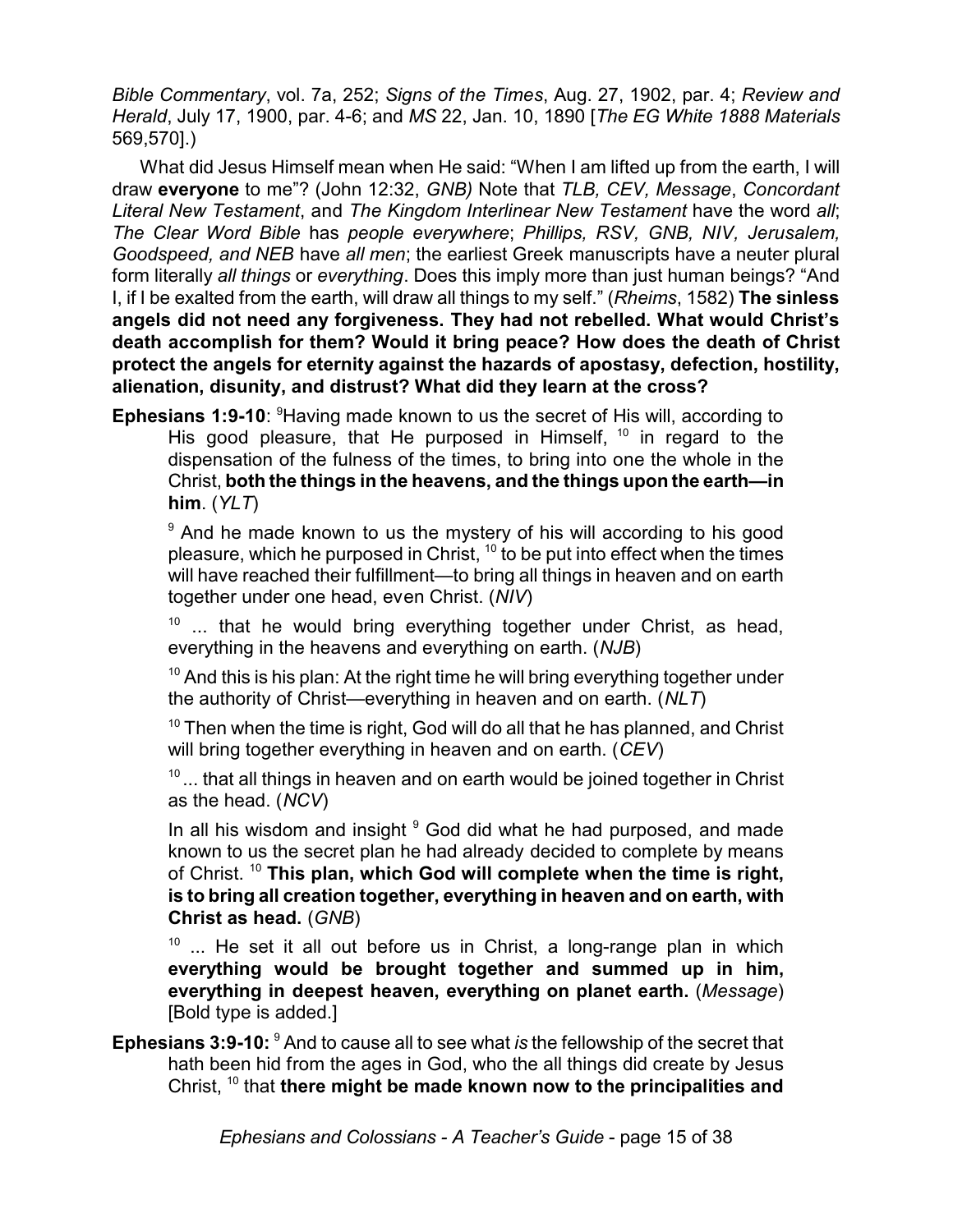**the authorities in the heavenly** *places*, through the assembly, the manifold wisdom of God. (*YLT*)

10 [The purpose is] that **through the church the complicated, many-sided wisdom of God in all its infinite variety** *and* **innumerable aspects might now be made known to the angelic rulers and authorities (principalities and powers) in the heavenly sphere**. (*Amplified*)

 $9^9$  God, who created everything, wanted me to help everyone understand the mysterious plan that had always been hidden in his mind. <sup>10</sup> Then **God would use the church to show the powers and authorities in the spiritual world that he has many different kinds of wisdom.** (*CEV*)

 $10$  He did this so that now, through the church, he could let the rulers and authorities in heaven know his infinite wisdom. (*God's Word*)

10 **In order that at the present time, by means of the church, the angelic rulers and powers in the heavenly world might learn of his wisdom in all its different forms.** (*Good News Bible*)

<sup>10</sup>**Through Christians like yourselves gathered in churches, this extraordinary plan of God is becoming known and talked about even among the angels!** (*The Message*) [Bold type is added; italic type, brackets, and content in brackets are in the original source.]

Colossians 1:19-20: <sup>19</sup> Because in him it did please all the fulness to tabernacle,  $^{\rm 20}$  and through him to reconcile the all things to himself—having made peace through the blood of his cross—through him, whether the things upon the earth, whether the things in the heavens. (*YLT*)

 $19$  God was pleased for all of himself to live in Christ.<sup>20</sup> And through Christ, God has brought all things back to himself again—things on earth and things in heaven. God made peace through the blood of Christ's death on the cross. (*NCV*)

 $20$  And God was pleased for him to make peace by sacrificing his blood on the cross, so that all beings in heaven and on earth would be brought back to God. (*CEV*)

<sup>20</sup> **God was also pleased to bring everything on earth and in heaven back to himself through Christ. He did this by making peace through Christ's blood sacrificed on the cross.** (*God's Word*)

 $20$  And through him to reconcile to himself all things, whether on earth or in heaven, making peace by the blood of his cross. (*RSV*)

 $20$  He brought peace to the human race by shedding His blood on the cross, thus uniting heaven and earth. (*Clear Word*)

<sup>20</sup> **Through the Son, then, God decided to bring the whole universe back to himself. God made peace through his Son's blood on the cross and so brought back to himself all things, both on earth and in heaven.** (*GNB*)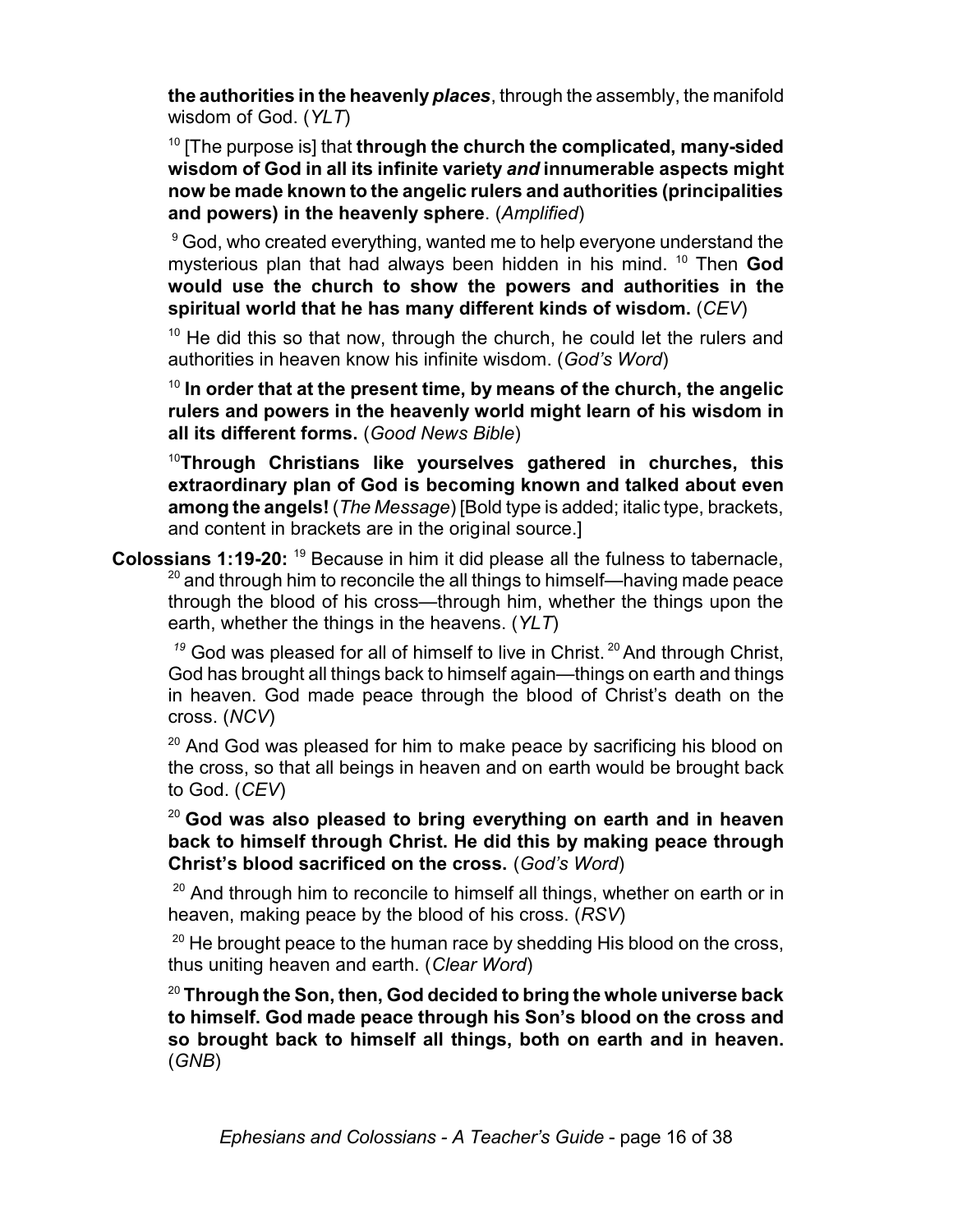$20$  Not only that, but all the broken and dislocated pieces of the universe—people and things, animals and atoms—get properly fixed and fit together in vibrant harmonies, all because of his death, his blood that poured down from the cross. (*Message*) [Bold type is added.]

**Notice that in these passages, some very important aspects of the great controversy are spelled out. 1) The great controversy involves the entire universe. 2) The great controversy was won by what Christ did when He was here on this earth, especially by His death on the cross. 3) God is teaching the angels something about His wisdom and His plan through the church on this earth!** (See1 Peter 1:12.)

**The plan of salvation involves the whole universe–not just humans.**

34. Through the plan of salvation, a larger purpose is to be wrought out even than the salvation of man and the redemption of the earth. Through the revelation of the character of God in Christ, the beneficence of the divine government would be manifested before the universe, the charge of Satan refuted, the nature and result of sin made plain, and the perpetuity of the law fully demonstrated. Satan had declared that the law of God was faulty, and that the good of the universe demanded a change in its requirement. In attacking the law, he thought to overthrow the authority of its Author, and gain for himself the supreme allegiance....—Ellen G. White, *The Signs of the Times*, February 13, 1893, par. 12; *Ibid*. December 22, 1914, par. 4-5; *The Messenger* June 7, 1893, par. 5; *Bible Echoes* July 15, 1893, par. 3. The first portion is in *That I May Know Him* 366.4.

> **The work of Satan as an accuser began in heaven.** This has been his work on earth ever since man's fall, and it will [168] be his work in a special sense as we approach nearer to the close of this world's history. As he sees that his time is short, he will work with greater earnestness to deceive and destroy. He is angry when he sees a people on the earth who, even in their weakness and sinfulness, have respect to the law of Jehovah. He is determined that they shall not obey God. He delights in their unworthiness, and has devices prepared for every soul, that all may be ensnared and separated from God. **He seeks to accuse and condemn God and all who strive to carry out His purposes in this world in mercy and love, in compassion and forgiveness.**—Ellen G. White, *Christ's Object Lessons* 167.1. Compare *5T* 471.1; *RH*, August 6, 1895, par. 11; January 2, 1908, par. 12.

> But the plan of redemption had a yet broader and deeper purpose than the salvation of man. It was not for this alone that Christ came to the earth; it was not merely that the inhabitants of this little world might regard the law of God as it should be regarded; but **it was to vindicate the character of God before the universe**. To this result of His great sacrifice–its influence upon the intelligences of other worlds, as well as upon man–the Saviour looked forward when just before His crucifixion He said: "Now is the judgment of this world: now shall the prince of this world be cast out. And I, if I be lifted up from the earth, will draw all unto Me." John 12:31, 32. The act of Christ in dying for the salvation of man would not only make heaven accessible to men, **but before all the universe it would justify God and His Son in their**

*Ephesians and Colossians - A Teacher's Guide* - page 17 of 38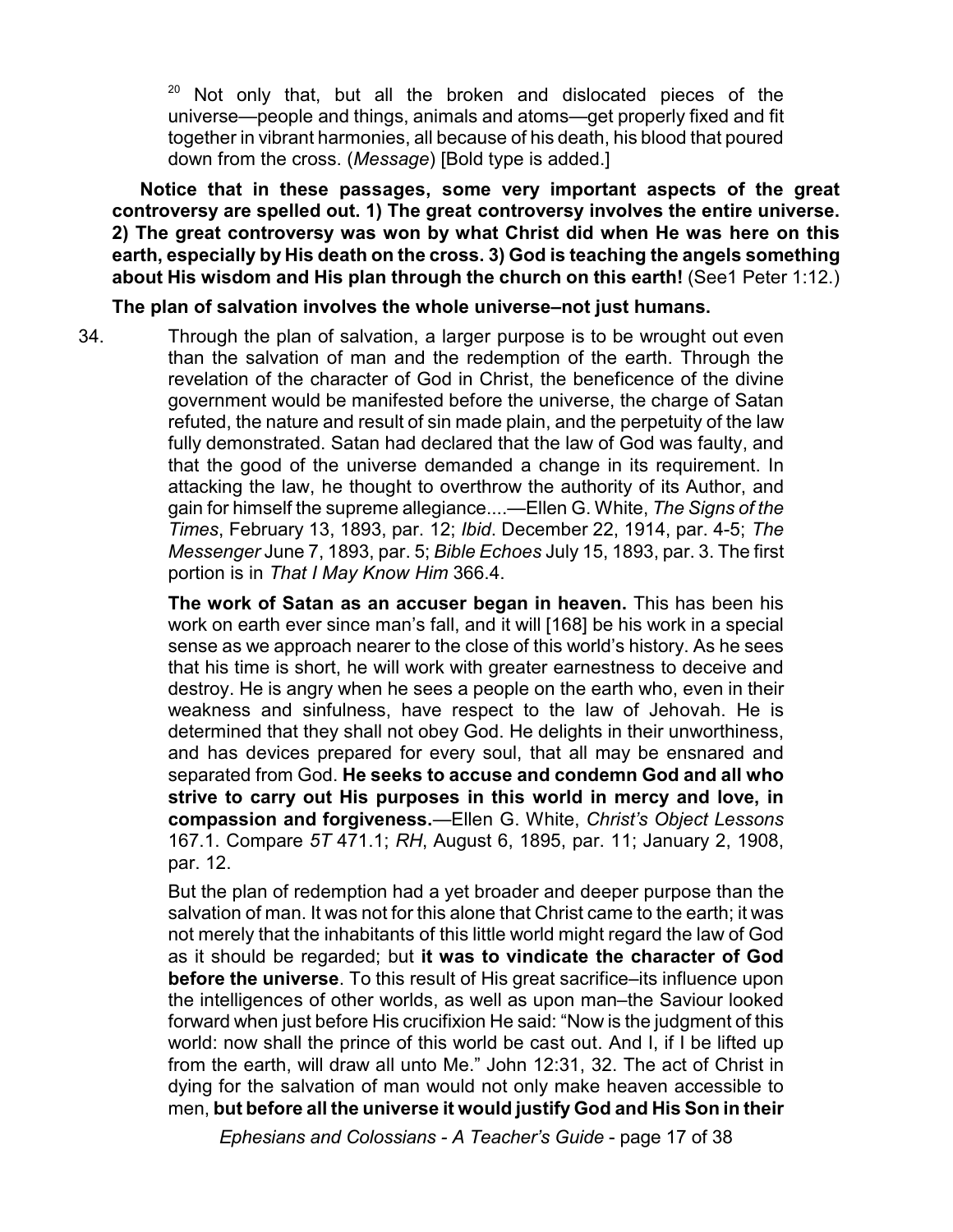**dealing with the rebellion of Satan. It would establish the perpetuity of the law of God and would reveal the nature and the results of sin.** [Genesis 2:17]—Ellen G. White, *Patriarchs and Prophets* 68.2 (1890); *Reflecting Christ* 60 (1985).

God requires perfection of His children. His law is a transcript of His own character, and it is the standard of all character. **This infinite standard is presented to all that there may be no mistake in regard to the kind of people whom God will have to compose His kingdom.** The life of Christ on earth was a perfect expression of God's law, and when those who claim to be children of God become Christlike in character, they will be obedient to God's commandments. **Then the Lord can trust them to be of the number who shall compose the family of heaven**. Clothed in the glorious apparel of Christ's righteousness, they have a place at the King's feast. They have a right to join the blood-washed throng.—Ellen G. White, *Christ's Object Lessons* 315; *God's Amazing Grace* 148 (1900).

Who can measure or anticipate the gift of God? For ages sin had interrupted the flow of divine benevolence to man; but God's mercy and love for the fallen race have not ceased to accumulate, nor lost their earthward direction. The inhabitants of the world, their reason perverted, have turned the earth into a lazar-house. But God still lives and reigns, and in Christ He has poured on the world a healing flood. **In the gift of God's dear Son, a definite view of His character has been given to the race that is never absent from His mind. His very heart is laid open in the royal law. That infinite standard is presented to all, that there may be no mistake in regard to that kind of people God would have compose His kingdom. It is only those who are obedient to all His commandments who will become members of the royal family, children of the heavenly King. These will be honored with a citizenship above, a life that measures with the life of God,–a life without sorrow, pain, or death throughout eternal ages.**—Ellen G. White, *The Signs of the Times*, November 17, 1898, par. 8.

By coming to dwell with us, Jesus was to reveal God both to men and to angels.... **Not alone for His earthborn children was this revelation given. Our little world is the lesson book of the universe. [1 Corinthians 4:9] God's wonderful purpose of grace, the mystery of redeeming love, is the theme into which "angels desire to look," [1 Peter 1:12] and it will be their study throughout endless ages.**—Ellen G. White, *The Desire of Ages* 19.2 (1898); *Reflecting Christ* 15 (1985).

To the angels and the unfallen worlds the cry, "It is finished," had a deep significance. It was for them as well as for us that the great work of redemption had been accomplished. They with us share the fruits of Christ's victory.

**Not until the death of Christ was the character of Satan clearly revealed to the angels or to the unfallen worlds. The archapostate had so clothed himself with deception that even holy beings had not understood his principles. They had not clearly seen the nature of his**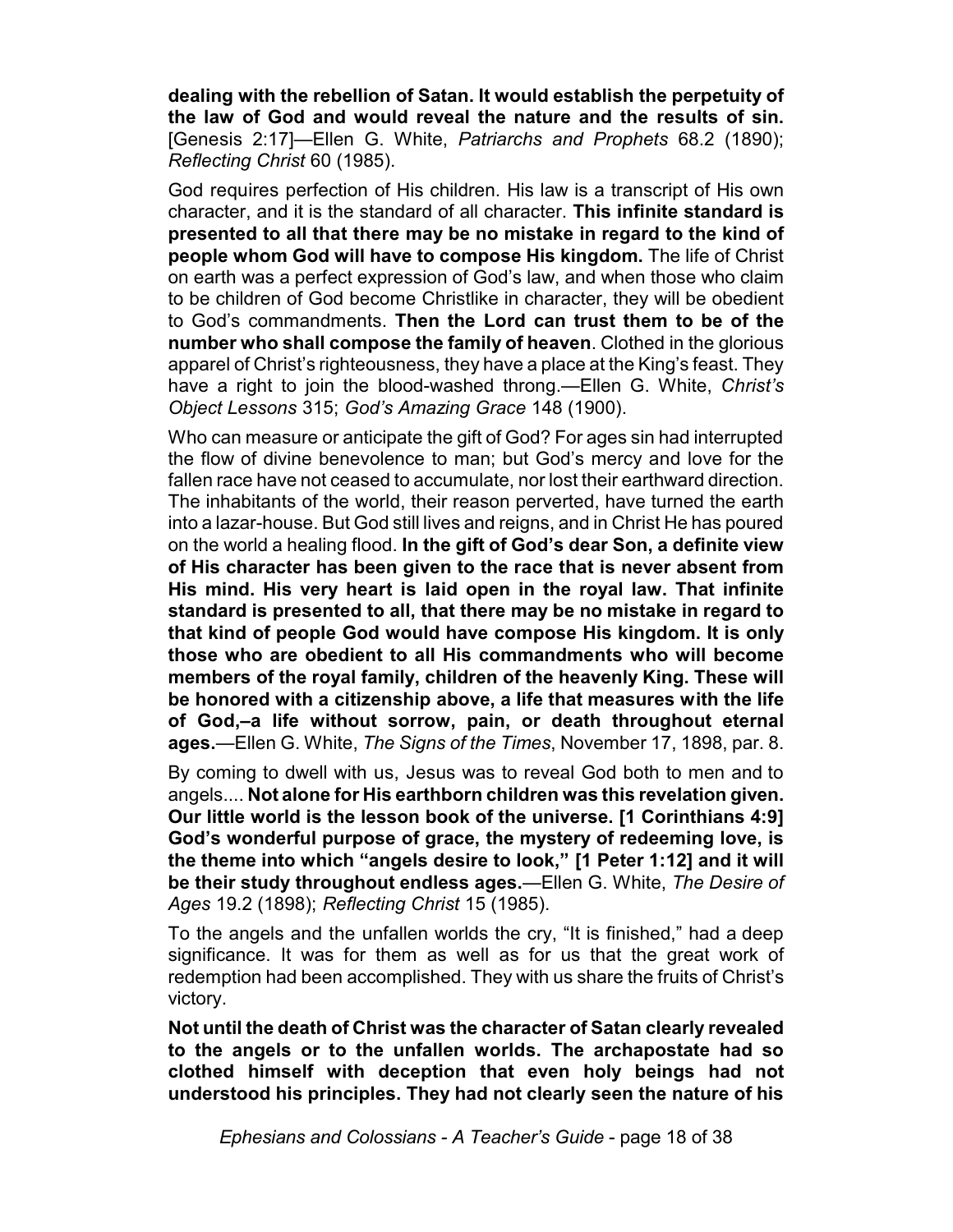**rebellion.**—Ellen G. White, *The Desire of Ages* 758.2-3 (1898). [Bible references in brackets and bold type are added.]

**The security of the universe was even more important than the salvation of man.**

**It was in order that the heavenly universe might see the conditions of the covenant of redemption that Christ bore the penalty in behalf of the human race. The throne of Justice must be eternally and forever made secure, even tho the race be wiped out, and another creation populate the earth.** By the sacrifice Christ was about to make, **all doubts would be forever settled, and the human race would be saved if theywould return to their allegiance. Christ alone could restore honor to God's government. The cross of Calvarywould be looked upon by the unfallen worlds, by the heavenly universe, by Satanic agencies, by the fallen race, and every mouth would be stopped**.... Who is able to describe the last scenes of Christ's life on earth, His trial in the judgment hall, His crucifixion? Who witnessed these scenes?–The heavenly universe, God the Father, Satan and his angels.—Ellen G. White, *The Signs of the Times*, July 12, 1899, par. 2-3; *LHU* 257.2. [Bold type is added.]

## **Christ died for sinless angels too.**

That which alone can effectually restrain from sin in this world of darkness, will prevent sin in heaven. The significance of the death of Christ will be seen by saints and angels.... **The angels ascribe honor and glory to Christ, for even they are not secure except by looking to the sufferings of the Son of God. It is through the efficacy of the cross that the angels of heaven are guarded from apostasy. Without the cross they would be no more secure against evil than were the angels before the fall of Satan. Angelic perfection failed in heaven.... The plan of salvation, making manifest the justice and love of God, provides an eternal safeguard against defection in unfallen worlds, as well as among those who shall be redeemed by the blood of the Lamb.**—Ellen G. White, *The Signs of the Times*, December 30, 1889, par. 4; *Seventh-day Adventist Bible Commentary*, vol. 5, 1132.9; *Seventh-day Adventist Bible Commentary*, vol. 7a, 252.4-5; *Our High Calling* 45.4; *The Home Missionary,* May 1, 1897; *TA* 205.3. [Bold type is added.]

## **The angels also needed the message of the cross.**

For centuries God bore with the inhabitants of the old world. But at last guilt reached its limit.... He came out of His place to punish the inhabitants of the earth, and by a flood cleansed the earth of its iniquity.

Notwithstanding this terrible lesson, men had no sooner begun to multiply once more, than rebellion and vice became widespread. Satan seemed to have taken control of the world. **The time came that a change must be made, or the image of God would be wholly obliterated from the hearts of the beings He had created. All heaven watched the movements of God with intense interest. Would He once more manifest His wrath? Would He destroy the world by fire? The angels thought that the time**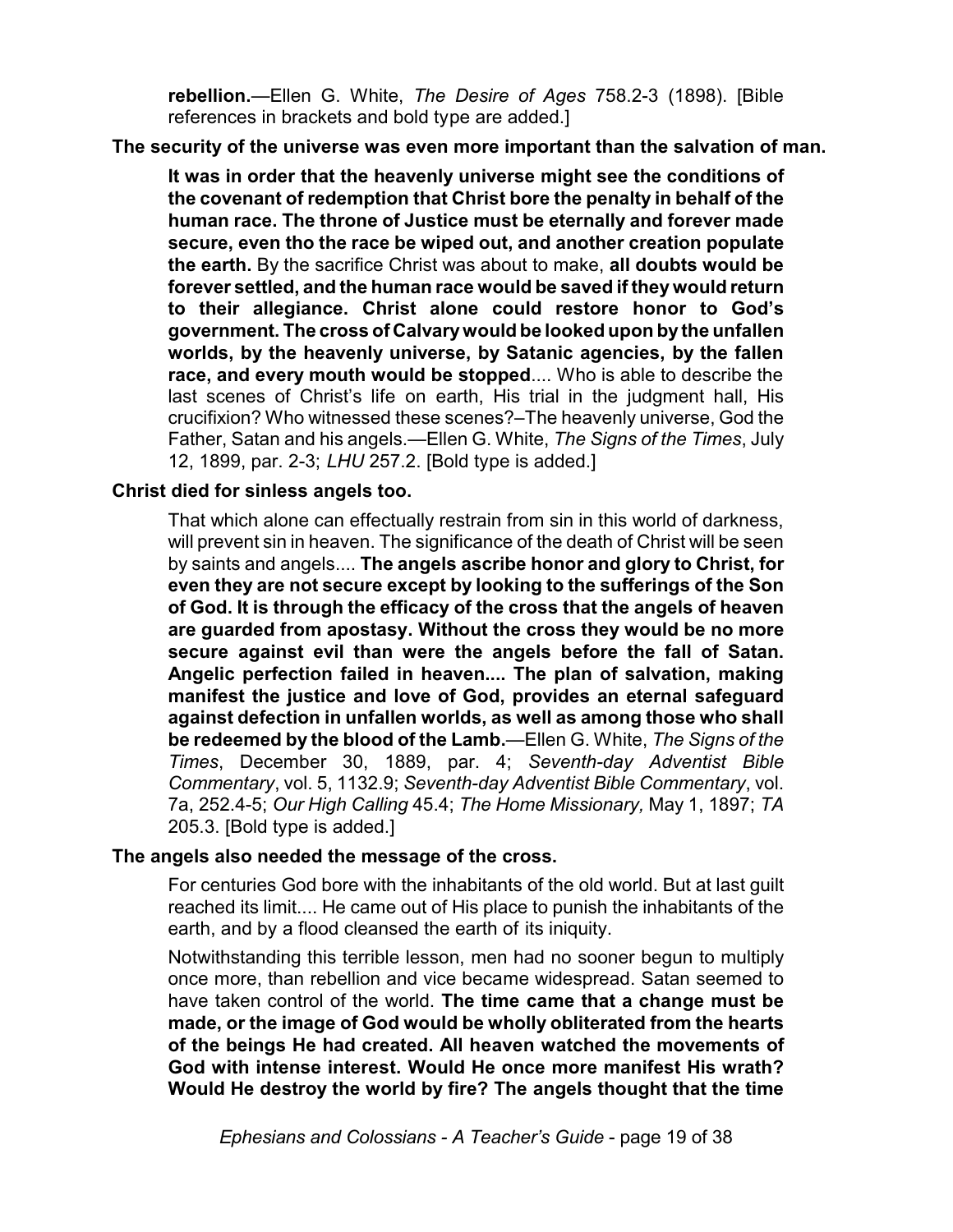**had come to strike the blow of justice, when, lo, to their wondering vision was unveiled the plan of salvation.**—Ellen G. White, *Diary*. Battle Creek, Michigan, January 10, 1890; *MS 22*, January 10, 1890; *The Ellen G. White 1888 Materials* 569.2,3-570.0.

For centuries God looked with patience and forbearance upon the cruel treatment given to his ambassadors, at his holy law prostrate, despised, trampled underfoot. He swept away the inhabitants of the Noachian world with a flood. But when the earth was again peopled, men drew away from God, and renewed their hostility to him, manifesting bold defiance. Those whom God rescued from Egyptian bondage followed in the footsteps of those who had preceded them. Cause was followed by effect; the earth was being corrupted.

**A crisis had arrived in the government of God.... All heaven was prepared at the word of God to move to the help of his elect. One word from him, and the bolts of heaven would have fallen upon the earth, filling it with fire and flame. God had but to speak, and there would have been thunderings and lightnings and earthquakes and destruction.**

**The heavenly intelligences were prepared for a fearful manifestation of Almighty power. Every move was watched with intense anxiety. The exercise of justice was expected. The angels looked for God to punish the inhabitants of the earth....**

The heavenly universe was amazed at God's patience and love. To save fallen humanity the Son of God took humanity upon himself.—Ellen G. White, *Review and Herald*, July 17, 1900, par. 4-7; compare *Desire of Ages* 37.

Before Christ's first advent, the sin of refusing to conform to God's law had become widespread. Apparently Satan's power was growing; his warfare against heaven was becoming more and more determined. **A crisis had been reached. With intense interest God's movements were watched by the heavenly angels. Would He come forth from His place to punish the inhabitants of the world for their iniquity? Would He send fire or flood to destroy them? All heaven waited the bidding of their Commander to pour out the vials of wrath upon a rebellious world. One word from Him, one sign, and the world would have been destroyed. The worlds unfallen would have said, "Amen. Thou art righteous, O God, because Thou hast exterminated rebellion."**—Ellen G. White, *The Signs of the Times*, August 27, 1902, par. 4; *Reflecting Christ* 58.4; compare *The Youth's Instructor*, July 29, 1897, par. 8; *That I May Know Him* 19.3. [Bold type is added.]

How do we explain these words about angels? Did they need some help in understanding God and His plan? Why did they think we as a race should be wiped out? How do our sins appear to them? Are we worthy of the death they thought we should get? (Romans 6:23) Are they involved in the great controversy in some way? Where did the great controversy begin? Wasn't it right in heaven next to the throne of God–in the most holy place in heaven? Did the angels have any questions? Surely, the quotations above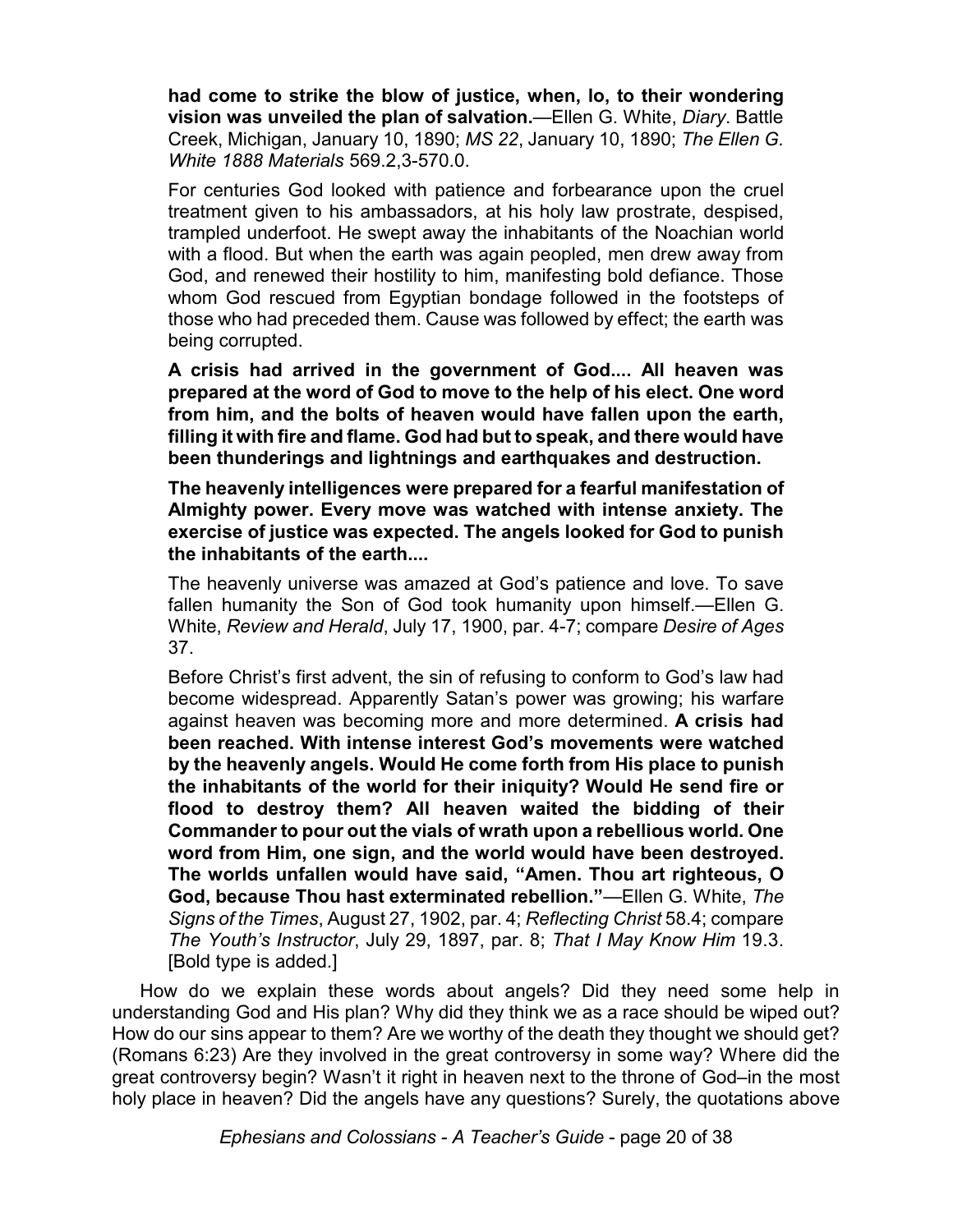should have answered that question! What answers do the sinless angels need to get in the great controversy in order to be secure against "apostasy" and "defection"?

- 35. What is the Holy Spirit supposed to do for us? (Ephesians 1:13-17) What is the meaning of: "Do not make God's Holy Spirit sad"? (Ephesians 4:30, *GNB*) Does that mean, "Don't make Him angry, or He won't help you"? Or, is it that when we do not allow our heavenly Father to heal us, He grieves because then He knows that He will have to give us up? Would this bring great sorrow to the Spirit of God? Does this have anything to do with the delay in the second coming? (See Revelation 7:1-3.)
	- **Ephesians 1:13-17** (*GNB*): <sup>13</sup> And you also became God's people when you heard the true message, the Good News that brought you salvation. **You believed** in Christ, and **God put his stamp of ownership [seal]** on you by giving you the Holy Spirit he had promised. <sup>14</sup> **The Spirit is the guarantee** that we shall receive what God has promised his people, and this assures us that God will give complete freedom to those who are his. Let us praise his glory! <sup>15</sup> For this reason, ever since I heard of your faith in the Lord Jesus and your love for all God's people, <sup>16</sup> I have not stopped giving thanks to God for you. I remember you in my prayers  $^{\rm 17}$  and ask the God of our Lord Jesus Christ, the glorious Father, to give you **the Spirit, who will make you wise and reveal God to you, so that you will know him.**
	- **Ephesians 4:30** (*GNB*): <sup>30</sup> And do not make God's Holy Spirit sad; for the Spirit is God's mark of ownership [seal] on you, a guarantee that the Day will come when God will set you free.
	- **Revelation 7:1-3** (*GNB*): <sup>1</sup> After this I saw four angels standing at the four corners of the earth, holding back the four winds so that no wind should blow on the earth or the sea or against any tree.  $<sup>2</sup>$  And I saw another angel coming up</sup> from the east with the seal of the living God. He called out in a loud voice to the four angels to whom God had given the power to damage the earth and the sea. <sup>3</sup> The angel said, "Do not harm the earth, the sea, or the trees, **until we mark the servants of our God with a seal on their foreheads**." [Bold type and content in brackets are added.]

## **What Is the Seal of God?**

**A Mark Which Angels Read**.—[Ephesians 1:13 quoted.] **What is the seal of the living God**, which is placed in the foreheads of His people? **It is a mark which angels, but not human eyes, can read; for the destroying angel must see this mark of redemption** (*Letter 126*, 1898).—Ellen G. White, *Seventh-day Adventist Bible Commentary*, vol. 4, 1161.4.

The angel with the writer's ink horn is to place a mark upon the foreheads of all who are separated from sin and sinners, and the destroying angel follows this angel (*Letter 12*, 1886).—Ellen G. White, *Seventh-day Adventist Bible Commentary*, vol. 4, 1161.5. [Content in brackets is added, indicating Bible verse quoted.]

**Seal Is a Settling Into Truth**.—Just as soon as the people of God are sealed in their foreheads—**it is not any seal or mark that can be seen, but a settling into the truth, both intellectually and spiritually, so they cannot**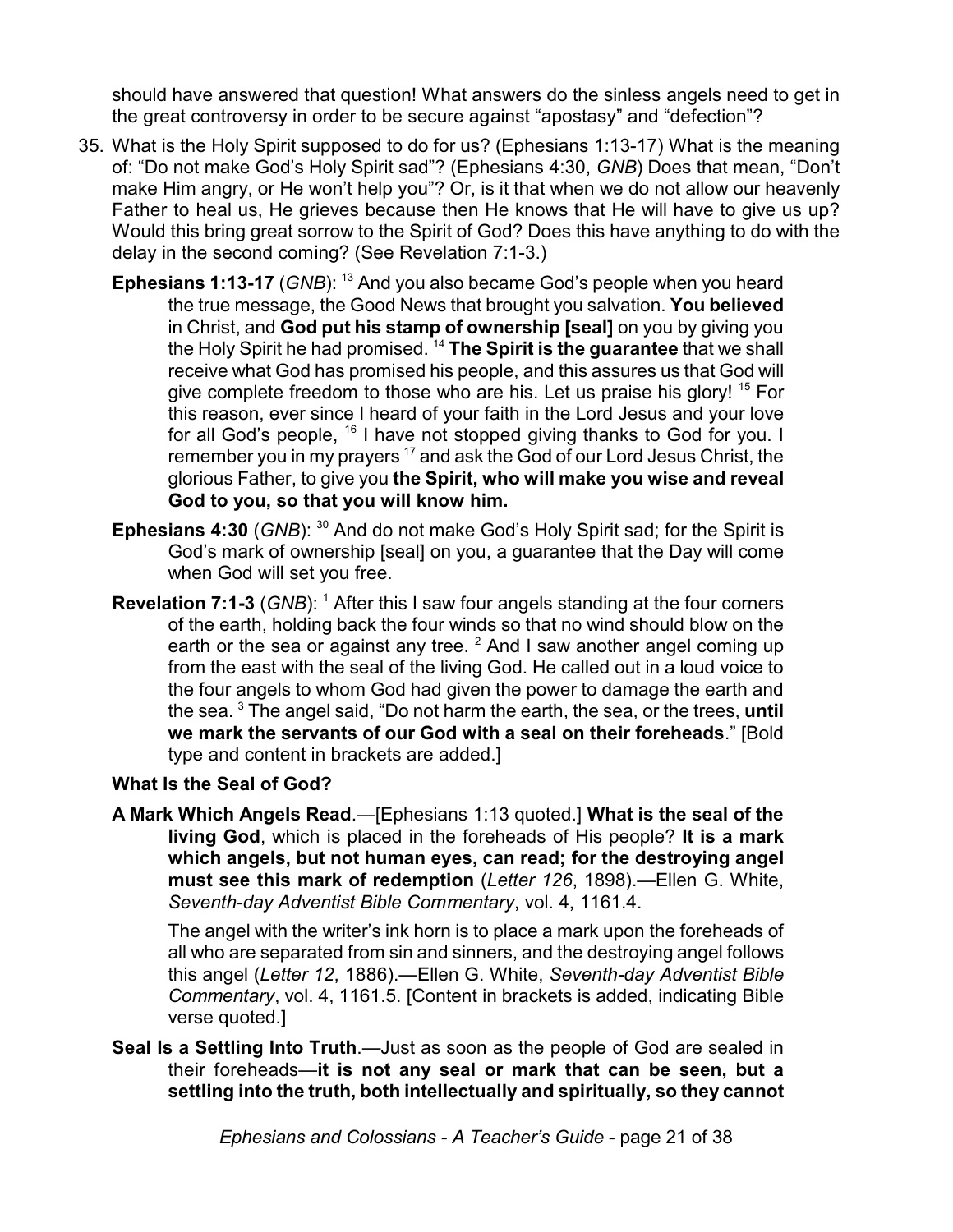**be moved**—just as soon as God's people are sealed and prepared for the shaking, it will come. Indeed, it has begun already; the judgments of God are now upon the land, to give us warning, that we may know what is coming. (*MS* 173, 1902)—Ellen G. White, *Seventh-day Adventist Bible Commentary*, vol. 4, 1161.6; "Medical Missionary Work in Southern California," Interview held in Los Angeles, California, September 15, 1902; *10MR* 252.1; "Medical Missionary Work in Southern California," November 20, 1911; *1MR* 249.2; *LDE* 219.4; *FLB* 287.7; *Mar* 200.2; *OFC* 83.6; *OFC* 328.2. [Bold type is in the headers in original; other bold type is added.]

These passages suggest that the ultimate work of the Holy Spirit on this earth is to prepare a people to face the final deceptions of Satan by "settling [them] into the truth, both intellectually and spiritually so they cannot be moved." [Content in brackets is added.] This will be the only safeguard against Satan's masterful deceptions when he comes as Christ, hoping to deceive the whole world. (Revelation 13:1-8) Notice carefully that this is brought about by our learning about God and getting to know Him. (Ephesians 1:13-17) **The Holy Spirit made this possible by inspiring prophets and apostles to write the Scriptures which have been preserved, copied, and translated for our benefit.**

If we are going to stand through the last great battle in the great controversy, we must become so familiar with the truth about God that not even Satan with all his deceptive capabilities can confuse or deceive us. That is only possible if we are "sealed" and "settled" into the truth.

36. Was there not a dividing wall of hostility (Ephesians 2:14) even in heaven among the angels? And what was the issue? **Hasn't it always been over God's law?** Is it the fault of the law? Or, a misunderstanding of the law? Haven't God's laws been misunderstood as the arbitrary demands of an exacting, unforgiving, and vengeful Deity?

See handout: *Colossians 2:14*.

37. What is it about God that has won us? Isn't it that He values nothing higher than our freedom? How can God maintain freedom and peace throughout the universe forever? Will He need to use law? Is there any other way to maintain order and harmony? Does Christ's death on the cross have anything to do with it?

What is the most attractive thing about God as you know Him? Is it the life of Jesus here on this earth? Is it the way He was so patient in the times of the Old Testament? Is it what you have come to know about God through our understanding of the "great controversy" over God's character and government? Does God's use of law scare you? Or, do you recognize that every government has to be based on some kind of law?

What are we supposed to learn about God through the life and death of Jesus Christ? Based on our understanding of His use of law, could God get us to recognize that He never asks us to do anything that is not for our best good? Could we get to the place where we do what is right because it is right?

**God never asks us to believe, without giving sufficient evidence upon which to base our faith. His existence, His character, the truthfulness of His word, are all established by testimony that appeals to our reason; and this testimony is abundant.** Yet God has never removed the possibility of doubt. Our faith must rest upon evidence, not demonstration. Those who wish to doubt will have opportunity; while those who really desire

*Ephesians and Colossians - A Teacher's Guide* - page 22 of 38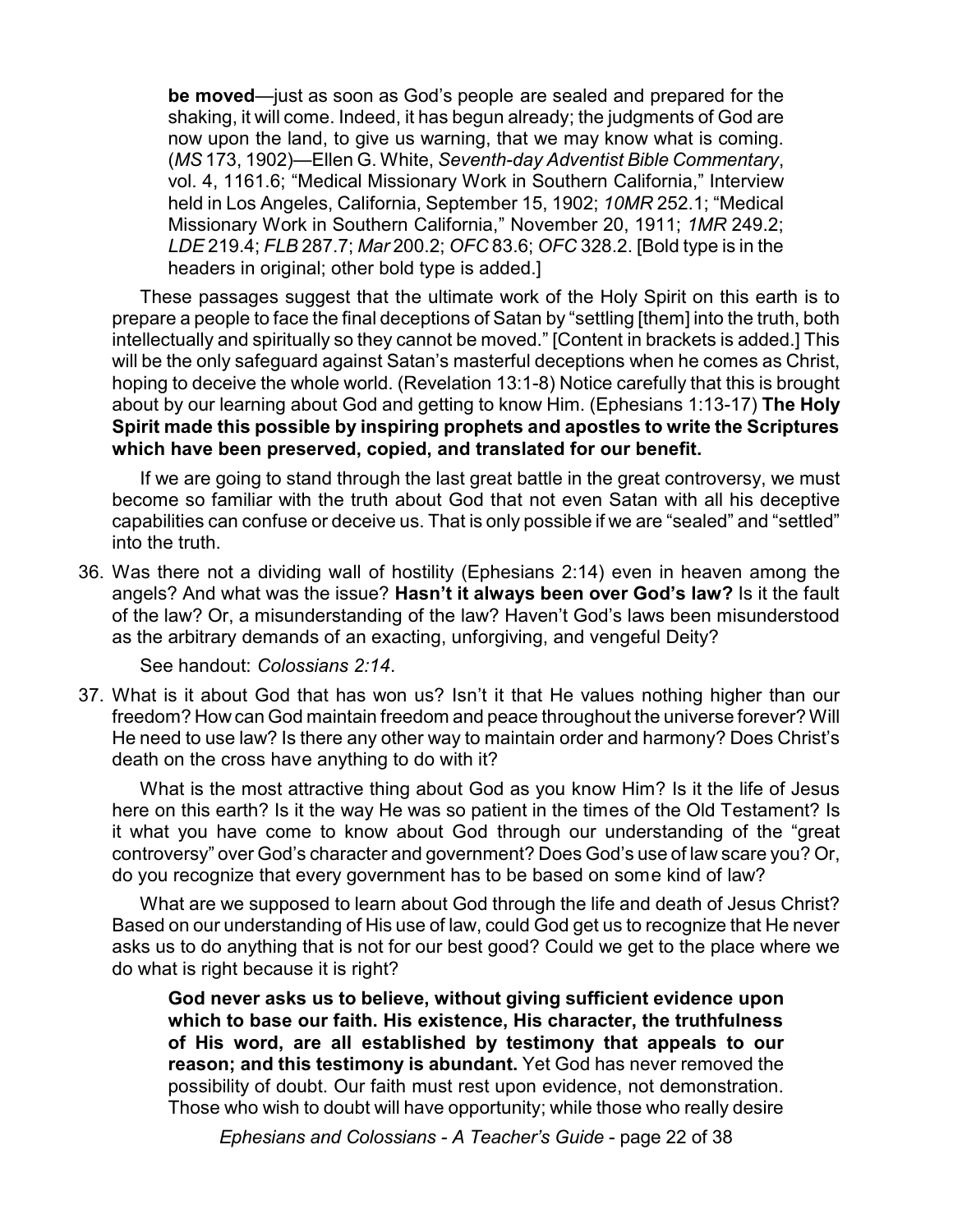to know the truth will find plenty of evidence on which to rest their faith.—Ellen G. White, *Steps to Christ* 105.2.

The man who attempts to keep the commandments of God from a sense of obligation merely–because he is required to do so–will never enter into the joy of obedience. He does not obey. When the requirements of God are accounted a burden because they cut across human inclination, we may know that the life is not a Christian life. True obedience is the outworking of a principle within. It springs from the love of righteousness, the love of the law of God. The essence of all righteousness [98] is loyalty to our Redeemer. **This will lead us to do right because it is right**–because right doing is pleasing to God.—Ellen G. White, *Christ's Object Lessons* 97.3.

**A sullen submission to the will of the Father will develop the character of a rebel.** By such a one service is looked upon as drudgery. It is not rendered cheerfully, and in the love of God. It is a mere mechanical performance. [If he dared, such a one would disobey. His rebellion is smothered, ready to break out at any time in bitter murmurings and complaints.] Such service brings no peace or quietude to the soul.—Ellen G. White, *Manuscript 20*, 1897 (*MR* # 970); *Signs of the Times,* July 22, 1897, par. 11. Section in brackets is omitted in *That I May Know Him* 120.4; *12MR* 236.1. [Bold type is added.]

38. From whom did the Jews get their misunderstanding of circumcision? Is it possible even to take the seventh-day Sabbath and misunderstand it and turn it into a dividing thing (Ephesians 2:14) rather than a uniting thing? Which "law" has caused the greatest hostility? The *Mishnah*? The ceremonial law? Or, the Ten Commandments? What "divided" heaven? Was it something other than law? Which has caused greater hostility? The ceremonial sabbaths? Or, the seventh-day Sabbath? Was the ceremonial law ever against us? What was the ceremonial law given to teach?

A careful reading of the book of Exodus makes it very clear that God chose the descendants of Abraham–the children of Israel–to be His special people. (Exodus 19:5-6) He placed them at the crossroads of the world of their day. He offered them many special privileges provided they take up special responsibilities and keep His commandments and, thus, represent Him correctly. They immediately claimed the privileges and quickly forgot about the responsibilities. However, there were a few things that they did that set them apart from other people. Circumcising their male children on the eighth day, observing the seventh-day Sabbath, and worshiping in the temple at Jerusalem were primary among those distinguishing marks. In Jesus's day, the Jewish people felt that practicing these things and a lot of other rules that came along later were proof that they were God's one chosen people.

But, instead of using God's Word given to them as a way of spreading the good news about Him to other nations, they put up walls, trying to exclude all other nationalities because they believed that God had chosen only Israel.

39. Read Exodus 23:20-33. The Jews came to understand such passages as evidence that God was their exclusive possession and not for the benefit of anyone else. But, even back in Exodus 23, God made it very clear why they needed to have a clear distinction between themselves and the pagan Gentiles around them.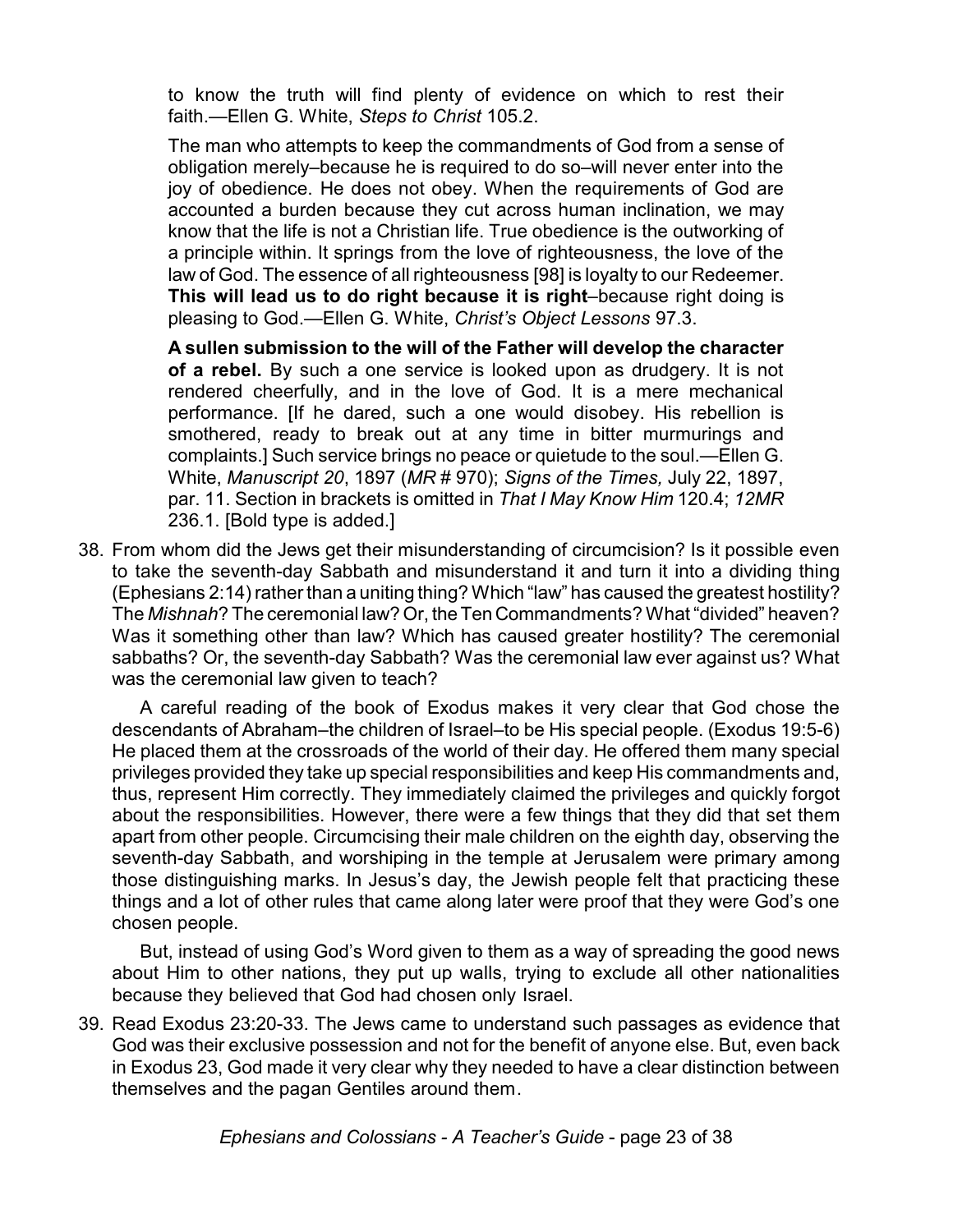**Exodus 23:32-33** (GNB): <sup>32</sup> "Do not make any agreement with them or with their gods.  $33$  Do not let those people live in your country; if you do, they will make you sin against me. If you worship their gods, it will be a fatal trap for you."

A similar message was presented at the end of the 40 years of wandering in the wilderness. Read Deuteronomy 20:10-18. The message to kill everyone in the captured territories seems very harsh; but, notice, once again, the reason stated by Moses as he was relating God's instructions in verse 18 (*GNB*):

"Kill them, so that they will not make you sin against the Lord by teaching you to do all the disgusting things that they do in the worship of their gods."

History proved that God was right. The children of Israel did not completely chase out or destroy the foreign nations that were living in Palestine. And almost immediately, the children of Israel became attracted to their fertility cult and pagan religious practices. They seemed to have forgotten why it was that God wanted them to keep themselves separate from the pagan nations.

In more recent times, especially since the times of Jesus, the Jews have been distinguished by their worshiping on the seventh-day Sabbath. Satan, recognizing how important a correct understanding of worship on the Sabbath could be, has done everything possible to confuse people's understanding about why we should keep the seventh-day Sabbath. A few Christian denominations in recent times–most particularly the Seventh-day Adventist Church–after carefully studying Scripture have adopted, once again, the seventh-day Sabbath. But, this keeping of the Sabbath according to the moral law has caused far more conflicts than has keeping of the *Mishnah*, or the ceremonial law.

The ceremonial law was designed with types and symbols to look forward to the coming of the Messiah and His sacrificial death. Only the Jewish people carefully followed the ceremonies as spelled out in Scripture, and even they did so only sporadically.

Today, as we seek to convince others of the truth of the Bible as we understand it, Sabbathkeeping tends to be one of the main barriers against people's accepting our message. Why is that? Almost universally, it is because people do not want to spend 24 hours in religious worship. It is not so much that they prefer Sunday as a day of worship to Saturday as a day of worship but rather that they find it difficult enough to give one or two hours to religious services once a week and cannot bring themselves to dedicate a full 24 hours for that purpose.

40. Are we free at any time to judge others about matters in the *Mishnah*? The ceremonial law? The Ten Commandment law? (See Romans 14; *The Mount of Blessings* 123,124.)

Compare Ephesians 2:14 and Colossians 2:14 with Romans 14 and 1 Corinthians 8 and 10. For example, if we feel that we are justified in our observance of the seventh-day Sabbath, does that give us the right to judge others who do not observe it? Would we accept the idea that Jews are free to judge us because we do not observe all the detailed rules in the *Mishnah* or even observe the Old Testament ceremonial regulations? None of us has been appointed by God to serve as a judge of others.

41. Is the church built on Peter? (See Matthew 16:18; compare **Ephesians 2:19-22.**) Didn't even Peter recognize that Jesus was the "Chief Cornerstone"? (1 Peter 2:4-8)

Based on Matthew 16:15-20, the Roman Catholic Church claims that Christ at that time appointed Peter as the head of the Christian church. They believe that those symbolic keys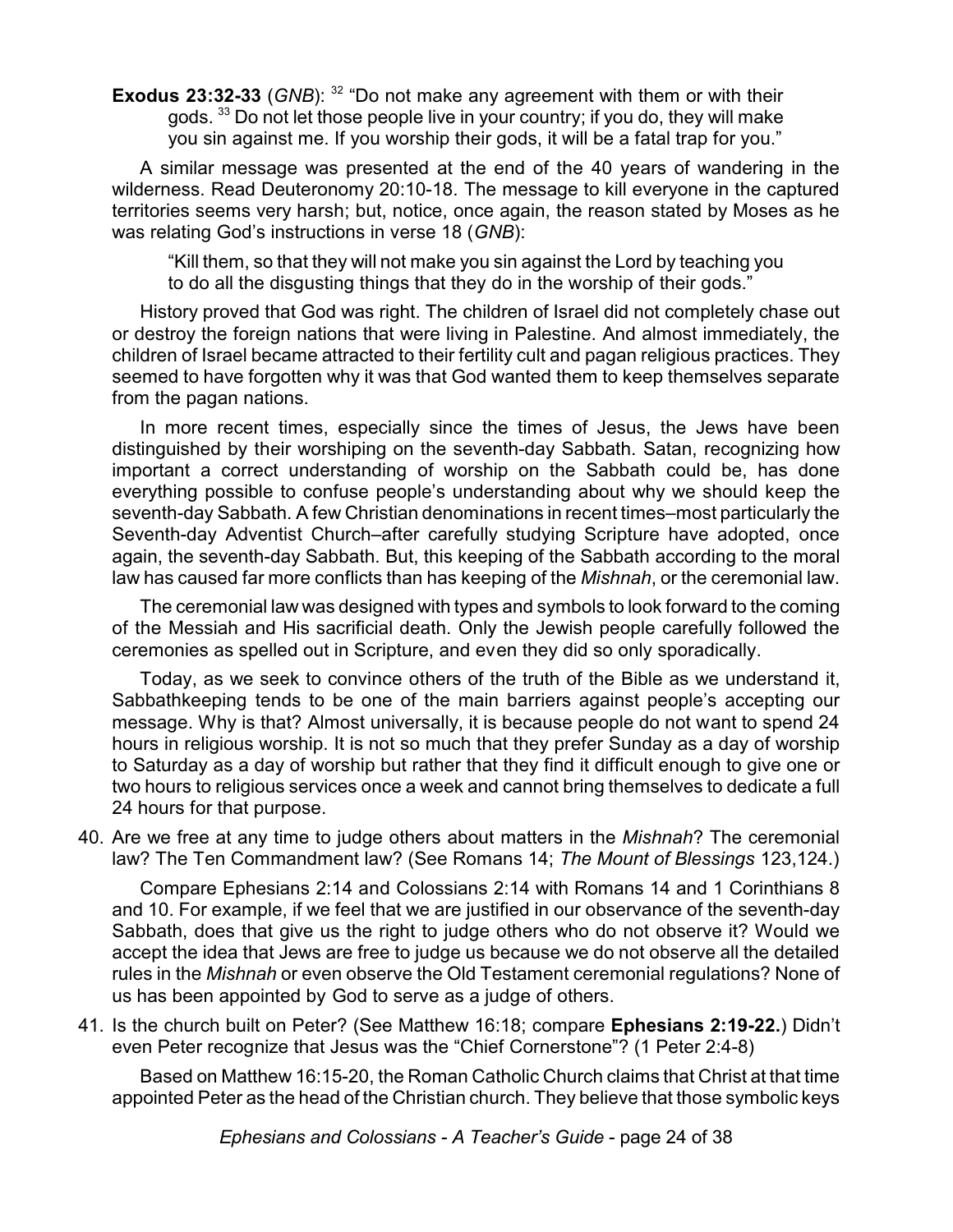have been handed down from Peter to every subsequent pope up to the present time. Thus, they believe that one must be baptized as a member of the Roman Catholic Church in order to be saved.

Protestants including Seventh-day Adventists have pointed out that the two words for *rock* in Matthew 16:18 are different. Peter is described as a small rolling stone (*petros*); but, the rock foundation (*petra*) on which Christ builds His church is something else–either Christ Himself or the truth about Christ Himself as presented in Scripture.

So, did Jesus give the keys to the future Christian church to Peter? It is very interesting to notice that in Matthew 18:18-20 Jesus gave those same instructions to all of the disciples. Did He also give the keys to the church to all the disciples? Does that apply even to two or three future Christians who are gathered together in His name? (Matthew 18:19- 20)

But, a better answer to the Roman Catholic claim is found in Ephesians 2:19-22. Paul was making it clear that even Gentiles have now become members of God's family. That includes us because he made it clear that "You, too, are built upon the foundation laid by the apostles and prophets, the cornerstone being Christ Jesus himself." (Ephesians 2:20, *GNB*) So, it is true that the church is built on the work of the apostles and prophets including Peter. That work is primarily through the giving of the Scriptures. But, every faithful Christian is supposed to be a stone or a brick in the church which is to be built up as a sacred temple dedicated to the Lord.

Peter himself recognized this in 1 Peter 2:4-8. Peter was referring back to passages such as Isaiah 8:14-15; 28:16; and Psalm 118:22-23 which Jesus applied to Himself. (Matthew 21:42) Notice that even the chief priests and Pharisees hearing Jesus's parable knew He was talking about Himself and about them when He spoke of a stone that would crush them.

42. Read Ephesians 1:15 and 3:2. Why did Paul say these things?

**Ephesians 1:15** (*GNB*): <sup>15</sup> For this reason, ever since I heard of your faith in the Lord Jesus and your love for all God's people....

**Ephesians 3:2** (*GNB*): <sup>2</sup> Surely you have heard that God in his grace has given me this work to do for your good.

How could Paul write such words to his close friends that he had lived with and worked with for 3 years?

These are two of the key verses which suggest that this letter was not written solely to the church at Ephesus but rather was intended as a circular letter to be read and then passed on to each of the churches in Asia Minor.

43. Read Ephesians 3:14-21. What was Paul trying to say in this short prayer?

Paul was giving a marvelous doxology or prayer of thanksgiving for what God had done for the "saints" in Asia Minor. It was even hard for Paul to find words to express what he wanted to say. Remember that thirty years later when inspiring John to write the book of Revelation, God gave high praise for the early church at Ephesus. (Revelation 2:1-7)

44. Does being forgiven or justified make one safe to live next door to for eternity? What is God's ultimate goal for each one of us? (See **Ephesians 4:11-16**; compare Hebrews 5:11- 6:3.) How does the church contribute to this? How do you reconcile Matthew 18:2-4; 1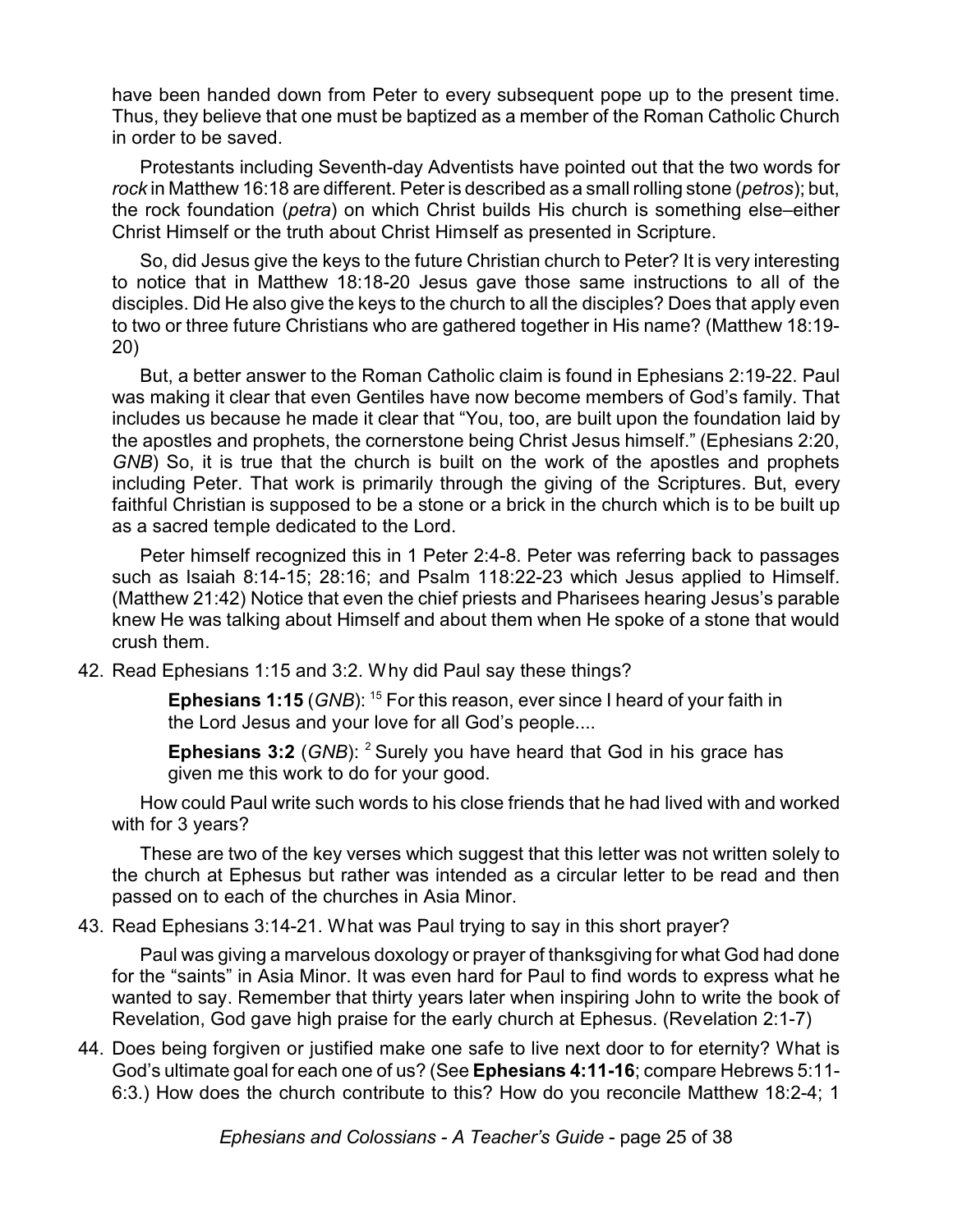Corinthians 13:11; and Ephesians 4:13-14? Does real spiritual maturity lead to "the unity that is inherent in our faith"?

This may be the most important passage in the book of Ephesians. What is God's plan for us as Christians? Matthew 18:1-4 seems to suggest that the ideal for Christians is to be childlike. What is the most important characteristic of a healthy child? It is his capacity to grow: Physically, mentally, socially, and spiritually. If a child fails to grow physically, we are very concerned. If a child fails to grow mentally, we become truly alarmed. If a child fails to grow socially, we pity him. But, if a child fails to grow spiritually, is that a blessing?

Ephesians 4:11-16 and Hebrews 5:11-6:3 make it very clear that God intends for Christians to grow up spiritually. What is God waiting for?

Just as soon as the people of God are sealed in their foreheads–it is not any seal or mark that can be seen, but a settling into the truth, both intellectually and spiritually, so they cannot be moved–just as soon as God's people are sealed and prepared for the shaking, it will come.—Ellen G. White, *Manuscript 173*, 1902; *Seventh-day Adventist Bible Commentary*, vol. 4, 1161.6; *LDE* 219.4; *Maranatha* 200.2; *FLB* 287.7; *OFC* 83.6; *OFC* 328.2; *1MR* 249.2-250.0; *10MR* 252.1.

God will not allow Satan to have full sway on this earth until God's faithful people are "sealed" and cannot be moved by Satan's temptations or deceptions. (See Revelation 7:1- 3; compare Ezekiel 9.)

God needs a people who really care about their relationship with Him and focus on the Bible study, prayer, and witnessing that will be required to prepare them for the final showdown. These people, known as the 144,000, (See *GC* 648,649.) will be God's last marvelous messengers to the world. They will not be afraid to speak the truth to anyone. In fact, they will be expected to speak the truth to the whole world at a time when faith is almost non-existent here on earth. (Luke 18:8) This group of people will keep God's commandments as they were intended to be kept and bear testimony to God as did the apostles and prophets. (Revelation 12:17; 19:10)

Such a group of people will naturally come together as suggested by the *New English Bible* translation of Ephesians 4:13:

So shall we all at last attain to the *unity inherent in our faith* and our knowledge of the Son of God.... [Bold type and italic type are added.]

A number of research studies have determined that for a person to become a member of a church and remain there permanently, s/he must experience at least two of the following three things:

## **1) Be reasonably convinced that their doctrines and teachings are correct.**

## **2) Make real friends among the members. Does this mean being socially involved, even eating together?**

## **3) Get involved in church activities.**

What was Paul suggesting when he said that there is a "unity inherent in our faith"? Remember that the early Christians could not build any church buildings; they had to worship in members homes. How do you think that would affect our fellowship and involvement in church activities?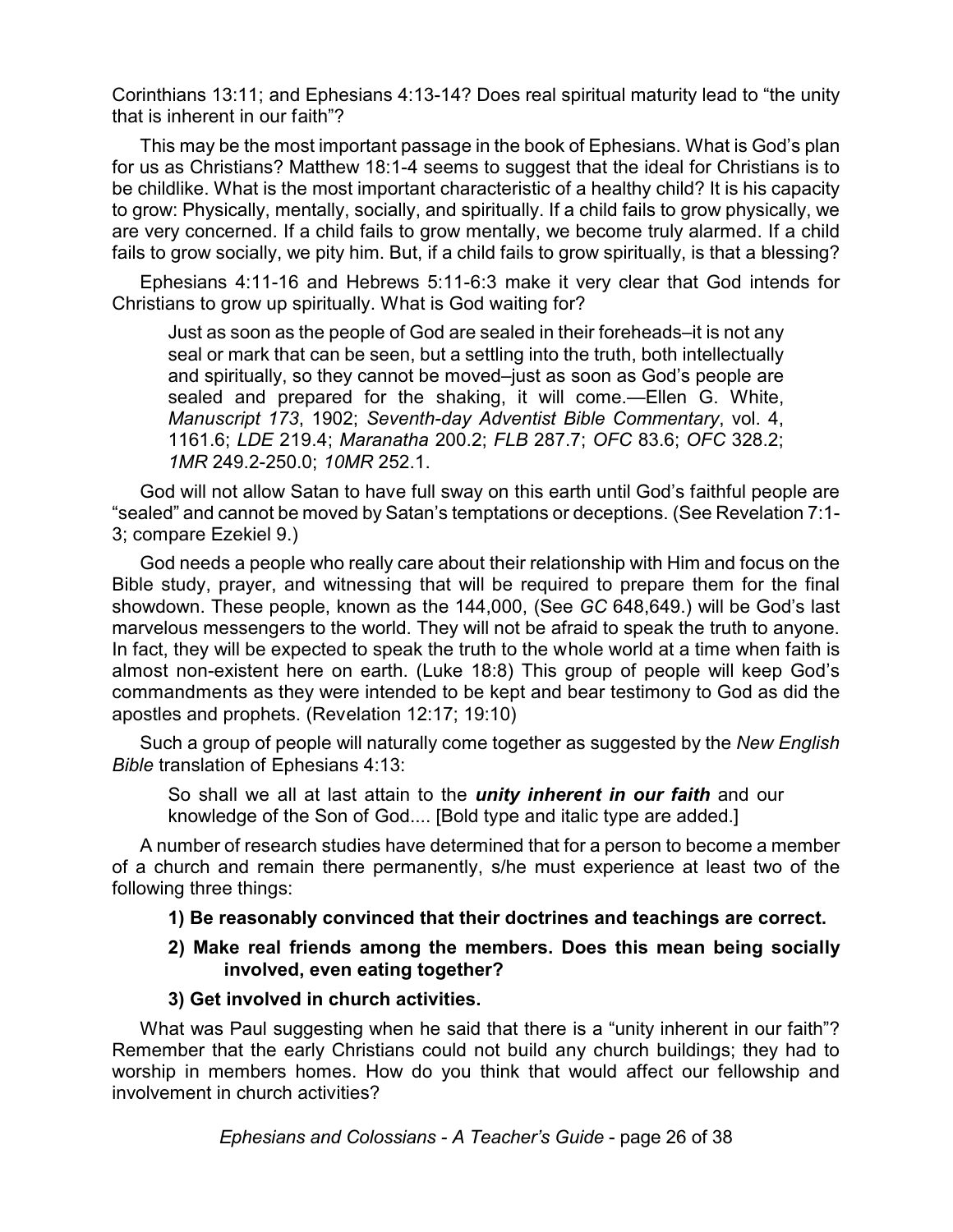45. Is it the purpose of the cross to say: "Take Me seriously; I mean it when I say: 'If you break the rules, I'll kill you as I've killed My Son'"? How could looking at Jesus dying on the cross make me want to love God? Can you really have unity, peace, and harmony in the family–unity that is "inherent in our faith and our knowledge of the Son of God" (**Ephesians 4:13**, *NEB*) if we are all afraid? Don't we have to eliminate fear first? (1 John 4:18) How does the cross eliminate fear? Does the cross tell us something about law and the God who has made so much use of law? And about what the real violation of the law is?

Unfortunately, it was the practice of the dominant Christian church through the Dark Ages to threaten people if they did not do what the church told them to do. In effect, the message was: "If you do not do what we tell you to do, God will throw you into hell and burn you forever!" Would such a message bring peace and harmony? Would it eliminate fear? Just the opposite!

**Stated in the briefest possible terms, the life and death of Jesus give us a choice: 1) We can see the inherent advantages of living a Christlike life and do our best with the help of the Holy Spirit to follow His example; or, 2) We will die the death which He died which is the natural consequence of persisting in sin and thus separating ourselves from the Source of Life. (Isaiah 59:2)** God is not out to get us! But, ultimately, if we persist in it, sin will separate us from Him and, thus, doom us to death. Does understanding the truth of these natural consequences help to eliminate fear? **We should be afraid of sin and not afraid of God!**

Down through the centuries, God has given us many laws to obey. Understood correctly in their original context, every one of those laws was given for our best good. The purpose of those laws was not to threaten us in case we disobeyed; instead, they were given to show us how to live the best possible kinds of lives in obedience. When we understand all of this, we come to love and appreciate the One who did His best to protect us in our ignorance and immaturity. And if there are some commands from God that we still do not fully understand, we will follow His commands as far as possible, recognizing that when we do come to understand them, we will once again discover that they are for our best good.

46. Why did Paul say: "Do not get drunk with wine, which will only ruin you; instead, be filled with the Spirit"? (**Ephesians 5:18**, *GNB*) What does the Holy Spirit have to do with alcoholic "spirits"? (Compare 2 Timothy 5:23.)

Paul knew that it was the custom among the pagan religions in Ephesus and especially in the worship of Artemis/Diana at the famous temple for people to get drunk at the worship services. That drinking was associated with every kind of abuse, sexual perversion, and promiscuity. Paul recognized that drinking that kind of "spirits" would result in the Christian church seeming to be nothing more than another pagan religion.

Therefore, Paul advised that Christians should live sober lives, doing their best to follow God's will and demonstrating in their worship services that Christianity was totally different from the religions with which they were familiar. More than that, Paul recognized that alcohol deadens our sensibilities and weakens the mind. This is just the opposite of what Christians should be striving for.

47. What kind of relationship does God want in marriage? If we each treated our spouse as suggested by **Ephesians 5:21-33**, what would be the result? Why is that so hard to do? Or, is it?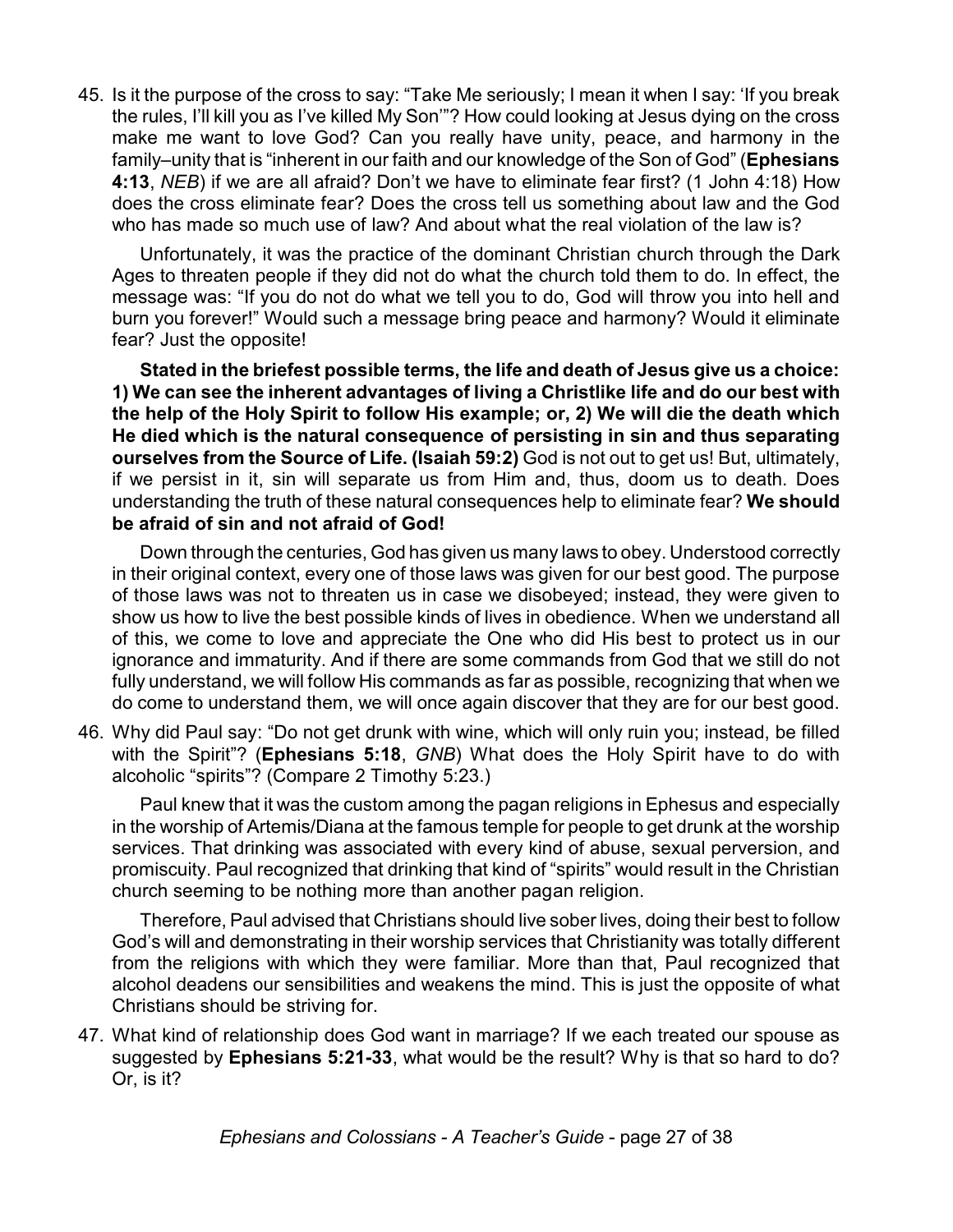There is considerable controversy about what the teaching of the Bible is on the subject of marriage. Adam was given one wife who was to be his equal. (Genesis 2:23-24; 3:16) When sin entered, it led to Eve being placed in a position in subjection to Adam. But, God's original ideal was clear.

As we read through the Bible, we find numerous examples of men, even patriarchs, with more than one wife. Consider Abraham, Jacob, David, Solomon, etc. This arrangement always led to problems! But, God seemed to work with those men and "wink" at their marital problems. There is no text in the Bible that advises or recommends polygamy.

But, a more practical question for us is: How is each of us to treat the spouse that we have today? Are wives to submit to whatever their husbands demand or ask for? Is the husband's will always to hold sway? This passage in Ephesians is probably the most often quoted passage at marriage ceremonies. Notice that it begins by commanding husbands *and* wives to submit themselves to each other because of reverence for Christ. (Ephesians 5:21) How is a wife to submit herself to her husband "as to the Lord"? Is God arbitrary, exacting, vengeful, unforgiving, and severe to all of us, including women? If not, then husbands should not be! Does Jesus ask the church to totally submit its will to Him? On the contrary, Jesus died for the church! These words were written at a time when it was becoming popular to believe that celibacy was the best way to dedicate one's self to God. It was thought that anything that brought any degree of pleasure to the body must be bad for the soul! Thus, if one looks at the oldest drawings or pictures of Christ or Christians, s/he will note that they are so emaciated as to look almost dead. This is based on the idea that if one was really dedicated to one's spiritual health, even to eat was something that one did only enough to sustain life.

Many have thought that this was the kind of life that Paul lived. (See 1 Corinthians 7.) But, Paul clearly recognized the sanctity of human marriage. However, he also realized that in a day when people were being killed for their faith and it was believed that Christ would return very soon, it might be best not to marry.

To better understand what a revolutionary idea Paul's message about marriage was, we must get some idea of what people thought about marriage in Paul's day. **Remember that in order to best understand any form of communication, we need to understand the context in which it was written.** Then, let us consider the status of marriage in Paul's day. Consider the following from William Barclay.

NO one reading this passage in the twentieth century can fully realize how great it is. Throughout the years the Christian view of marriage has come to be widely accepted. It still is recognized as the ideal by the majority even in these permissive days. Even where practice has fallen short of that ideal, it has always been in the minds and hearts of men who live in a Christian situation. Marriage is regarded as the perfect union of body, mind and spirit between a man and a woman. But things were very different when Paul wrote. In this passage Paul is setting forth an ideal which shone with a radiant purity in an immoral world....

Let us look briefly at the situation against which Paul wrote this passage.

The Jews had a low view of women. In his morning prayer there was a sentence in which a Jewish man gave thanks that God had not made him "a

*Ephesians and Colossians - A Teacher's Guide* - page 28 of 38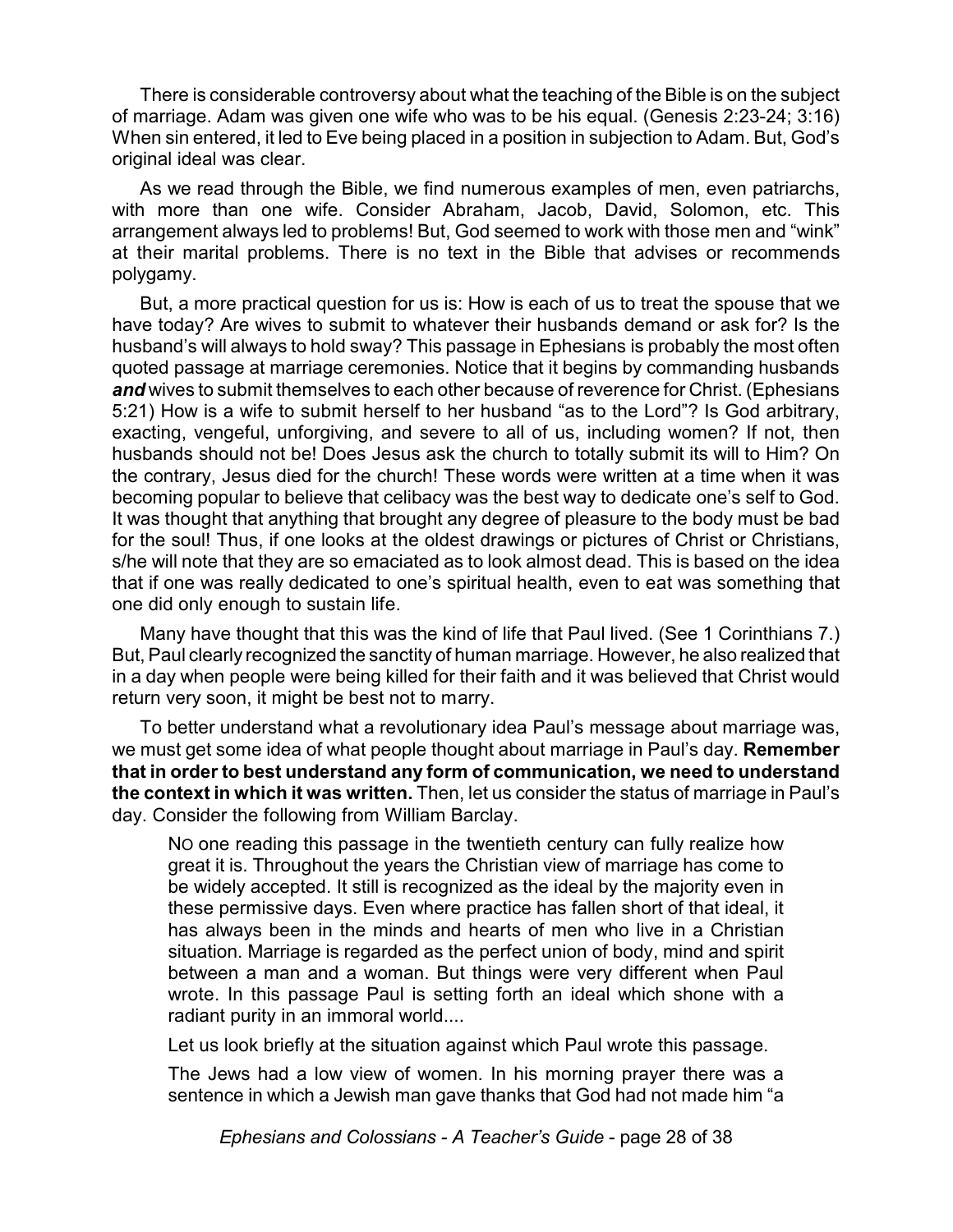Gentile, a slave or a woman." [Compare Galatians 3:28.] In Jewish law a woman was not a person, but a thing. She had no legal rights whatsoever; she was absolutely her husband's possession to do with as he willed.

In theory the Jew had the highest ideal of marriage. The Rabbis had their sayings. "Every Jew must surrender his life rather than commit idolatry, murder or adultery." "The very altar sheds tears when a man divorces the wife of his youth." But the fact was that by Paul's day, divorce had become tragically easy.

The law of divorce is summarized in *Deuteronomy 24:1*. "When a man takes a wife and marries her, if then she finds no favour in his eyes because he has found some indecency in her, he writes her a bill of divorce and puts it in her hand and sends her out of his house." [Compare Numbers 5:12,28; Deuteronomy 22:13-21.] Obviously everything turns on the interpretation of *some indecency*. The stricter Rabbis, headed by the famous Shammai, held that the phrase meant adultery and adultery alone, and declared that even if a wife was as mischievous as Jezebel a husband might not divorce her except for adultery. The more liberal Rabbis, headed by the equally famous Hillel, interpreted the phrase in the widest possible way. They said that it meant that a man might divorce his wife if she spoiled his dinner by putting too much salt in his food, if she walked in public with her head uncovered, if she talked with men in the streets, if she spoke disrespectfully of her husband's parents in her husband's hearing, if she was a brawling woman, if she was troublesome or quarrelsome. A certain Rabbi Akiba interpreted the phrase *if she finds no favour in his eyes* to mean that a husband might divorce his wife if he found a woman whom he considered more attractive. It is easy to see which school of thought would predominate.

Two facts in Jewish law made the matter worse. First, the wife had no rights of divorce at all, unless her husband became a leper or an apostate or engaged in a disgusting trade. Broadly speaking, a husband, under Jewish law, could divorce his wife for any cause; a wife could divorce her husband for no cause. Second, the process of divorce was disastrously easy. The Mosaic law said that a man who wished a divorce had to hand his wife a bill of divorcement which said, "Let this be from me thy writ of divorce and letter of dismissal and deed of liberation, that thou mayest marry whatsoever man thou wilt." All a man had to do was to hand that bill of divorcement, correctly written out by a Rabbi, to his wife in the presence of two witnesses and the divorce was complete. The only other condition was that the woman's dowry must be returned.

At the time of Christ's coming the marriage bond was in peril even among the Jews, so much so that the very institution of marriage was threatened since Jewish girls were refusing to marry because their position as wife was so uncertain.

THE situation was worse in the Greek world. Prostitution was an essential part of Greek life. Demosthenes had laid it down as the accepted rule of life: "We have courtesans for the sake of pleasure; we have concubines for the sake of daily cohabitation; we have wives for the purpose of having children

*Ephesians and Colossians - A Teacher's Guide* - page 29 of 38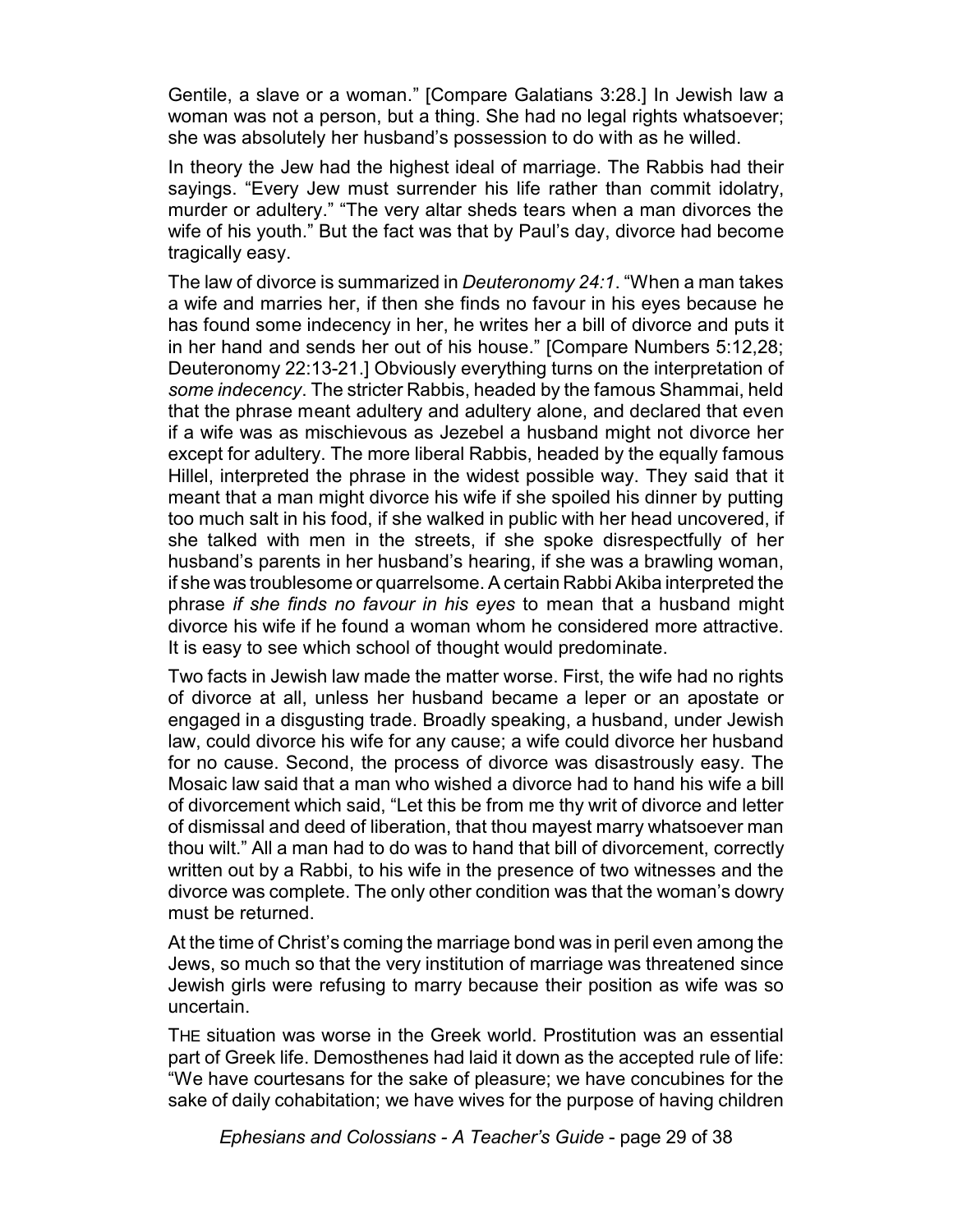legitimately and of having a faithful guardian for all our household affairs." The woman of the respectable classes in Greece led a completely secluded life. She took no part in public life; she never appeared on the streets alone; she never even appeared at meals or at social occasions; she had her own apartments and none but her husband might enter into them. It was the aim that, as Xenophon had it, "she might see as little as possible, hear as little as possible and ask as little as possible."

The Greek respectable woman was brought up in such a way that companionship and fellowship in marriage was impossible. Socrates said: "Is there anyone to whom you entrust more serious matters than to your wife—and is there anyone to whom you talk less?" Versus was the imperial colleague of the great Marcus Aurelius. He was blamed by his wife for associating with other women, and his answer was that she must remember that the name of wife was a title of dignity but not of pleasure. The Greek expected his wife to run his home, to care for his legitimate children, but he found his pleasure and his companionship elsewhere.

To make matters worse, there was no legal procedure of divorce in Greece. As someone has put it, divorce was by nothing else than caprice. **The one security that the wife had was that her dowry must be returned.** Home and family life were near to being extinct and fidelity was completely nonexistent.

IN Rome the matter was still worse; its degeneracy was tragic. For the first five hundred years of the Roman Republic there had been not one single case of divorce. The first recorded divorce was that of Spurius Carvilius Ruga in 234 B.C. But at the time of Paul, Roman family life was wrecked. Seneca writes that women were married to be divorced and divorced to be married. In Rome the Romans did not commonly date their years by numbers; they called them by the names of the consuls; Seneca says that women dated the years by the names of their husbands. Martial tells of a woman who had had ten husbands; Juvenal tells of one who had had eight husbands in five years; Jerome declares it to be true that in Rome there was a woman who was married to her twenty-third husband and she herself was his twenty-first wife. We find a Roman Emperor Augustus demanding that her husband should divorce the lady Livia when she was with child that he might himself marry her. We find even Cicero, in his old age, putting away his wife Terentia that he might marry a young heiress, whose trustee he was, that he might enter into her estate in order to pay his debts.

That is not to say that there was no such thing as fidelity. Suetonius tells of a Roman lady called Mallonia who committed suicide rather than submit to the favours of Tiberius the Emperor. But it is not too much to say that the whole atmosphere was adulterous. The marriage bond was on the way to complete breakdown.

It is against this background that Paul writes. When he wrote this lovely passage he was not stating the view that every man held. He was calling men and women to a new purity and a new fellowship in the married life. It is impossible to exaggerate the cleansing effect that Christianity had on

*Ephesians and Colossians - A Teacher's Guide* - page 30 of 38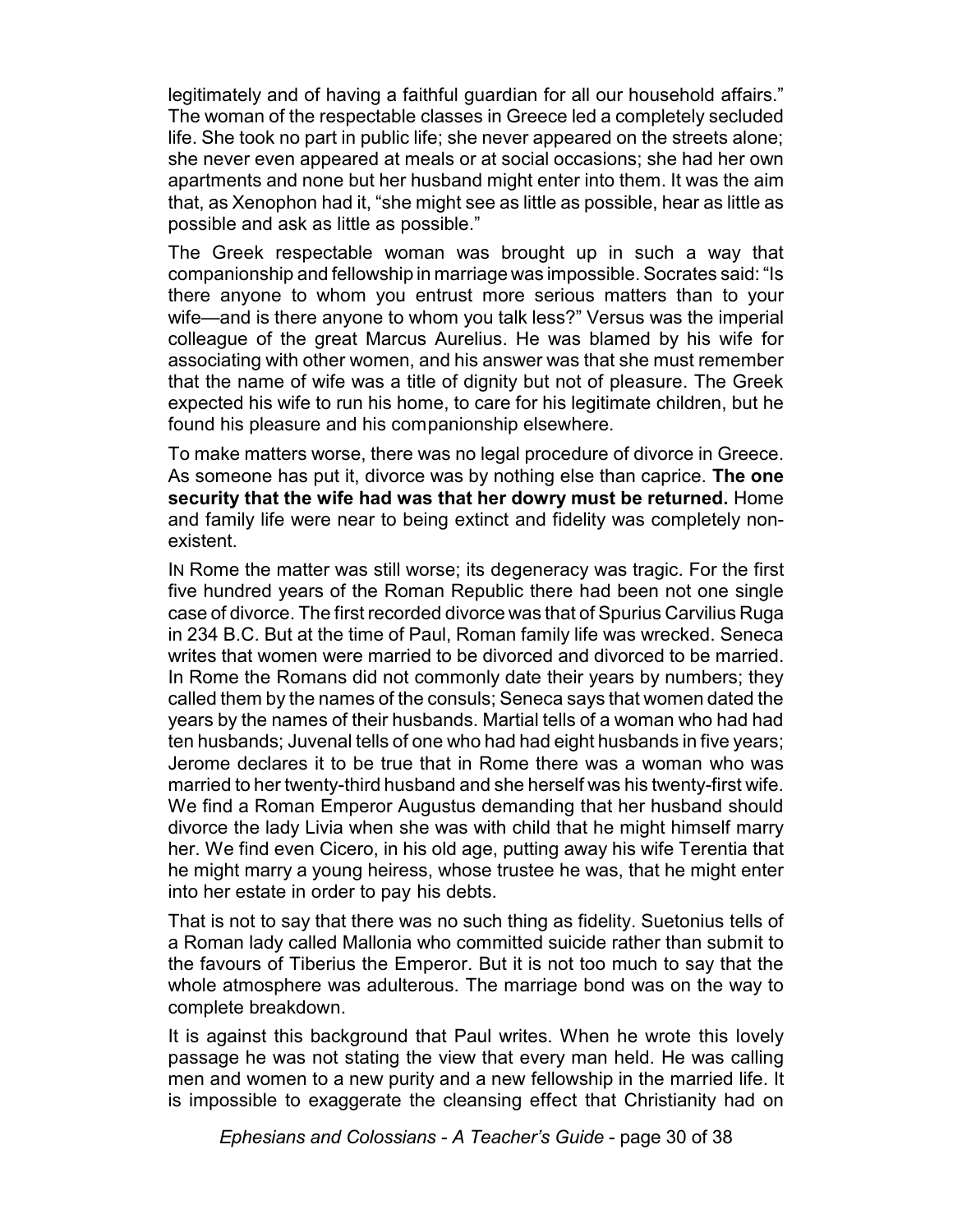home life in the ancient world and the benefits it brought to women.—William Barclay, *Daily Study Bible* comments on Ephesians 5:21-33. [Italic type is in original; bold type and content in brackets are added.]

If every Christian marriage was of the quality suggested by Ephesians 5:21-33, the world would be beating down the doors of churches to find out what their secret is! But, alas, Christians are not a lot better at marriage than are non-Christians.

Let us avoid several obvious mistakes when talking about Christian marriage: 1) Do not assume that because someone is apparently blessed by God, that this means that everything that person does is right! 2) God does not change, and neither do His ideals–He would still like to see us married to a single spouse and treating each other as equals. The more we are able to overcome sin–which was the problem in the first place–the closer we should be able to approach to God's original ideal.

In order to understand any culturally determined material in the Bible, we must discover, as far as possible, what things were like at the time. Those include: 1) A well-known Jewish male prayer said upon arising each morning was: "I thank you, Lord, that I was not born a Gentile, a slave, or a woman." (Compare Galatians 3:28.) 2) Immorality was considered an important part of many religions! 3) Jesus's disciples even questioned the advisability of considering marriage if one was expected to remain with that same woman for the rest of one's life! (Matthew 19:10) 4) A few years later, people who considered themselves saints traveled around the Mediterranean world separating husbands from their wives, believing that they were doing God's will! But, remember that soon after the return to Jerusalem from Babylonian captivity, Nehemiah separated Jewish husbands from pagan wives.

There is a famous 1549 printing of the *Matthew's Bible* (This is a pseudonym because he did not want to be killed like Tyndale was!) or *John Rogers' Bible*. (He was actually a close friend of Tyndale, and John Rogers was his real name.) The New Testament was translated by Tyndale and the Old Testament from Genesis through 1 Chronicles was by Tyndale; the rest was done by Coverdale. It was originally published in 1537 and later edited with notes by Edmund Becke. The famous note by Becke at the end of 1 Peter 3 is copied as near as possible to the original spellings! The endnote for 1 Peter 3 reads:

He dwelleth wyth his wyfe accordinge to knowledge that taketh her as a necessarye healper, and not as a bonde seruante or a bonde slave. And yf she be not obedient and healpfull unto hym endeuoureth to beate the feare of God into her heade, that therby she maye be compelled to learne her duitie and do it.

Does this sound like something that should be read at weddings–especially after asking the wife to promise to obey? Why do so many brides feel that *obey* should be left out of her vows? Might brides leave if they had that note from the *Matthew's Bible* read to them?

48. Paul also spoke quite plainly about how parents should treat their children and how the children should respect their parents. (Ephesians 6:1-4; Colossians 3:20-21)

Once again, it will be useful to understand the culture and context for this advice. Consider this written by William Barclay.

If the Christian faith did much for women, it did even more for children. In Roman civilization contemporary with Paul there existed certain features which made life perilous for the child.

*Ephesians and Colossians - A Teacher's Guide* - page 31 of 38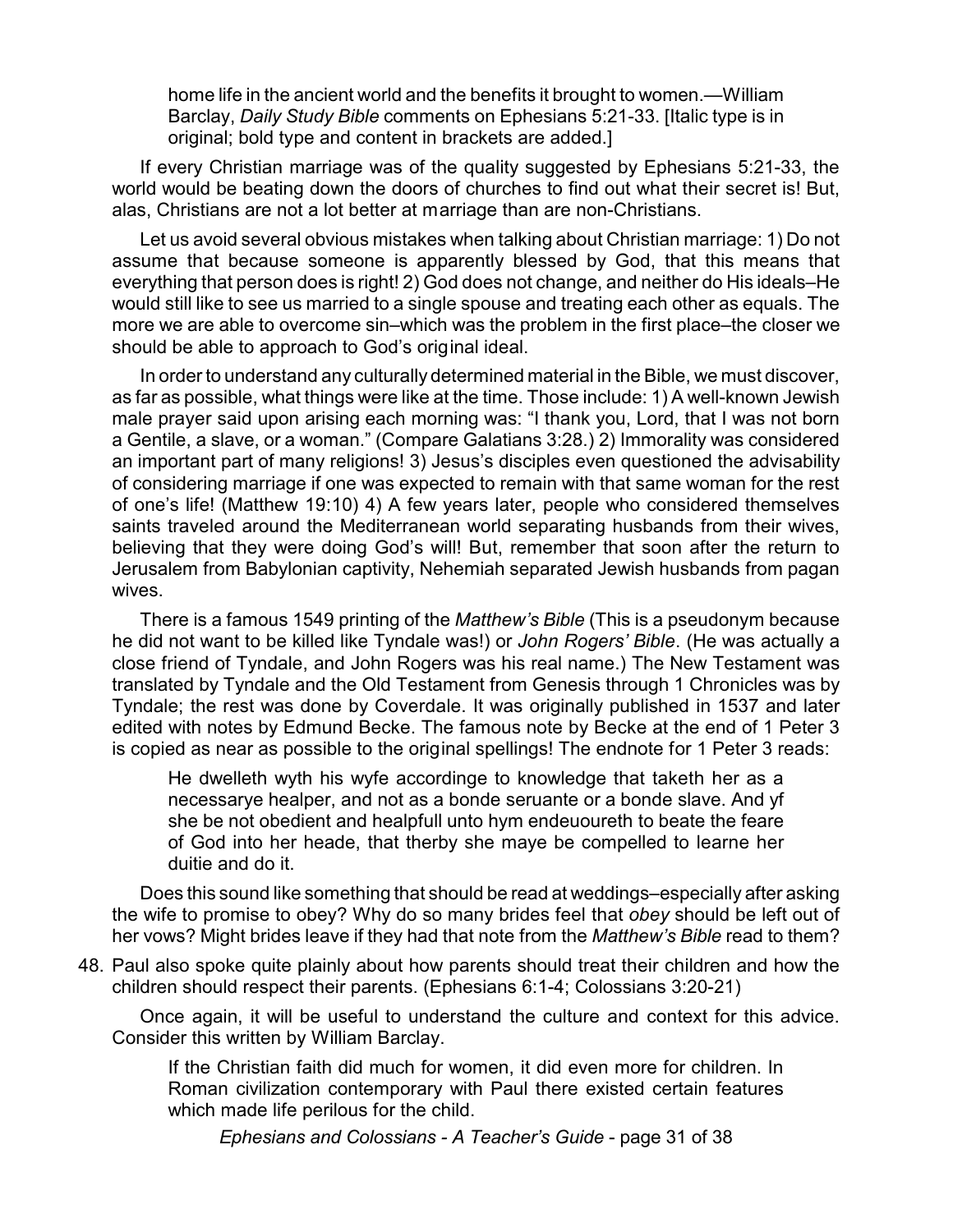(i) There was the Roman *patria potestas*, the father's power. Under the *patria potestas* a Roman father had absolute power over his family. He could sell them as slaves, he could make them work in his fields even in chains, he could punish as he liked and could even inflict the death penalty. Further, the power of the Roman father extended over the child's whole life, so long as the father lived. A Roman son never came of age. Even when he was a grown man, even if he were a magistrate of the city, even if the state had crowned him with well-deserved honours, he remained within his father's absolute power. "The great mistake," writes Becker, "consisted in the Roman father considering the power which Nature imposes as a duty on the elders, of guiding and protecting a child during infancy, as extending over his freedom, involving his life and death, and continuing over his entire existence." It is true that the father's power was seldom carried to its limits, because public opinion would not have allowed it, but the fact remains that in the time of Paul the child was absolutely in his father's power.

(ii) There was the custom of child exposure. When a child was born, it was placed before its father's feet, and, if the father stooped and lifted the child, that meant that he acknowledged it and wished it to be kept. If he turned and walked away, it meant that he refused to acknowledge it and the child could quite literally be thrown out.

There is a letter whose date is 1 B.C. from a man called Hilarion to his wife Alis. He has gone to Alexandria and he writes home on domestic affairs:

"Hilarion to Alis his wife heartiest greetings, and to my dear Berous and Apollonarion. Know that we are still even now in Alexandria. Do not worry if when all others return I remain in Alexandria. I beg and beseech of you to take care of the little child, and, as soon as we receive wages, I will send them to you. If–good luck to you!–you have a child, if it is a boy, let it live; if it is a girl, throw it out. You told Aphrodisias to tell me: 'Do not forget me.' How can I forget you? I beg you therefore not to worry."

It is a strange letter, so full of affection and yet so callous towards the child who may be born.

A Roman baby always ran the risk of being repudiated and exposed. In the time of Paul that risk was even greater. We have seen how the marriage bond had collapsed and how men and women changed their partners with bewildering rapidity. Under such circumstances a child was a misfortune. So few children were born that the Roman government actually passed legislation that the amount of any legacy that a childless couple could receive was limited. Unwanted children were commonly left in the Roman forum. There they became the property of anyone who cared to pick them up. They were collected at nights by people who nourished them in order to sell them as slaves or to stock the brothels of Rome.

(iii) Ancient civilization was merciless to the sickly or deformed child. Seneca writes, "We slaughter a fierce ox; we strangle a mad dog; we plunge the knife into sickly cattle lest they taint the herd; children who are born weakly and

*Ephesians and Colossians - A Teacher's Guide* - page 32 of 38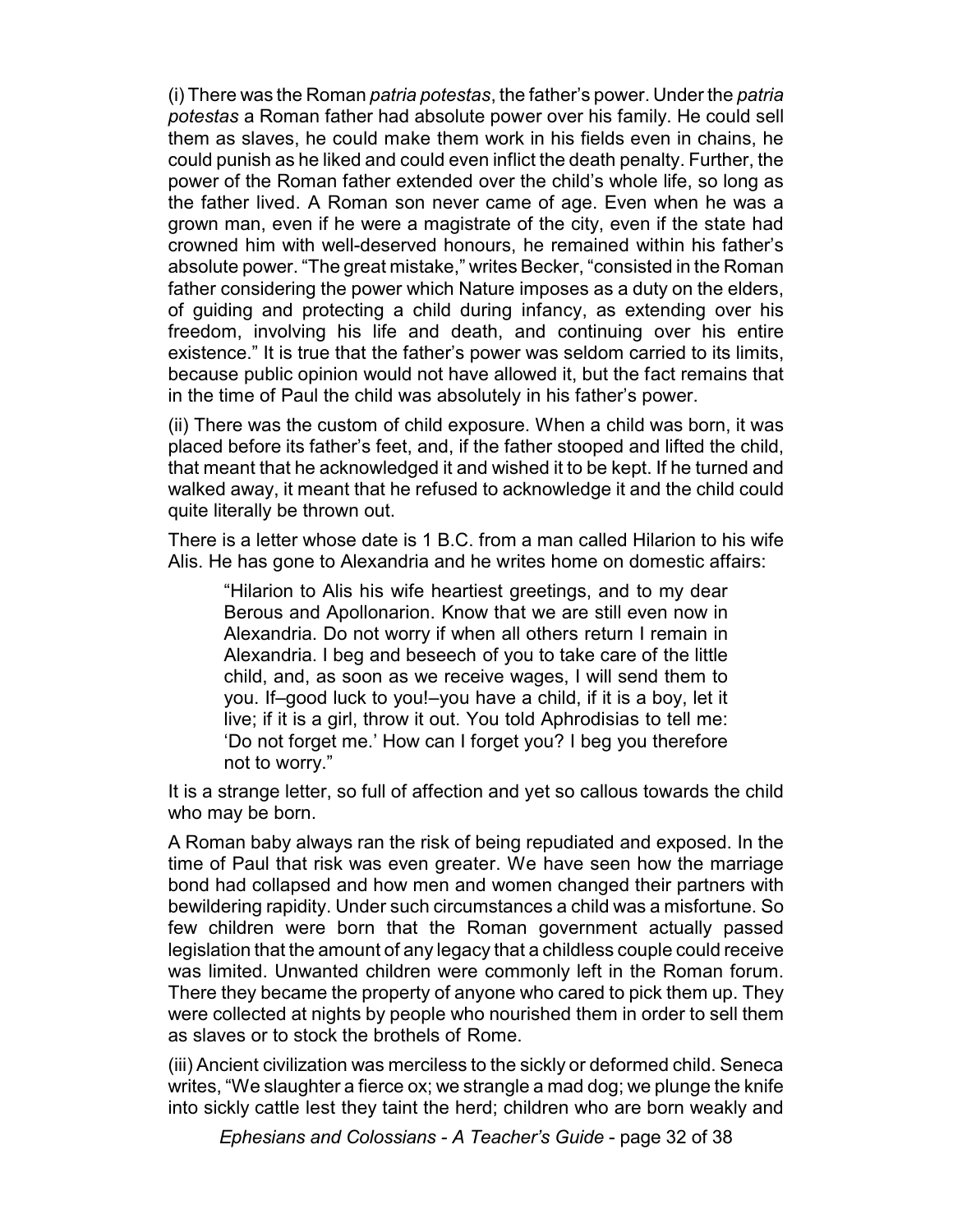deformed we drown." The child who was a weakling or imperfectly formed had little hope of survival.

It was against this situation that Paul wrote his advice to children and parents. If ever we are asked what good Christianity has done to the world, we need but point to the change effected in the status of women and of children.—William Barclay, *Daily Study Bible* - comments on Ephesians 6:1- 4. [Italic type is in the original.]

49. Why didn't Paul condemn slavery? (See Ephesians 6:5-9; compare 1 Timothy 6:1-2; Titus 2:9-10; Philemon.)

See *Philemon Teacher's Guide* Item #2 & #3; *1&2 Timothy Teacher's Guide* Item #13; *1&2 Corinthians Teacher's Guide* Item #10; *Deuteronomy Teacher's Guide* (Classic Version) Item #12; *General Principles* Item #8. Each can be found in the section "Teacher's Guides" at [www.theox.org](http://www.theox.org).

In the society in which Paul lived, an estimated sixty percent of the population was in slavery. Slavery, however, was not a thing determined by race and lasting for a lifetime. Often, people sold themselves or their children into slavery for a defined period of time to pay their debts. Others became "slaves" for religious reasons. Daughters were dedicated to becoming "temple virgins" much as a young girl might become a nun in our day. Some slaves were very highly trusted members of the household. Paul felt that slavery was absolutely contrary to Christianity. (See Galatians 3:26-29.) But, he recognized that if the infant Christian church tried to openly attack this societal norm, they would be destroyed before they could do anything! In Paul's mind, no doubt, the fastest way to eliminate slavery was to hasten the second coming of Jesus. Paul was not ignoring this problem; he just decided to deal with it in the most efficient way he knew of–to spread the gospel!

When Paul wrote to slaves in the Christian church, he must have been writing to a very large number. William Barclay wrote:

It has been computed that in the Roman Empire there were 60,000,000 slaves. In Paul's day a kind of terrible idleness had fallen on the citizens of Rome. Rome was the mistress of the world, and therefore it was beneath the dignity of a Roman citizen to work. Practically all work was done by slaves. Even doctors and teachers, even the closest friends of the Emperors, their secretaries who dealt with letters and appeals and finance, were slaves.

Often there were bonds of the deepest loyalty and affection between master and slave. Pliny writes to a friend that he is deeply affected because some of his well-loved slaves have died. He has two consolations, although they are not enough to comfort his grief. "I have always very readily manumitted my slaves (for their death does not seem altogether untimely, if they have lived long enough to receive their freedom); the other, that I have allowed them to make a kind of will, which I observe as rigidly as if it were good in law." There the kindly master speaks.

But basically the life of the slave was grim and terrible. In law he was not a person but a *thing*. Aristotle lays it down that there can never be friendship between master and slave, for they have nothing in common; "for a slave is a living tool, just as a tool is an inanimate slave." Varro, writing on agriculture, divides agricultural instruments into three classes—the articulate, the

*Ephesians and Colossians - A Teacher's Guide* - page 33 of 38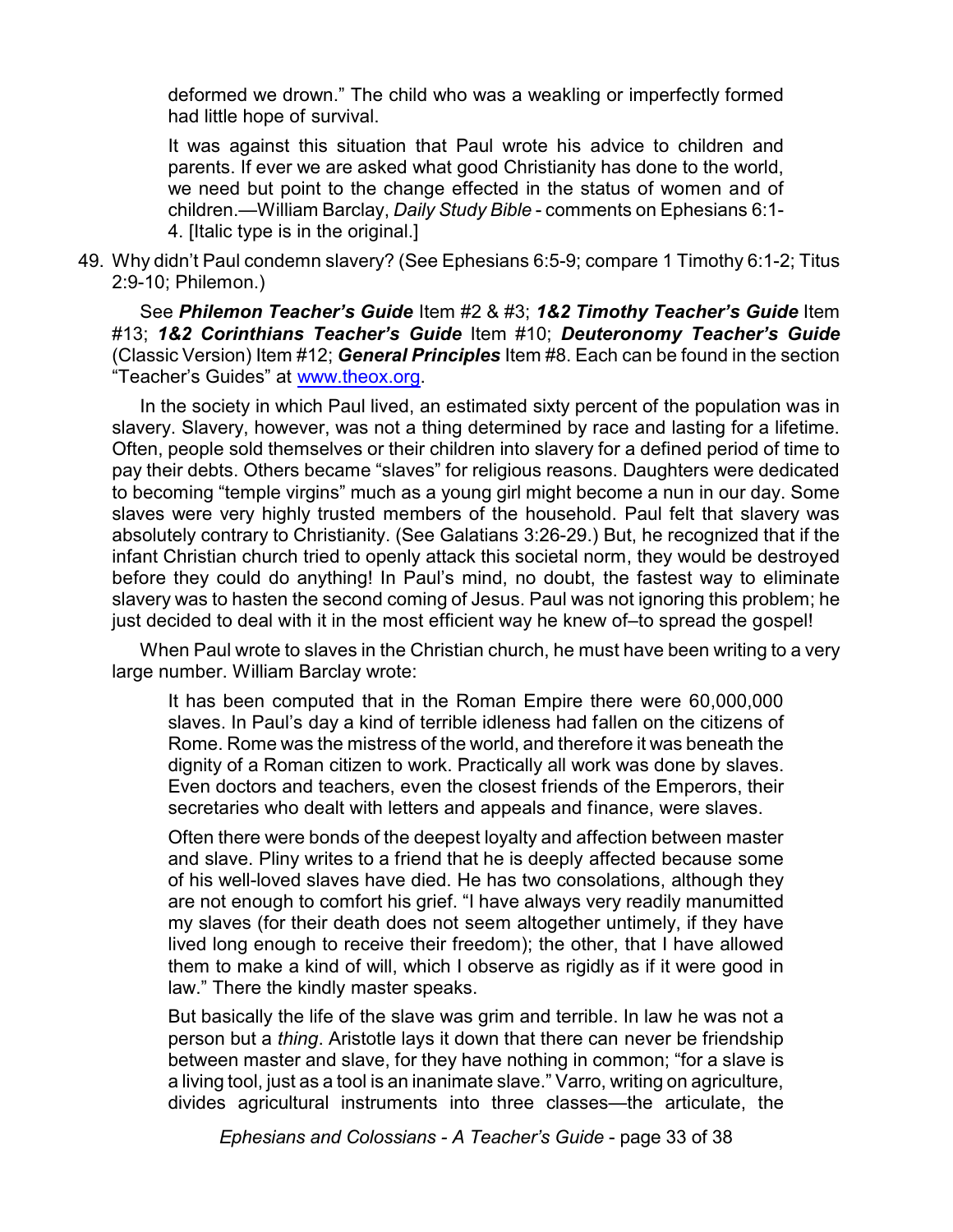inarticulate and the mute. The articulate comprises the slaves; the inarticulate the cattle; and the mute the vehicles. The slave is no better than a beast who happens to be able to talk. Cato gives advice to a man taking over a farm. He must go over it and throw out everything that is past its work; and old slaves too must be thrown out on the scrap heap to starve. When a slave is ill it is sheer extravagance to issue him with normal rations.

The law was quite clear. Gaius, the Roman lawyer, in the *Institutes* lays it down: "We may note that it is universally accepted over the slave." If the slave ran away, at best he was branded on the forehead with the letter F for *fugitivus*, which means runaway, at worst he was killed. The terror of the slave was that he was absolutely at the caprice of his master. Augustus crucified a slave because he killed a pet quail. Vedius Pollio flung a slave still living to the savage lampreys in his fish pond because he dropped and broke a crystal goblet. Juvenal tells of a Roman matron who ordered a slave to be killed for no other reason than that she lost her temper with him. When her husband protested, she said: "You call a slave a man, do you? He has done no wrong, you say? Be it so; it is my will and my command; let my will be the voucher for the deed." The slaves who were maids to their mistresses often had their hair torn out and their cheeks torn with their mistresses' nails. Juvenal tells of the master "who delights in the sound of a cruel flogging thinking it sweeter than any siren's song," or "who revels in clanking chains," or, "who summons a torturer and brands the slave because a couple of towels are lost." A Roman writer lays it down: "Whatever a master does to a slave, undeservedly, in anger, willingly, unwillingly, in forgetfulness, after careful thought, knowingly, unknowingly, is judgment, justice and law."

It is against this terrible background that Paul's advice to slaves has to be read.—William Barclay, *Daily Study Bible -* article on Ephesians 6:5-9. [Italic type is in the original.]

50. We believe that Christ is One with the Father, and that He has no beginning. Why then would Paul call Him the "first-born Son"? (See **Colossians 1:15**; the same Greek word is used in Romans 8:29; Hebrews 1:6; and Revelation 1:5.) Is it really important that we believe that Christ was *fully* God? Why? Was there ever a time when Christ was "born"? (**John 1:1-3; Colossians 1:18**) What could it mean to be "firstborn from the dead"?

> The word *prototokos* here translated as *first-born* means "the preeminent or ranking member of the group." Consider this.

> There has been much discussion throughout the centuries as to the meaning of *prototokos* in Col[ossians]. 1:15. The early Church Fathers applied the expression to Christ as the eternal Son of God. The Arians used this verse to show that Christ Himself was a created being. Such an interpretation, though possible as far as the grammar of the passage is concerned, is elsewhere contradicted in Scripture (see on Additional Note in John 1). The passage may be understood in a way that brings it wholly in harmony with the general teaching of Scripture. This accords with sound principles of scriptural exegesis.

> In Heb[rews]. 1:6 *prototokos* clearly refers to the incarnation, and some have tried to make the same application in Col[ossians]. 1:15. Others believe that

*Ephesians and Colossians - A Teacher's Guide* - page 34 of 38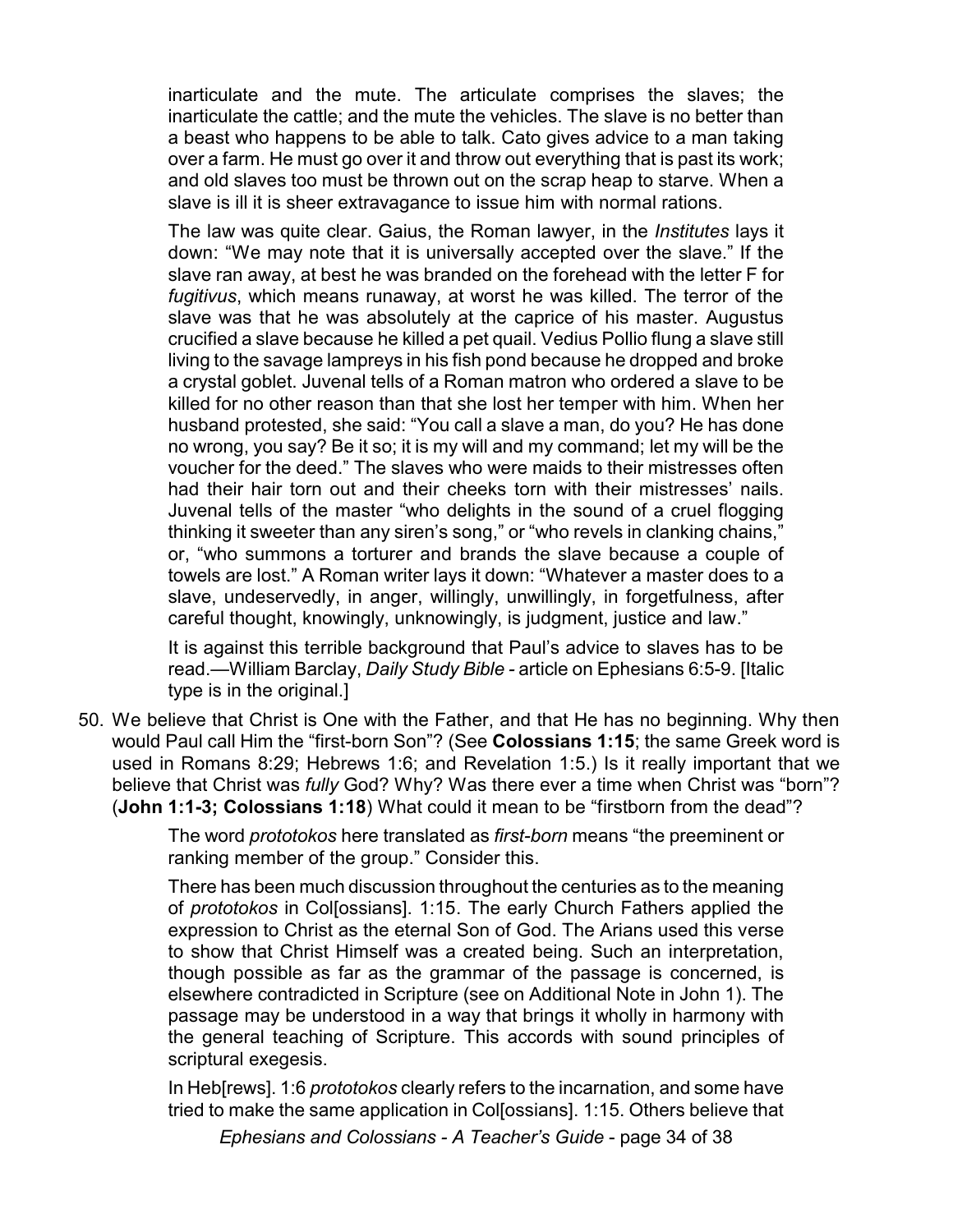in Colossians Paul is referring to the resurrection (see on Acts 13:33). However, neither interpretation fits the context, for Christ is here presented as the Creator (cf. Col[ossians]. 1:16), and as preceding creation (cf. on John  $1:1-3, 14$ ).

It seems best, therefore, to regard *prototokos* as a figurative expression describing Jesus Christ as first in rank, the figure being drawn from the dignity and office held by the first-born in a human family, or, more precisely, the first-born in a royal family. Christ's position is unique, authoritative, and absolute. He has been entrusted with all prerogatives and authority in heaven and earth. Paul emphasizes the position of Christ because he is seeking to meet the arguments of the false teachers, who declared that Christ was created, and who denied His supremacy.—Nichol, F. D. (Ed.). (1980). *The Seventh-day Adventist Bible Commentary,* (electronic version) comments on *Firstborn* in Colossians 1:15 (vol. 7, 191). Review and Herald Publishing Association. [Content in brackets is added.]

51. Who is the Creator of the universe? (See Genesis 1:1-27; Deuteronomy 32:6; Psalms 33:6,9; 148:5; Proverbs 8:22; Isaiah 40:26-28; 42:5; 43:1,7; 45:12,18; Ezekiel 28:15; Malachi 2:10; **John 1:1-4,11; Colossians 1:15-18**; **Ephesians 2:10; Hebrews 1:2;** 11:3; Revelation 10:6.)

In light of the above biblical passages, it should be clear that the Christ who came down and lived among us as a human being was the Son who created all things. The passages in bold type are particularly relevant to this issue.

52. Ellen White suggested that the central issue in the great controversy is the truth about God's character and His law. (See *Signs of the Times*, December 22, 1914, par. 4 as quoted in the first paragraph of Item #34 above.) Is this a question of whether or not we are going to obey the law? Or, is it a question of what kind of God would make such use of law? And why? How could the cross make peace among the angels? (**Colossians 1:19- 20**; 1 Peter 1:12) Did the angels need a clarification of God's use of law and the quality of life that He wants in His universe? Did the loyal beings need understanding?

Before this world was created, all the beings in the universe lived together in peace and harmony. However, sin began in heaven in the mind of Lucifer the covering cherub while in his position next to the throne of God. Over a period of time, he fomented dissent among the angels until there was "war" in heaven. (Revelation 12:7) A majority of the angels remained loyal to God while about one-third joined Lucifer's/Satan's side. While we do not know what Lucifer/Satan said to the angels, it must have been incredibly deceptive and believable to get one-third of those intelligent beings to rebel while living in God's very presence. Don't you think that even the loyal angels had some questions left in their minds? How were those questions to be answered? How were those accusations to be dealt with?

It was not until the death of Jesus on the cross and the opportunity to see Satan unmasked in his attacks on Jesus that the loyal angels were completely clear about his true character and motives. But, even then, there were some questions remaining which will not be answered fully and completely before the end of the great controversy.

At the beginning of the great controversy, the angels did not understand this. **Had Satan and his host then been left to reap the full result of their sin,**

*Ephesians and Colossians - A Teacher's Guide* - page 35 of 38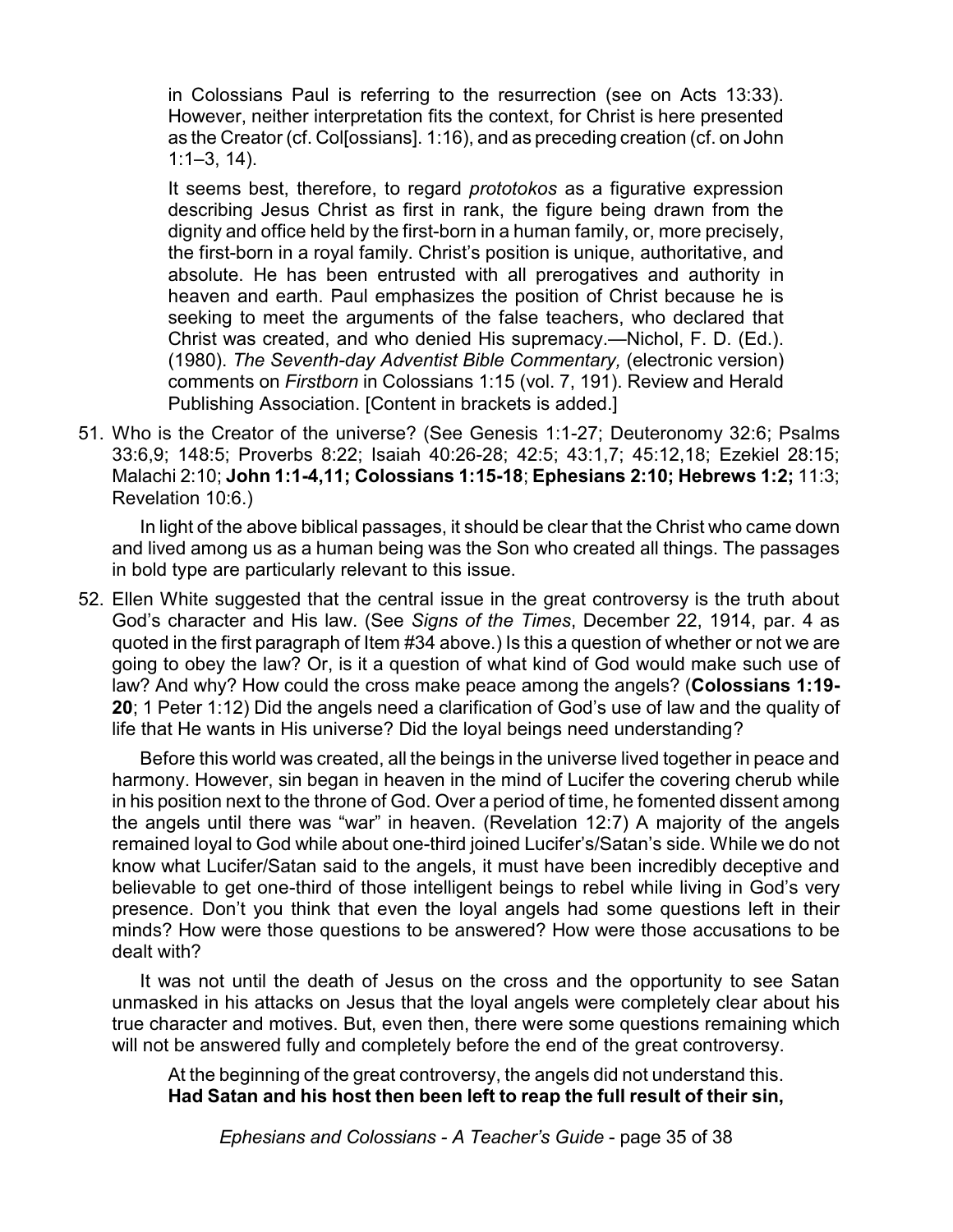**they would have perished; but it would not have been apparent to heavenly beings that this was the inevitable result of sin. A doubt of God's goodness would have remained in their minds as evil seed, to produce its deadly fruit of sin and woe.**

But not so when the great controversy shall be ended. Then, the plan of redemption having been completed, the character of God is revealed to all created intelligences. The precepts of His law are seen to be perfect and immutable. Then sin has made manifest its nature, Satan his character. Then the extermination of sin will vindicate God's love and establish His honor before a universe of beings who delight to do His will, and in whose heart is His law.

Well, then, might the angels rejoice as they looked upon the Saviour's cross; for **though they did not then understand all**, they knew that the destruction of sin and Satan was forever made certain, that the redemption of man was assured, and that the universe was made eternally secure. **Christ Himself fully comprehended the results of the sacrifice made upon Calvary. To all these He looked forward when upon the cross He cried out, "It is finished."**—Ellen White, *Desire of Ages* 764.2-4. [Bold type is added.]

We usually think of the angels as beings with such supreme intelligence, living in the very presence of God. They can or could ask any question to clarify any issue that came up. We assume that certainly, they could not be deceived while living in heaven! But, many were. If that same Satan is going to be allowed to do his worst on us at the end of this world's history, what should we be doing to get ready? Is it any wonder that God refuses to let Satan attack and deceive us before we are ready? (2 Peter 3:9; Revelation 7:1-3) God cannot finish the great controversy until all questions have been answered and all accusations have been refuted in the minds of every being who has ever lived–even Satan. (See Isaiah 45:23; Romans 14:11; Philippians 2:10-11.)

53. What is the "handwriting of ordinances" that was "against us" which was nailed to the cross? (**Colossians 2:14**) When we read about the law in Romans 13:8,10, (Compare Matthew 22:36-40; Mark 12:28-34; Luke 10:25-37.) all it asks for is love. How could love and liberty (James 1:25) bring enmity? Were the Ten Commandments terminated at the cross? How would eliminating or removing the Jewish traditions make peace among the angels? (**Colossians 1:19-20**) How could that bring reunification throughout the universe? Do the Ten Commandments limit our freedom? Is the cross meant to be the end of the Ten Commandments? Do the Ten Commandments still have authority? Could you show that? Did the death of Jesus on the cross do away with the Sabbath? Do any of these passages suggest that at any time in history people could be saved by keeping the law? Is there a difference between "the handwriting of ordinances," (**Colossians 2:14**) the "Jewish law," (**Ephesians 2:15-16**) and "the Law"? (**Galatians 3:19-25**) Do these passages refer to the moral law (the Ten Commandments)? The ceremonial law? Or, all the laws that were added that were not in the Old Testament (the *Mishnah*)? How would we explain the reference to the new moons, sabbaths, and the questions of food and drink? Does "the law" still have a function in our day?

See handout: *Colossians 2:14.*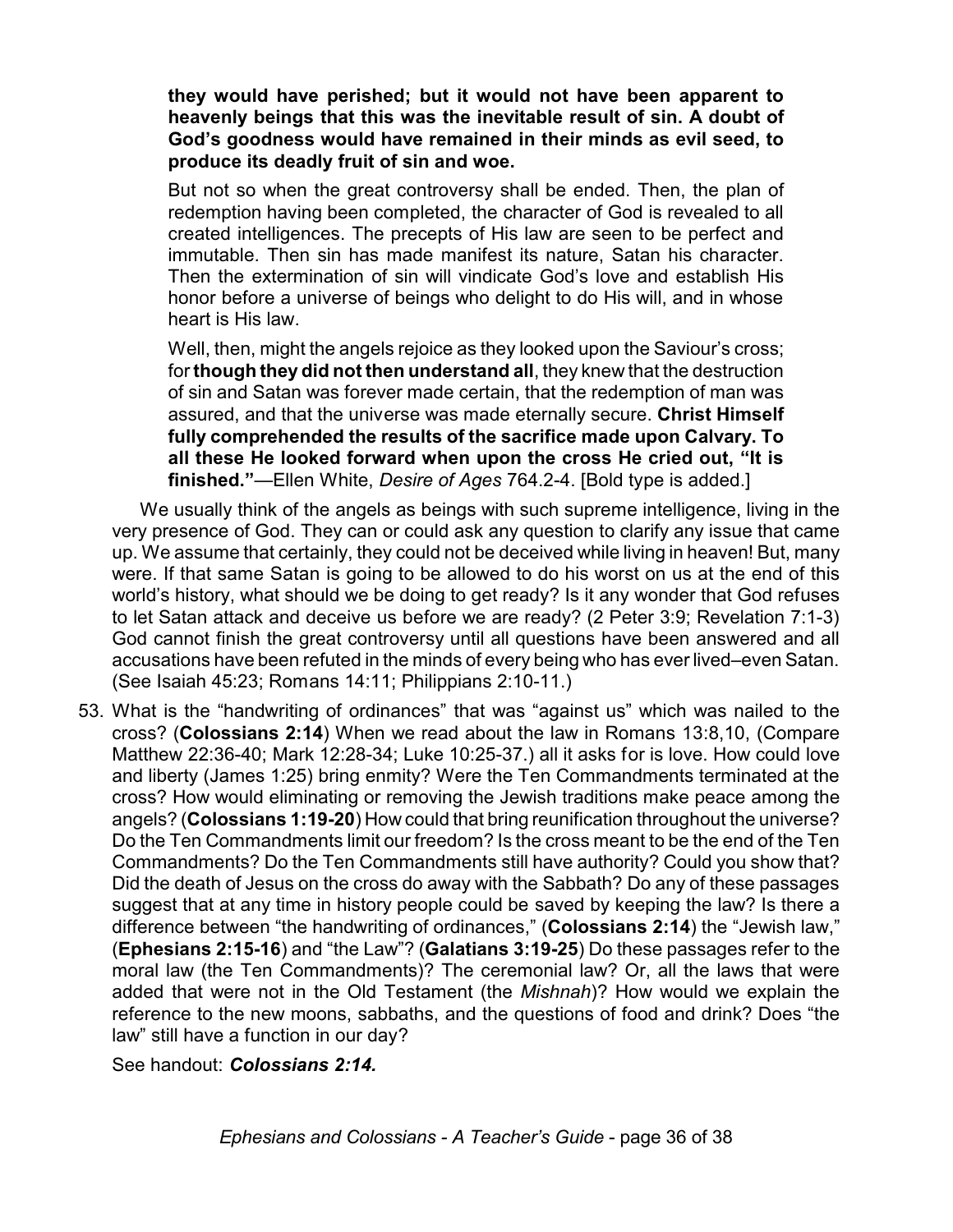- 54. What happened to the letter to the Laodiceans? (See **Colossians 4:16-17.**) Note that the three cities–Colossae, Hierapolis, and Laodicea–were located very close together. (See Colossians 2:1; 4:13,15-17. Most of those verses are quoted in Item #15 above.) Who was Archippus? (Colossians 4:17; Philemon 2) Notice also that the whole letter of Philemon was about Onesimus. Compare Colossians 4:9.
	- **Philemon 1-2** (GNB): To our friend and fellow worker Philemon, <sup>2</sup> and the church that meets in your house, and our sister Apphia, and **our fellow soldier Archippus**....

## **Colossians 4:15-17** (*GNB*):

 $15$  Give our best wishes to the believers in Laodicea and to Nympha and the church that meets in her house.

<sup>16</sup> After you read this letter, make sure that it is read also in **the church at Laodicea**. At the same time, you are to **read the letter that the believers in Laodicea will send you.**

<sup>17</sup> And tell **Archippus**, "Be sure to finish the task you were given in the Lord's service." [Bold type is added.]

Some scholars think that Archippus was the son of Philemon and Apphia and that he had decided to work like Paul to spread the gospel. That would fit with the idea that the short letter to Philemon is the missing letter to the Laodiceans. If it was Paul's plan that the letter to Philemon be passed around to different churches to be read, that would have put additional pressure on Philemon to do as Paul had suggested in his letter to him. See Teacher's Guide for Philemon at [www.theox.org](http://www.theox.org).

55. What was the real issue in **Colossians 2:16-23**? Compare Galatians 4:10-11. Was this about Sabbath observance? Keeping the rules? Similar issues? Or, is it about judging others?

As in Romans 14, this passage was aimed at those who think it is their job to judge all others around them. Paul must have been very sensitive to this issue, not only because of the criticisms that had come from the Judaizers in places like Galatia, but also because Paul had once been a Pharisee himself. Pharisees had developed the art of judging others to a fine science!

56. What would happen to social class distinctions if we all practiced what is suggested in **Colossians 3:11 and Galatians 3:28**?

Paul wanted the Christian gospel to be the great "leveler." While he recognized that it would not be possible to change all the social distinctions in society, he believed that in the church none of those distinctions should matter at all. This is certainly strongly suggested by his arguments in the tiny letter to Philemon.

*© 1998-2017, Kenneth Hart, MD, MA, MPH. Permission is hereby granted for any noncommercial use of these materials. Free distribution of all or of a portion of this material such as to a Bible study class is encouraged.*

*[info@theox.org](mailto:kwhart@sachs.llu.edu)*

Last Modified: January 21, 2017

Z:\My Documents\WP\HTML Docs\TG-HTML\TG-Edited-Logos\EPHESIANS AND COLOSSIANStg-Fin+-2017\_01\_22.wpd

*The Mamertine Prison in Rome where Paul and Peter were imprisoned.*